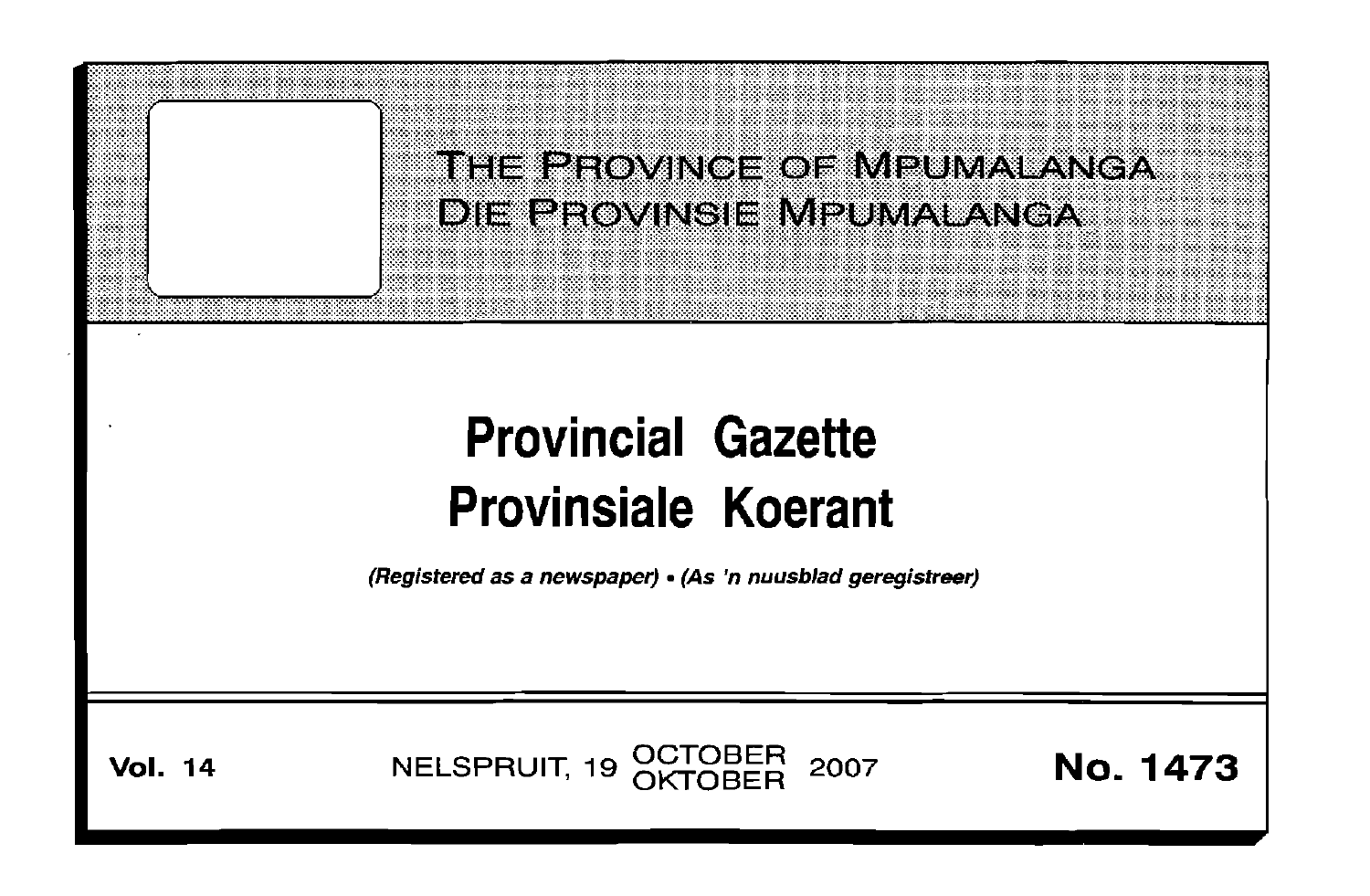## **CONTENTS· INHOLID**

No.

| Page | Gazette |
|------|---------|
| No.  | NO.     |

#### **GENERAL NOTICES· ALGEMENE KENNISGEWINGS**

| 534 |                                                                                                            | 9  | 1473 |
|-----|------------------------------------------------------------------------------------------------------------|----|------|
| 534 |                                                                                                            | 9  | 1473 |
| 535 |                                                                                                            | 9  | 1473 |
| 535 |                                                                                                            | 10 | 1473 |
| 536 |                                                                                                            | 10 | 1473 |
| 536 |                                                                                                            | 10 | 1473 |
| 537 |                                                                                                            |    |      |
|     |                                                                                                            | 11 | 1473 |
| 537 |                                                                                                            | 11 | 1473 |
| 538 |                                                                                                            | 11 | 1473 |
| 538 |                                                                                                            | 12 | 1473 |
| 539 | Town-planning and Townships Ordinance (15/1986): Establishment of township: White River Extension 84       | 12 | 1473 |
| 539 |                                                                                                            | 12 | 1473 |
| 540 | Town-planning and Townships Ordinance (15/1986): Establishment of township: Botleng Extension 6            | 13 | 1473 |
| 540 |                                                                                                            | 13 | 1473 |
| 541 |                                                                                                            | 14 | 1473 |
| 541 |                                                                                                            | 14 | 1473 |
| 545 |                                                                                                            | 31 | 1473 |
| 545 |                                                                                                            | 31 | 1473 |
| 546 |                                                                                                            | 32 | 1473 |
| 546 |                                                                                                            | 32 | 1473 |
| 547 |                                                                                                            | 33 | 1473 |
| 547 |                                                                                                            | 33 | 1473 |
| 548 |                                                                                                            | 34 | 1473 |
| 548 |                                                                                                            | 34 | 1473 |
| 549 |                                                                                                            | 35 | 1473 |
| 549 |                                                                                                            | 35 | 1473 |
| 550 |                                                                                                            | 15 | 1473 |
| 550 |                                                                                                            | 15 | 1473 |
| 551 |                                                                                                            | 15 | 1473 |
| 551 |                                                                                                            | 16 | 1473 |
| 552 |                                                                                                            | 16 | 1473 |
| 552 |                                                                                                            | 16 | 1473 |
| 553 |                                                                                                            | 17 | 1473 |
| 553 |                                                                                                            | 17 | 1473 |
| 554 |                                                                                                            | 17 | 1473 |
| 554 |                                                                                                            | 18 | 1473 |
|     |                                                                                                            |    | 1473 |
| 555 |                                                                                                            | 18 |      |
| 555 |                                                                                                            | 18 | 1473 |
| 156 |                                                                                                            | 19 | 1473 |
| 556 |                                                                                                            | 19 | 1473 |
| 157 |                                                                                                            | 19 | 1473 |
| 557 |                                                                                                            | 20 | 1473 |
| 158 | Town-planning and Townships Ordinance (15/1986): Steve Tshwete Amendment Scheme 244                        | 20 | 1473 |
| 558 |                                                                                                            | 20 | 1473 |
| 159 | Town-planning and Townships Ordinance (15/1986): Steve Tshwete Amendment Scheme 237                        | 21 | 1473 |
| 559 |                                                                                                            | 21 | 1473 |
| 560 |                                                                                                            | 21 | 1473 |
| 560 |                                                                                                            | 22 | 1473 |
| 561 |                                                                                                            | 22 | 1473 |
| 561 |                                                                                                            | 22 | 1473 |
| 562 | Town-planning and Townships Ordinance (15/1986): Establishment of township: Nelspruit Extension 53         | 23 | 1473 |
| 562 |                                                                                                            | 23 | 1473 |
| 563 | Town-planning and Townships Ordinance (15/1986): Establishment of township: Nelspruit Extension 54         | 24 | 1473 |
| 563 |                                                                                                            | 24 | 1473 |
| 564 | Development Facilitation Act (7/1995): Establishment of land development area: Portion 61 of farm Malelane | 25 | 1473 |
| 565 |                                                                                                            | 27 | 1473 |
|     |                                                                                                            |    |      |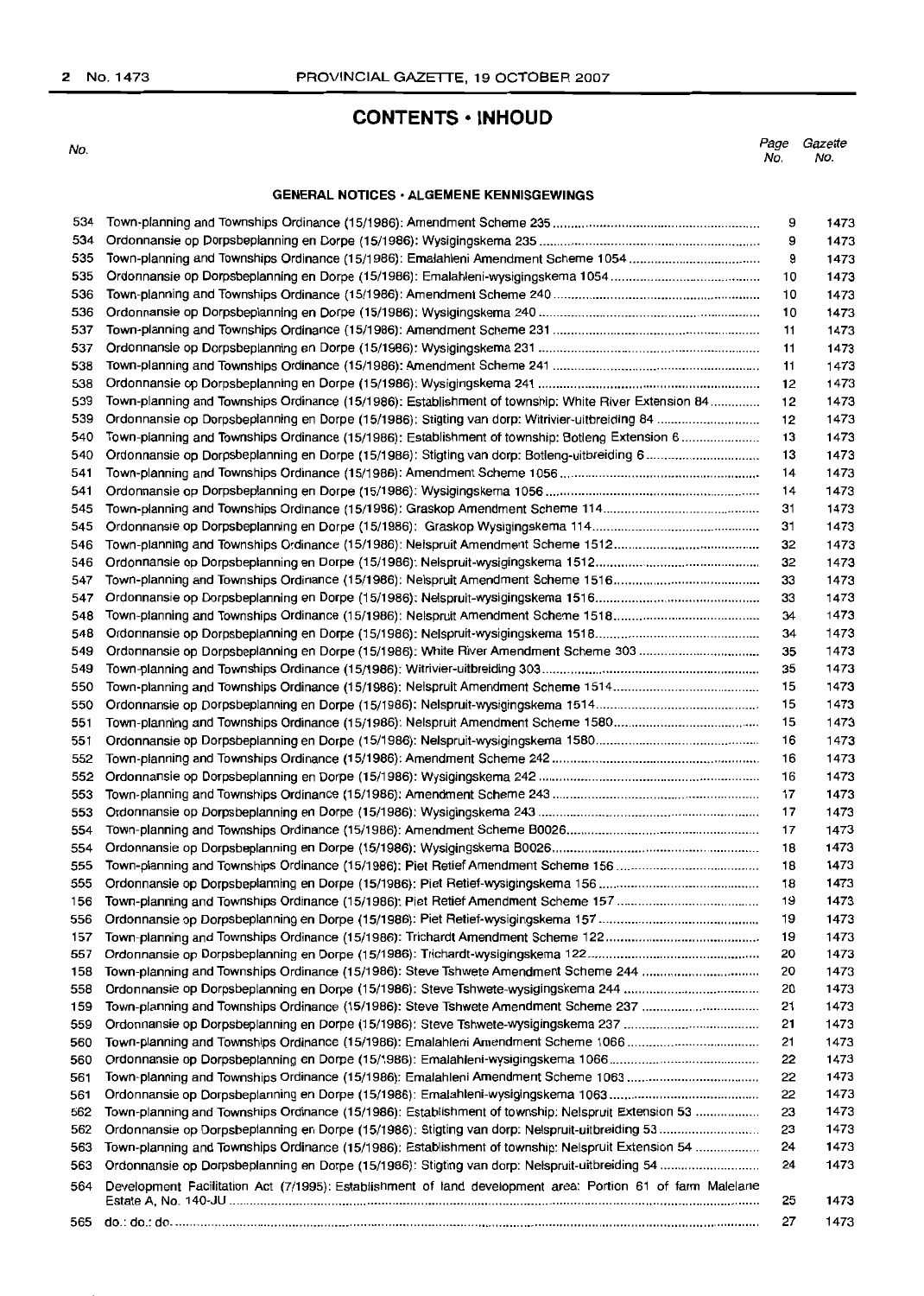| No. |                                                                                                                                                                                                                             | Page<br>No. | Gazette<br>No. |
|-----|-----------------------------------------------------------------------------------------------------------------------------------------------------------------------------------------------------------------------------|-------------|----------------|
| 566 |                                                                                                                                                                                                                             | 28          | 1473           |
| 566 |                                                                                                                                                                                                                             | 29          | 1473           |
| 567 | Less Formal Township Establishment Act (113/1991): Designation of land: Remaining Extent of the farm                                                                                                                        | 29          | 1473           |
| 568 | Removal of Restrictions Act (84/1967); Removal of conditions: Portion 1 of Erf 1059, Belfast Extension 2                                                                                                                    | 30          | 1473           |
| 568 | Wet op Opheffing van Beperkings (84/1967): Opheffing van voorwaardes: Gedeelte 1 van Erf 1059, Belfast-                                                                                                                     | 30          | 1473           |
| 569 | Mpumalanga Gambling Board: Notice in respect of the revised request in respect of limited payout machines                                                                                                                   | 30          | 1473           |
|     | LOCAL AUTHORITY NOTICES • PLAASLIKE BESTUURSKENNISGEWINGS                                                                                                                                                                   |             |                |
| 399 | Town-planning and Townships Ordinance (15/1986): Steve Tshwete Local Municipality: Establishment of township:                                                                                                               | 36          | 1473           |
| 399 | Ordonnansie op Dorpsbeplanning en Dorpe (15/1986): Steve Tshwete Plaaslike Munisipaliteit: Stigting van dorp:                                                                                                               | 36          | 1473           |
| 400 | Town-planning and Townships Ordinance (15/1986): Emakhazeni Local Municipality: Dullstroom Amendment                                                                                                                        | 37          | 1473           |
| 400 | Ordonnansie op Dorpsbeplanning en Dorpe (15/1986): Emakhazeni Plaaslike Munisipaliteit: Dullstroom                                                                                                                          | 37          | 1473           |
| 401 |                                                                                                                                                                                                                             | 37          | 1473           |
| 411 | Town-planning and Townships Ordinance (15/1986): Bela-Bela Local Municipality: Establishment of township:                                                                                                                   | 37          | 1473           |
| 411 | Ordonnansie op Dorpsbeplanning en Dorpe (15/1986): Bela-Bela Plaaslike Munisipaliteit: Stigting van dorp:                                                                                                                   | 38          | 1473           |
|     | 412 Local Government: Municipal Systems Act, 2000 and Local Government: Municipal Finance Management Act, 2003:<br>Steve Tshwete Local Municipality: Alienation of property by means of unolicited bid: A portion of a park | 38          | 1473           |
| 413 |                                                                                                                                                                                                                             | 39          | 1473           |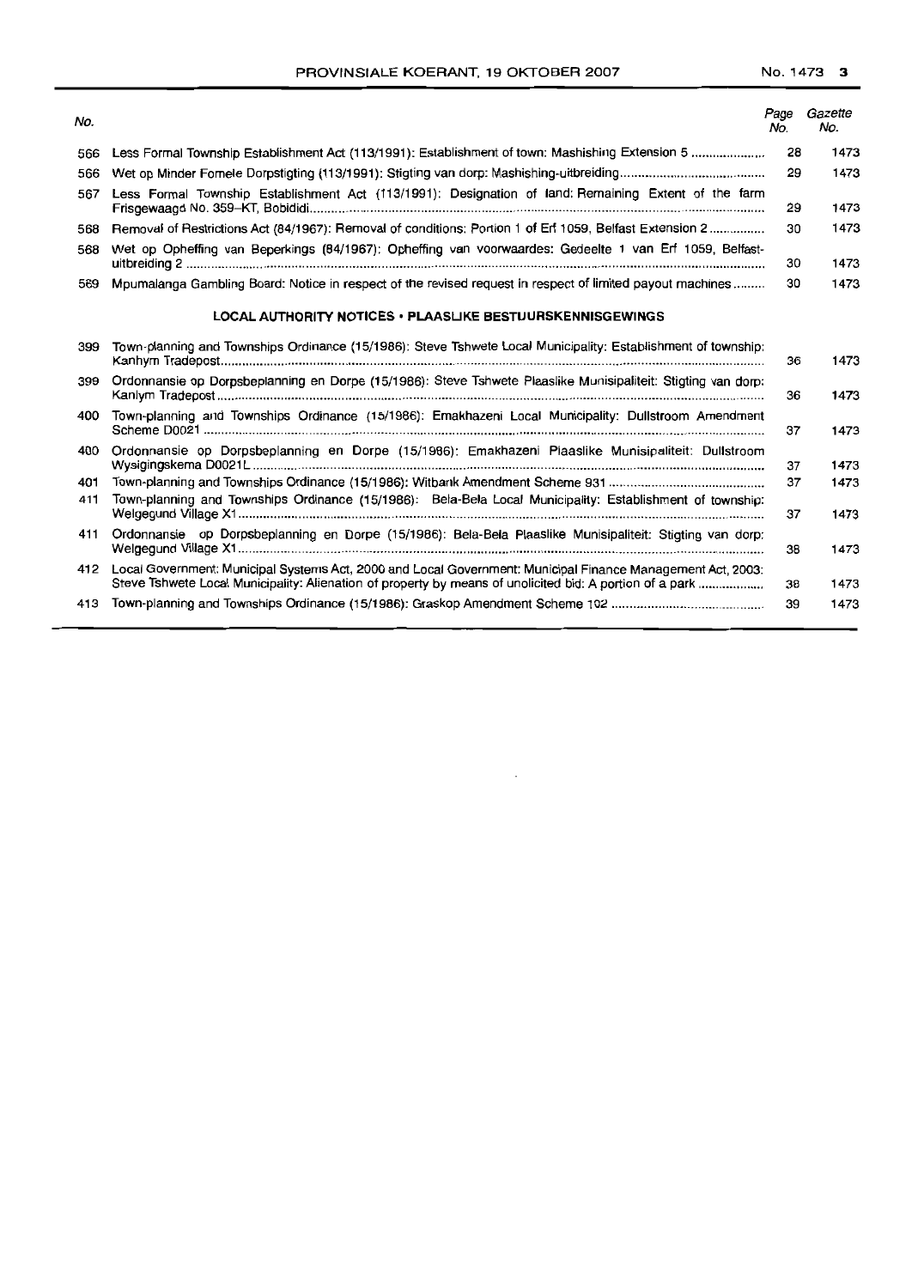

Subscribers and all other stakeholders are advised to send their advertisements directly to the Government Printing Works, two weeks before the 1st April 2005.

> In future, adverts have to be paid in advance before being published in the Gazette.

AWIE VAN ZVL Advertising Manager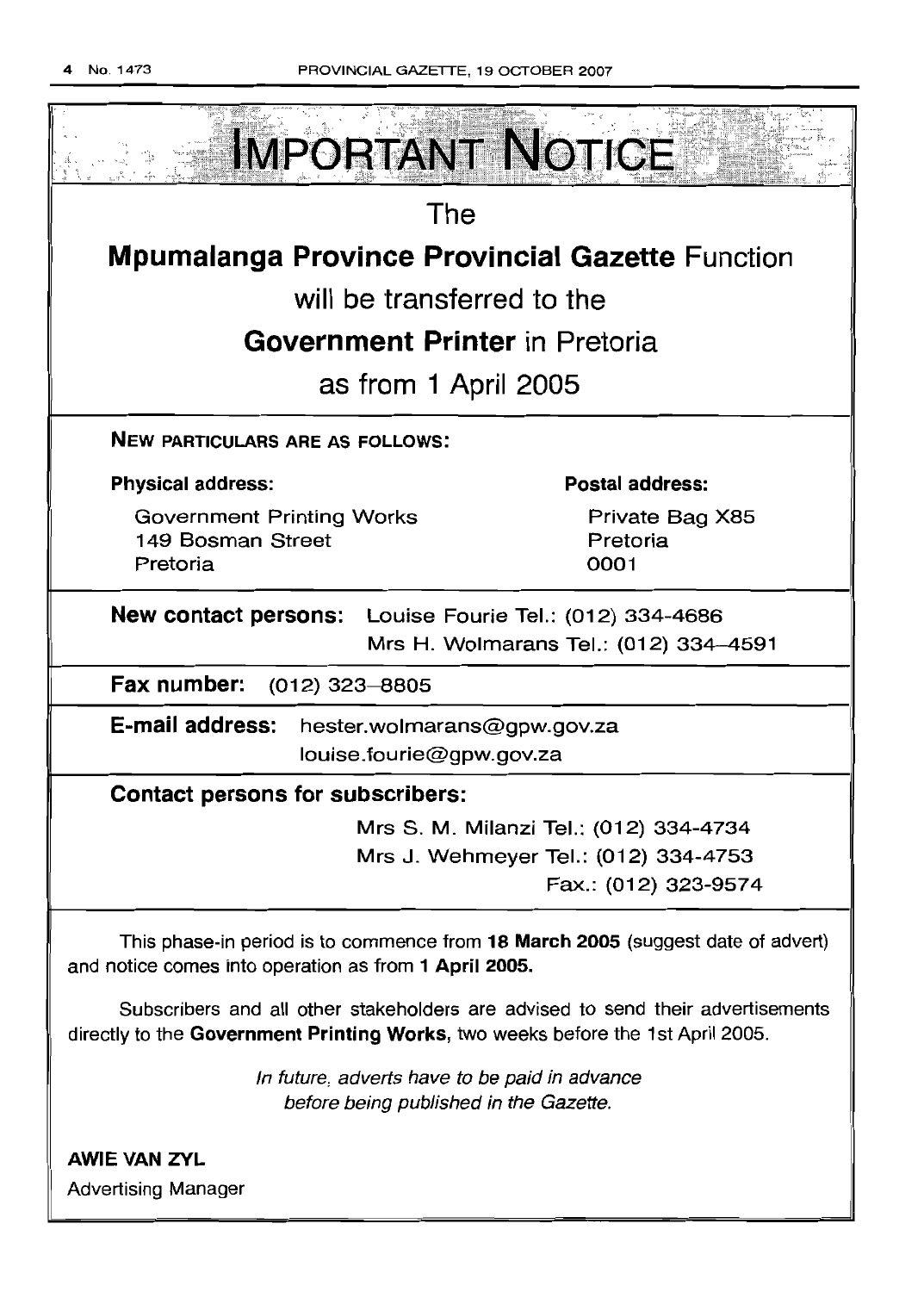| IT IS THE CLIENTS RESPONSIBILITY TO ENSURE THAT THE CORRECT AMOUNT IS PAID<br>AT THE CASHIER OR DEPOSITED INTO THE GOVERNMENT PRINTING WORKS BANK<br>ACCOUNT AND ALSO THAT THE REQUISITION/COVERING LETTER TOGETHER WITH<br>THE ADVERTISEMENTS AND THE PROOF OF DEPOSIT REACHES THE GOVERNMENT<br>PRINTING WORKS IN TIME FOR INSERTION IN THE PROVINCIAL GAZETTE. |                                                                                                       |
|-------------------------------------------------------------------------------------------------------------------------------------------------------------------------------------------------------------------------------------------------------------------------------------------------------------------------------------------------------------------|-------------------------------------------------------------------------------------------------------|
| NO ADVERTISEMENTS WILL BE PLACED WITHOUT PRIOR PROOF OF PRE-PAYMENT.                                                                                                                                                                                                                                                                                              |                                                                                                       |
|                                                                                                                                                                                                                                                                                                                                                                   | $\frac{1}{4}$ page R 187.37<br>Letter Type: Arial<br>Size: 10<br>Line Spacing: At:<br>Exactly<br>11pt |
|                                                                                                                                                                                                                                                                                                                                                                   |                                                                                                       |
|                                                                                                                                                                                                                                                                                                                                                                   | $\frac{1}{4}$ page R 374.75<br>Letter Type: Arial<br>Size: 10<br>Line Spacing: At:<br>Exactly<br>11pt |
|                                                                                                                                                                                                                                                                                                                                                                   | $\frac{1}{4}$ page R 562.13<br>Letter Type: Arial<br>Size: 10<br>Line Spacing: At:<br>Exactly<br>11pt |
|                                                                                                                                                                                                                                                                                                                                                                   | $\frac{1}{4}$ page R 749.50<br>Letter Type: Arial<br>Size: 10<br>Line Spacing: At:<br>Exactly<br>11pt |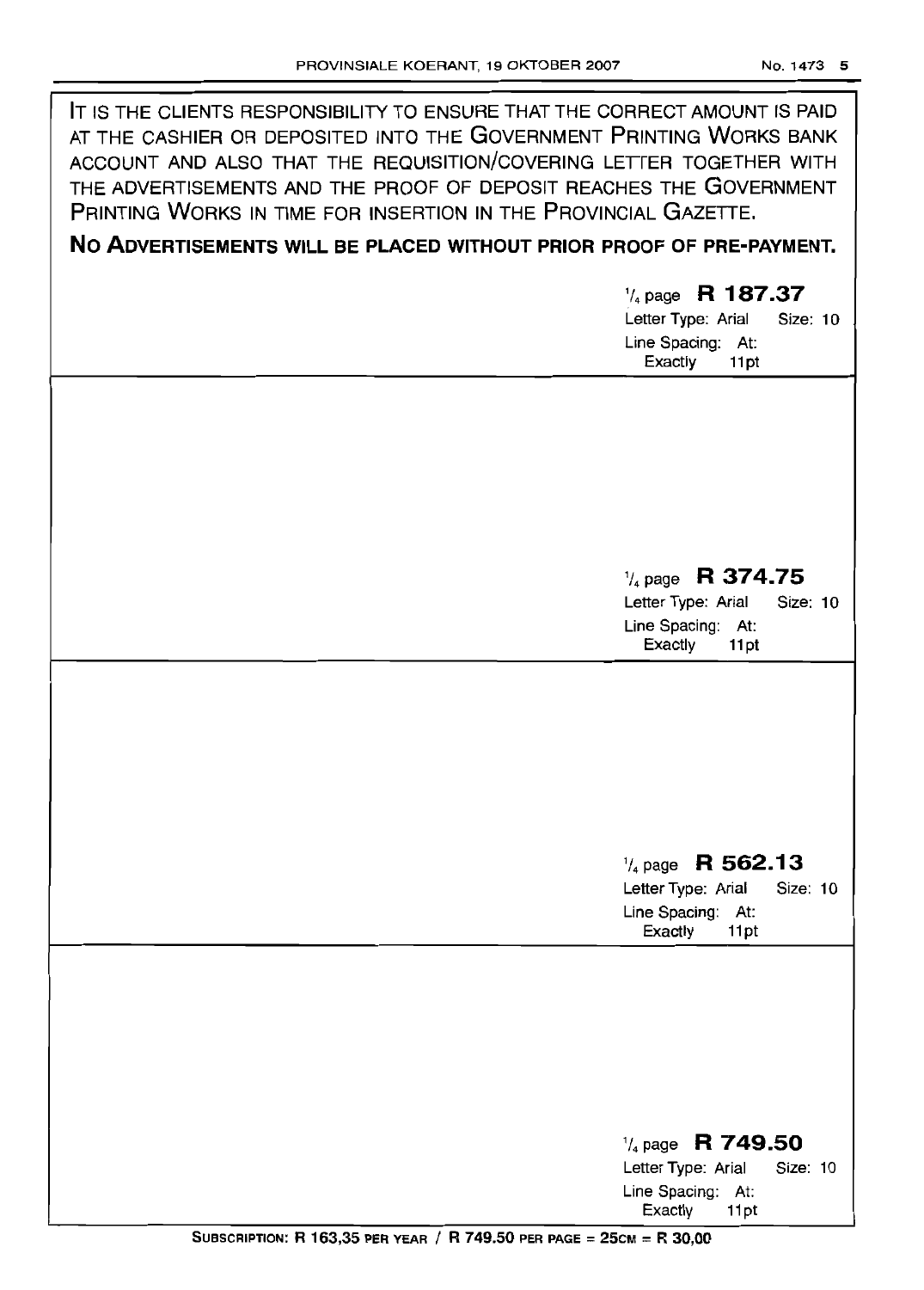

## **CONDITIONS FOR PUBLICATION OF NOTICES**

## CLOSING TIMES FOR THE ACCEPTANCE OF NOTICES

- 1. (1) The Mpumalanga Province Provincial Gazette is published every week on Friday, and the closing time for the acceptance of notices which have to appear in the Mpumalanga Province Provincial Gazette on any particular Friday, is 15:00 two weeks prior to the publication date. Should any Friday coincide with a public holiday, the publication date remains unchanged. However, the closing date for acceptance of advertisements moves backwards accordingly, in order to allow for ten working days prior to the publication date.
	- (2) The date for the publication of a separate Mpumalanga Province Provincial Gazette is negotiable.
- 2. (1) Copy of notices received after closing time will be held over for publication in the next Mpumalanga Province Provincial Gazette.
	- (2) Amendment or changes in copy of notices cannot be undertaken unless instructions are received before 10:00 on Thursdays.
	- (3) Copy of notices for publication or amendments of original copy can not be accepted over the telephone and must be brought about by letter, by fax or by hand. The Government Printer will not be liable for any amendments done erroneously.
	- (4) In the case of cancellations a refund of the cost of a notice will be considered only if the instruction to cancel has been received on or before the stipulated closing time as indicated in paragraph 2 (2).

## ApPROVAL OF NOTICES

3. In the event where a cheque, submitted by an advertiser to the Government Printer as payment, is dishonoured, then the Government Printer reserves the right to refuse such client further access to the Mpumalanga Province Provincial Gazette untill any outstanding debts to the Government Printer is settled in full.

## THE GOVERNMENT PRINTER INDEMNIFIED AGAINST LIABILITY

- 4. The Government Printer will assume no liability in respect of-
	- (1) any delay in the publication of a notice or publication of such notice on any date other than that stipulated by the advertiser;
	- (2) erroneous classification of a notice, or the placement of such notice in any section or under any heading other than the section or heading stipulated by the advertiser;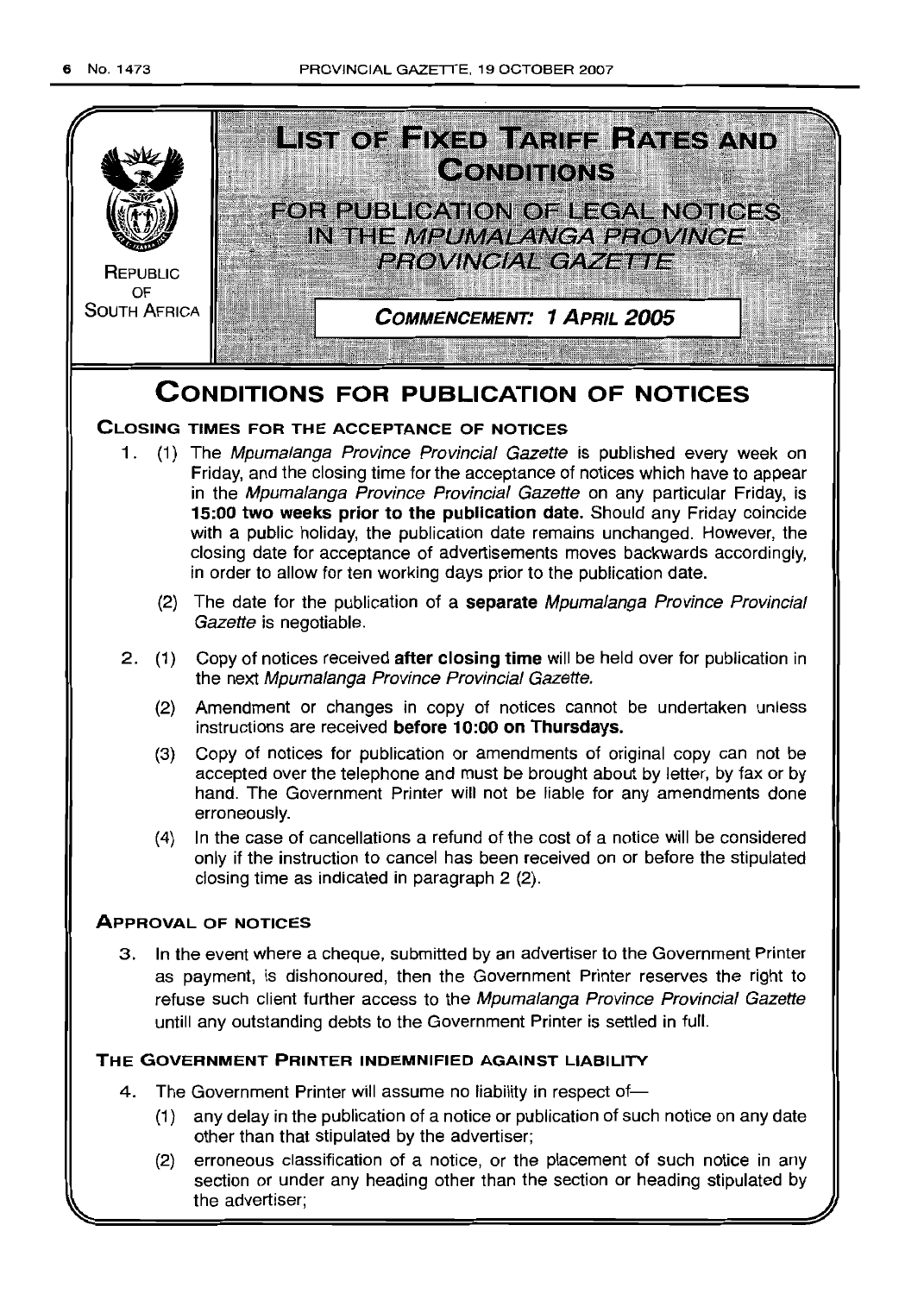## LIABILITY OF ADVERTISER

5. Advertisers will be held liable for any compensation and costs arising from any action which may be instituted against the Government Printer in consequence of the publication of any notice.

## **COPY**

- 6. Copy of notices must be typed on one side of the paper only and may not constitute part of any covering letter or document.
- 7. At the top of any copy, and set well apart from the notice, the following must be stated:

Where applicable

- (1) The heading under which the notice is to appear.
- (2) The cost of publication applicable to the notice, in accordance with the "Word Count Table".

## PAYMENT OF COST

- 9. With effect from 1 April 2005 no notice will be accepted for publication unless the cost of the insertion(s) is prepaid in CASH or by CHEQUE or POSTAL ORDERS. It can be arranged that money can be paid into the banking account of the Government Printer, in which case the deposit slip accompanies the advertisement before publication thereof.
- 10. (1) The cost of a notice must be calculated by the advertiser in accordance with the word count table.
	- (2) Where there is any doubt about the cost of publication of a notice, and in the case of copy, an enquiry, accompanied by the relevant copy, should be addressed to the Advertising Section, Government Printing Works, Private Bag X85, Pretoria, 0001 [Fax: (012) 323-8805], before publication.
- 11 . Overpayment resulting from miscalculation on the part of the advertiser of the cost of publication of a notice will not be refunded, unless the advertiser furnishes adequate reasons why such miscalculation occurred. In the event of underpayments, the difference will be recovered from the advertiser, and the notice(s) will not be published until such time as the full cost of such publication has been duly paid in cash or by cheque or postal orders, or into the banking account.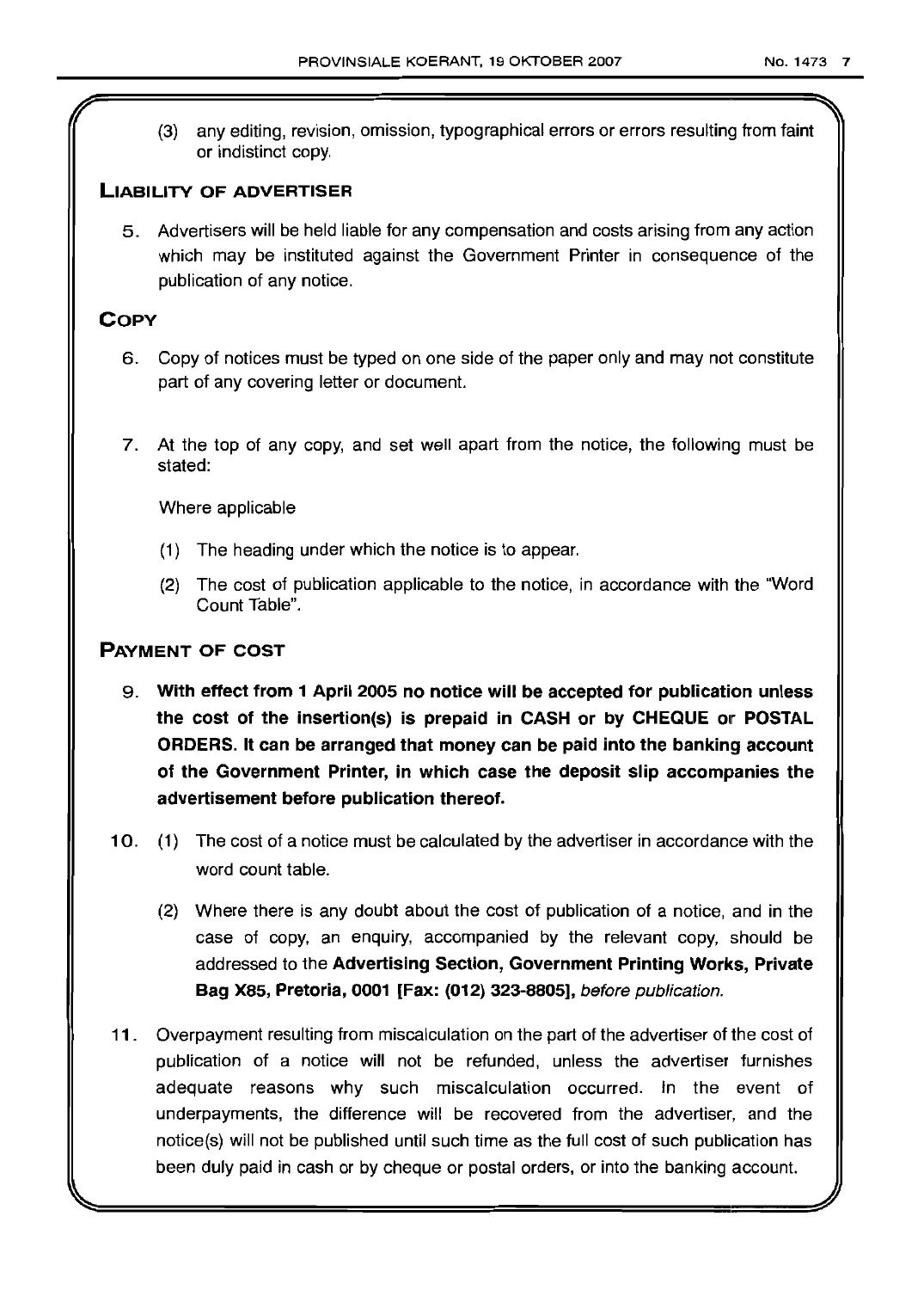l

- 12. In the event of a notice being cancelled, a refund will be made only if no cost regarding the placing of the notice has been incurred by the Government Printing Works.
- 13. The Government Printer reserves the right to levy an additional charge in cases where notices, the cost of which has been calculated in accordance with the Word Count Table, are subsequently found to be excessively lengthy or to contain overmuch or complicated tabulation.

## PROOF OF PUBLICATION

14. Copies of the Mpumalanga Province Provincial Gazette which may be required as proof of publication, may be ordered from the Government Printer at the ruling price. The Government Printer will assume no liability for any failure to post such Mpumalanga Province Provincial Gazette(s) or for any delay in despatching it/them.

# **GOVERNMENT PRINTERS BANK ACCOUNT PARTICULARS**

Bank: ABSA

BOSMAN STREET

Account No.: 4057114016

Branch code: 632005

Reference No.: 00000047

Fax No.: (012) 323 8805

## Enquiries:

| Mrs. L. Fourie    | Tel.: (012) 334-4686 |
|-------------------|----------------------|
| Mrs. H. Wolmarans | Tel.: (012) 334-4591 |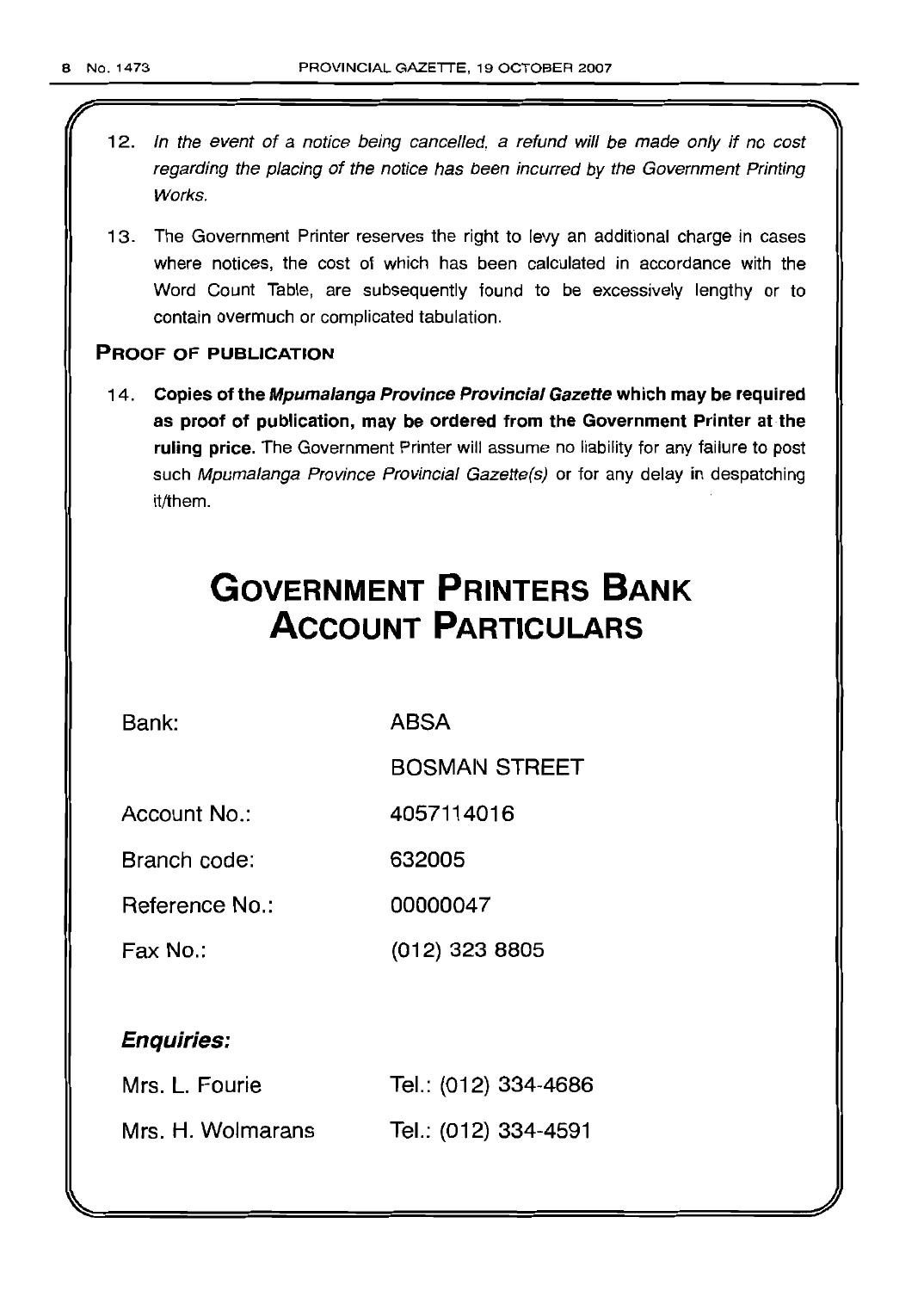## **GENERAL NOTICES • ALGEMENE KENNISGEWINGS**

## **NOTICE 534 OF 2007**

SCHEDULE 8

[Regulation 11 (2)]

NOTICE OF APPLICATION FOR AMENDMENT OF TOWN-PLANNING SCHEME IN TERMS OF SECTION 56 (1) (b) (i) OF THE TOWN-PLANNING AND TOWNSHIPS ORDINANCE, 1986 (ORDINANCE 15 OF 1986)

#### **AMENDMENT SCHEME** 235

I, Hannah Coetzee, being the authorized agent of the owner of Remainder of Erf 187, Middelburg, hereby give notice in terms of section 56 (1) (b) (i) of the Town-planning and Townships Ordinance that I have applied to the Steve Tshwete Local Municipality for the amendment of the town-planning scheme known as the Steve Tshwete Town-planning Scheme, 2004, by the rezoning of the property described above from "Residential 1" to "Residential 3".

Particulars of the application will lie for inspection during normal office hours at the office of the Town Secretary, Room C314, Municipal Building, Wanderers Avenue, Middelburg, for a period of 28 days from 12 October 2007.

Objections to or representations in respect of the application must be lodged with or made in writing to the Secretary at the above address or at P.O. Box 14, Middelburg, 1050, within a period of 28 days from 12 October 2007.

Address of agent: Hannah Coetzee (0836687526), Suite MW 56, Private Bag X1838, Middelburg, 1050. (hannahc@ lantic.net)

## **• KENNISGEWING 534 VAN 2007**

BYLAE 8

[Regulasie 11 (2)]

KENNISGEWING VAN AANSOEK OM WYSIGING VAN DIE DORPSBEPLANNINGSKEMA INGEVOLGE ARTIKEL 56 (1) (b) (i) VAN DIE ORDONNANSIE OP DORPSBEPLANNING EN DORPE, 1986 (ORDONNANSIE 15 VAN 1986)

#### **WYSIGINGSKEMA** 235

Ek, Hannah Coetzee, synde die gemagtigde agent van die eienaar van Restant van Erf 187, Middelburg, gee hiermee ingevolge artikel 56 (1) (b) (i) van die Ordonnansie op Dorpsbeplanning en Dorpe, kennis dat ek by die Steve Tshwete Munisipaliteit aansoek gedoen het om die wysiging van die dorpsbeplanningskema bekend as Steve Tshwete-dorpsbeplanningskema, 2004. deur die hersonering van die eiendom hierbo beskryf van "Residensieel 1" na "Residensieel 3".

Besonderhede van die aansoeke lê ter insae gedurende gewone kantoorure by die kantoor van die Stadsekretaris, Kamer C314, Munisipale Gebou, Wandererslaan, Middelburg, vir 'n tydperk van 28 dae vanaf 12 Oktober 2007.

Besware of vertoë ten opsigte van die aansoek moet binne 'n tydperk van 28 dae vanaf 12 Oktober 2007 skriftelik by of tot die Sekretaris by bovermelde adres of by Posbus 14, Middelburg, 1050, ingedien word.

Adres van agent: Hannah Coetzee (0836687526), Suite MW 56, Privaatsak X1838, Middelburg, 1050. (hannahc@ lantic. net)

12-19

#### **NOTICE 535 OF 2007**

NOTICE OF APPLICATION FOR AMENDMENT OF THE EMALAHLENI TOWN-PLANNING SCHEME, 1991, IN TERMS OF SECTION 56 (1) (b) (i) OF THE TOWN-PLANNING AND TOWNSHIPS ORDINANCE, 1986

#### **EMALAHLENI AMENDMENT SCHEME** 1054

I, Jacobus Johannes Jacobs, of the firm JJJ Konsult, being the authorized agent of the owner of Portion 6 of Stand 5060, Witbank Extension 60, Emalahleni, hereby give notice in terms of section 56 (1) (b) (i) of the Town-planning and Townships Ordinance, 1966, that I have applied to the Emalahleni Local Municipality for the amendment of the town-planning scheme known as the Emalahleni Town-planning Scheme, 1991, by the rezoning of the stand described above, situated adjacent to Mandela Avenue and Neven Street, from "Business 4 with a height zone 3" to "Business 4".

Particulars of the application will lie for inspection during normal office hours at the office of the Chief Town Planner, Third Floor, Civic Centre, Mandela Avenue, Emalahleni.

Objections to or representations in respect of the application must be lodged within 28 days from 12 October 2007 with or made in writing to the Municipal Manager at the above address or at P.O. Box 3, Witbank, 1035.

Address of the applicant: JJJ Konsult, P.O. Box 6462, Die Heuwel, 1042. Tel: and Fax: (013) 650-2396, Cell No. 082336 6754, e-mail: jjj@lantic.net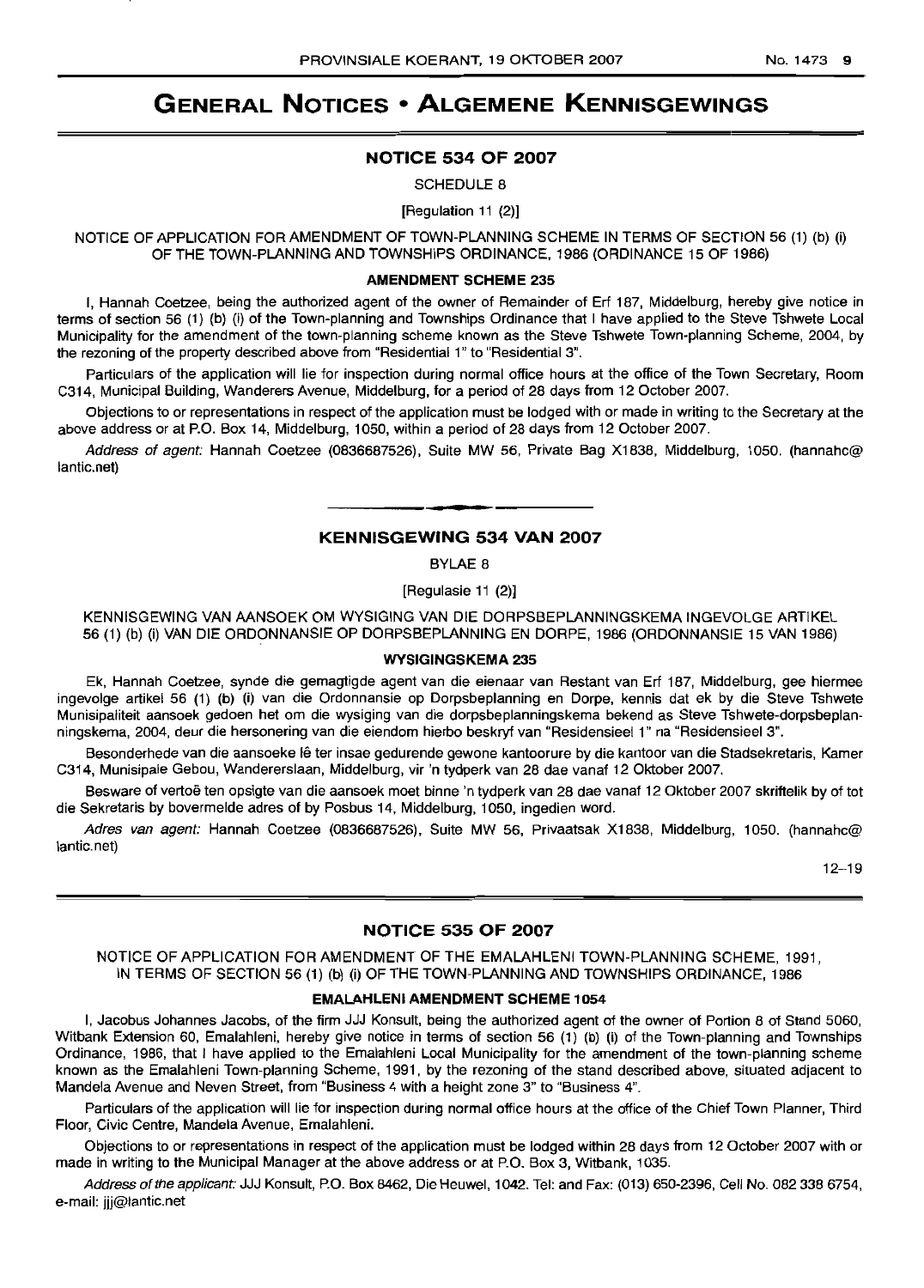#### **KENNISGEWING 535 VAN 2007**

KENNISGEWING VAN AANSOEK OM WYSIGING VAN DIE EMALAHLENI-DORPSBEPLANNINGSKEMA, 1991, INGEVOLGE ARTIKEL 56 (1) (b) (i) VAN DIE ORDONNANSIE OP DORPSBEPLANNING EN DORPE, 1986

#### **EMALAHLENI·WYSIGINGSKEMA 1054**

Ek, Jacobus Johannes Jacobs, van die firma JJJ Konsult, synde die gemagtigde agent van die eienaar van Gedeelte 8 van Erf 5060, Witbank Uitbreiding 60, Emalahleni, gee hiermee ingevolge artikel 56 (1) (b) (i) van die Ordonnansie op Dorpsbeplanning en Dorpe, 1986, kennis dat ek by die Emalahleni Plaaslike Munisipaliteit aansoek gedoen het om die wysiging van die dorpsbeplanningskema, bekend as die Emalahleni-dorpsbeplanningskema, 1991, deur die hersonering van die eiendom hierbo beskryf, geleë aangrensend tot Mandelalaan en Nevenstraat, vanaf "Besigheid 4 met 'n hoogtesone 3" na "Besigheid 4".

Besonderhede van die aansoek lê ter insae gedurende gewone kantoorure by die Hoof Stadsbeplanner, Derde Vloer, Burgersentrum, Mandelalaan, Emalahleni.

Besware teen of vertoë ten opsigte van die aansoek moet binne 'n tydperk van 28 dae vanaf 12 Oktober 2007 skriftelik by of tot die Munisipale Bestuurder, by bovermelde adres of by Posbus 3, Witbank, 1035, ingedien of gerig word.

Adres van applikant: JJJ Konsult, Posbus 8462, Die Heuwel, 1042. Tel: en Faks: (013) 650-2396, Sel No. 082 338 6754, e-pos: jjj@lantic.net

12-19

#### **NOTICE 536 OF 2007**

SCHEDULE 8

[Regulation 11 (2)]

NOTICE OF APPLICATION FOR AMENDMENT OF TOWN-PLANNING SCHEME IN TERMS OF SECTION 56 (1) (b) (i) OF THE TOWN-PLANNING AND TOWNSHIPS ORDINANCE, 1986 (ORDINANCE 15 OF 1986)

#### **AMENDMENT SCHEME** 240

I, Johannes Jacobus Meiring, being the authorized agent of the owners of Erf 1448, Township of Aerorand, hereby give notice in terms of section 56 (1) (b) (i) of the Town-planning and Townships Ordinance, that I have applied to the Steve Tshwete Local Municipality for the amendment of the town-planning scheme known as Steve Tshwete Town-planning Scheme, 2004, by the rezoning of the property described above situated on Roggeveld Street from "Residential 1" to "Residential 3" for a questhouse.

Particulars of the application will lie for inspection during normal office hours at the office of the Town Secretary, Room C314, Municipal Building, Middelburg, for a period of 28 days from 12 October 2007.

Objections to or representations in respect of the application must be lodged with or made in writing to the Secretary at the above address or at P.O. Box 14, Middelburg, 1050, within a period of 28 days from 12 October 2007.

Address of agent: Johan Meiring, Professional Land Surveyor, P.O. Box 442, Middelburg, 1050.

## **• KENNISGEWING 536 VAN 2007**

BYLAE 8

[Regulasie 11 (2)]

KENNISGEWING VAN AANSOEK OM WYSIGING VAN DORPSBEPLANNINGSKEMA INGEVOLGE ARTIKEL 56 (1) (b) (i) VAN DIE ORDONNANSIE OP DORPSBEPLANNING EN DORPE, 1986 (ORDONNANSIE 15 VAN 1986)

#### **WYSIGINGSKEMA 240**

Ek, Johannes Jacobus Meiring, synde die gemagtigde agent van die eienaars van Erf 1448, Aerorand Dorp, gee hiermee ingevolge artikel 56 (1) (b) (i) van die Ordonnansie op Dorpsbeplanning en Dorpe, kennis dat ek by die Steve Tshwete Plaaslike Munisipaliteit aansoek gedoen het om die wysiging van die dorpsbeplanningskema bekend as Steve Tshwete-dorpsbeplanningskema, 2004, deur die hersonering van die eiendom hierbo beskryf gelee te Roggeveldstraat van "Residensieel 1" na "Residensieel 3" vir 'n gastehuis.

Besonderhede van die aansoek lê ter insae gedurende gewone kantoorure by die kantoor van die Stadsekretaris, Kamer C314, Munisipale Gebou, Middelburg, vir 'n tydperk van 28 dae vanaf 12 Oktober 2007.

Besware of vertoë ten opsigte van die aansoek moet binne 'n tydperk van 28 dae vanaf 12 Oktober 2007 skriftelik by of tot die Sekretaris by bovermelde adres of by Posbus 14, Middelburg, 1050, ingedien of gerig word.

Adres van agent: Johan Meiring, Professionele Landmeter, Posbus 442, Middelburg, 1050.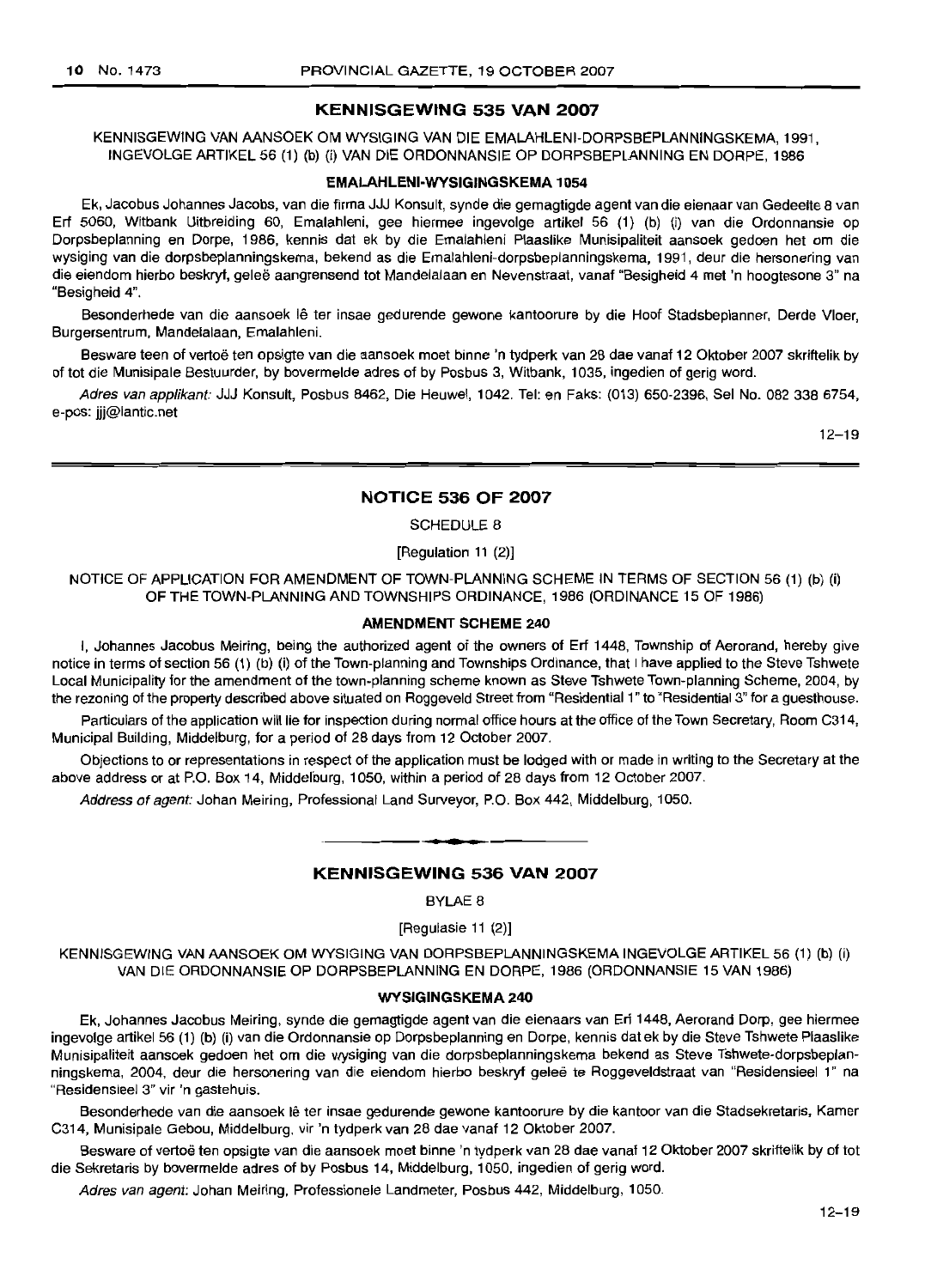#### NOTICE 537 OF 2007

SCHEDULE 8

[Regulation 11 (2)]

NOTICE OF APPLICATION FOR AMENDMENT OF TOWN-PLANNING SCHEME IN TERMS OF SECTION 56 (1) (b) (i) OF THE TOWN-PLANNING AND TOWNSHIPS ORDINANCE, 1986 (ORDINANCE 15 OF 1986)

#### AMENDMENT SCHEME 231

I, Hannah Coetzee, being the authorized agent of the owner of Erf 409, Portion 4, Middelburg, hereby give notice in terms of section 56 (1) (b) (i) of the Town-planning and Townships Ordinance that I have applied to the Steve Tshwete Local Municipality for the amendment of the town-planning scheme known as the Steve Tshwete Town-planning Scheme, 2004, by the rezoning of the property described above from "Residential 1" to "Business 4".

Particulars of the application will lie for inspection during normal office hours at the office of the Town Secretary, Room C314, Municipal Building, Wanderers Avenue, Middelburg, for a period of 28 days from 12 October 2007.

Objections to or representations in respect of the application must be lodged with or made in writing to the Secretary at the above address or at P.O. Box 14, Middelburg, 1050, within a period of 28 days from 12 October 2007.

Address of agent: Hannah Coetzee (0836687526), Suite MW 56, Private Bag X1838, Middelburg, 1050. (hannahc@ lantic.net)

## **-** KENNISGEWING 537 VAN 2007

BYLAE 8

[Regulasie 11 (2)]

KENNISGEWING VAN AANSOEK OM WYSIGING VAN DIE DORPSBEPLANNINGSKEMA INGEVOLGE ARTIKEL 56 (1) (b) (ii) VAN DIE ORDONNANSIE OP DORPSBEPLANNING EN DORPE, 1986 (ORDONNANSIE 15 VAN 1986)

#### WYSIGINGSKEMA 231

Ek, Hannah Coetzee, synde die gemagtigde agent van die eienaar van Erf 409, Gedeelte 4, Middelburg, gee hiermee ingevolge artikel 56 (1) (b) (i) van die Ordonnansie op Dorpsbeplanning en Dorpe, kennis dat ek by die Steve Tshwete Plaaslike Munisipaliteit aansoek gedoen het om die wysiging van die dorpsbeplanningskema bekend as Steve Tshwete-dorpsbeplanningskema, 2004, deur die hersonering van die eiendom hierbo beskryf van "Residensieel 1" na "Besigheid 4".

Besonderhede van die aansoek lê ter insae gedurende gewone kantoorure by die kantoor van die Stadsekretaris, Kamer C314, Munisipale Gebou, Wandererslaan, Middelburg, vir 'n tydperk van 28 dae vanaf 12 Oktober 2007.

Besware of vertoë ten opsigte van die aansoek moet binne 'n tydperk van 28 dae vanaf 12 Oktober 2007 skriftelik by of tot die Sekrelaris by bovermelde adres of by Posbus 14, Middelburg, 1050, ingedien word.

Adres van agent: Hannah Coetzee (0836687526), Suite MW 56, Privaatsak X1838, Middelburg, 1050. (hannahc@ lantic.net)

12-19

## NOTICE 538 OF 2007

SCHEDULE 8

[Requlation 11 (2)]

NOTICE OF APPLICATION FOR AMENDMENT OF TOWN-PLANNING SCHEME IN TERMS OF SECTION 56 (1) (b) (i) OF THE TOWN-PLANNING AND TOWNSHIPS ORDINANCE, 1986 (ORDINANCE 15 OF 1986)

#### AMENDMENT SCHEME 241

I, Johannes Jacobus Meiring, being the authorized agent of the owner of Portion 24 of Erf 1111, Township of Middelburg, hereby give notice in terms of section 56 (1) (b) (i) of the Town-planning and Townships Ordinance, that I have applied to the Steve Tshwete Local Municipality for the amendment of the town-planning scheme known as Steve Tshwete Town-planning Scheme, 2004, by the rezoning of the property described above situated on Jeppe Street from "Residential 1" to "Residential 3".

Particulars of the application will lie for inspection during normal office hours at the office of the Town Secretary, Room C314, Municipal Building, Middelburg, for a period of 28 days from 12 October 2007.

Objections to or representations in respect of the application must be lodged with or made in writing to the Secretary at the above address or at P.O. Box 14, Middelburg, 1050, within a period of 28 days from 12 October 2007.

Address of agent: Johan Meiring, Professional Land Surveyor, P.O. Box 442, Middelburg, 1050.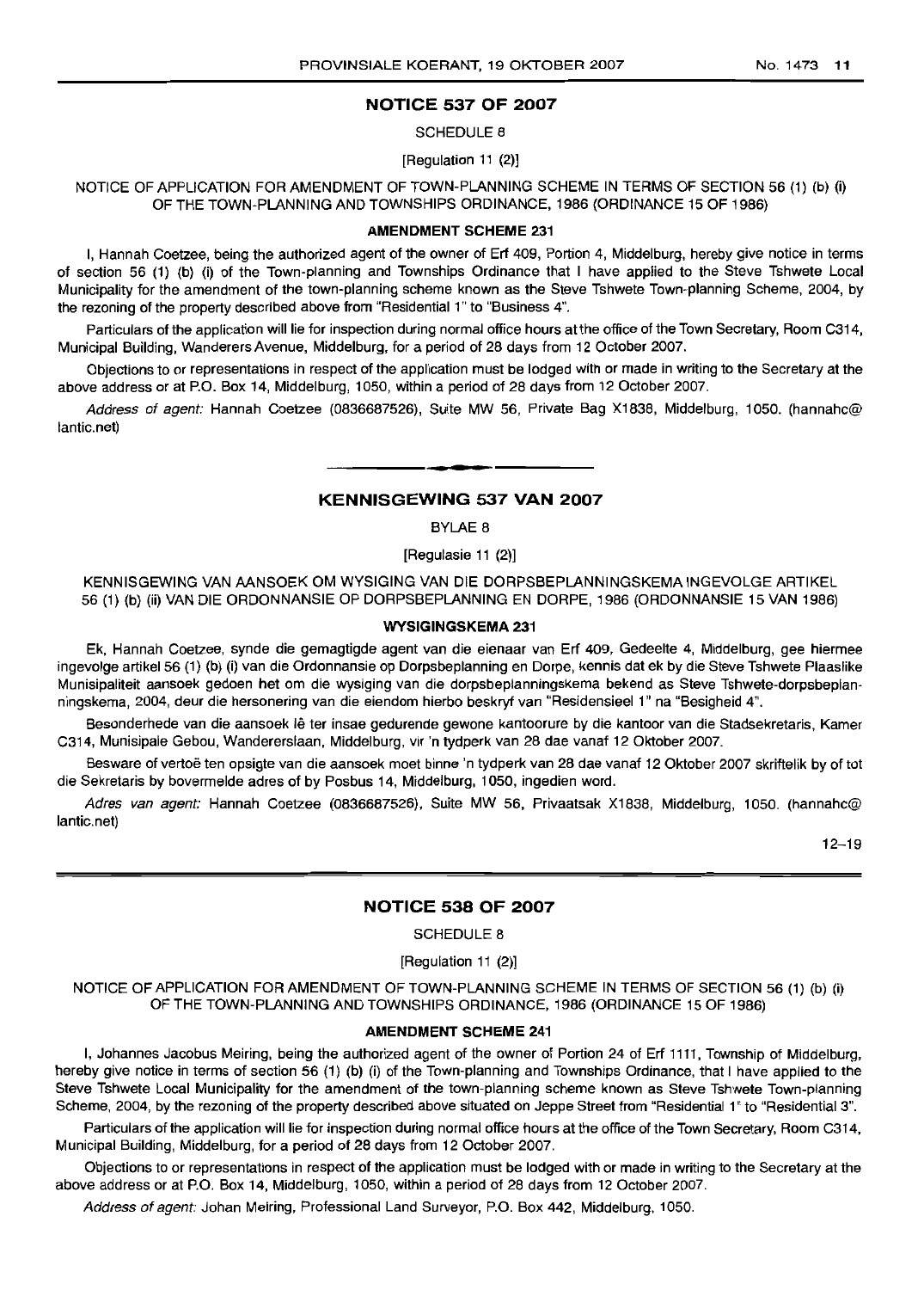### **KENNISGEWING 538 VAN 2007**

BYLAE 8

[Regulasie 11 (2)]

KENNISGEWING VAN AANSOEK OM WYSIGING VAN DORPSBEPLANNINGSKEMA INGEVOLGE ARTIKEL 56 (1) (b) (i) VAN DIE ORDONNANSIE OP DORPSBEPLANNING EN DORPE, 1986 (ORDONNANSIE 15 VAN 1986)

#### **WYSIGINGSKEMA 241**

Ek, Johannes Jacobus Meiring, synde die gemagtigde agent van die eienaar van Gedeelte 24 van Erf 1111, Middelburg Dorp, gee hiermee ingevolge artikel 56 (1) (b) (i) van die Ordonnansie op Dorpsbeplanning en Dorpe, kennis dat ek by die Steve Tshwete Plaaslike Munisipaliteit aansoek gedoen het om die wysiging van die dorpsbeplanningskema bekend as Steve Tshwete-dorpsbeplanningskema, 2004, deur die hersonering van die eiendom hierbo beskryf geleë te Jeppestraat van "Residensieel 1" na "Residensieel 3".

Besonderhede van die aansoek Ie ter insae gedurende gewone kantoorure by die kantoor van die Stadsekretaris, Kamer C314, Munisipale Gebou, Middelburg, vir 'n tydperk van 28 dae vanaf 12 Oktober 2007.

Besware of vertoë ten opsigte van die aansoek moet binne 'n tydperk van 28 dae vanaf 12 Oktober 2007 skriftelik by of tot die Sekretaris by bovermelde adres of by Posbus 14, Middelburg, 1050, ingedien of gerig word.

Adres van agent: Johan Meiring, Professionele Landmeter, Posbus 442, Middelburg, 1050.

 $12 - 19$ 

#### **NOTICE 539 OF 2007**

#### NOTICE OF APPLICATION FOR TOWNSHIP ESTABLISHMENT

NOTICE OF APPLICATION FOR THE ESTABLISHMENT OF A TOWNSHIP IN TERMS OF CHAPTER III, SECTION 96 OF THE TOWN-PLANNING AND TOWNSHIPS ORDINANCE, 1986 (ORDINANCE 15 OF 1986)

We, Woza Nawe Development Planners, on behalf of the registered owner of the property mentioned hereunder, hereby gives notice in terms of section 69 (6)(a) of the Town-Planning and Townships Ordinance, 1986 (Ordinance 15 of 1986), that we have applied to the Mbombela Municipality for the establishment of the township White River Extension 84 on Portion 5 of the farm Nooitgedacht 62-JU, as set out in the annexure.

Particulars of the application will lie for inspection during normal office hours at the office of the Municipal Manager, Mbombela Municipality, Civic Centre, Nel Street, Nelspruit, for a period of 28 days from 12 October 2007.

Objections to or representations in respect of the application must be lodged with or made in writing to the Municipal Manager at the above address or at P.O. Box 45, Nelspruit, 1200, within a period of 28 days from 12 October 2007.

#### **ANNEXURE**

Name of lown: **White River Extension 84.**

Total number of erven: 510.

Land uses:

Residential 1-504 erven:

Residential 3-2 erven;

Public Open Space-1 erf;

Special for private road and access control-2 erven;

Private Open Space-1 ert.

The application property is situated directly north of White River Town, with the White River representing the southern boundary 01 the township and the proposed Sebaya Village Township the eastern boundary of the township.

Address of agent: Woza Nawe Development Planners, P.O. Box 7635, Nelspruit, 1200. Tel/Fax No. (013) 744-0282. E-mail: wozanawe@mweb.co.za

**KENNISGEWING 539 VAN 2007**

**•**

KENNISGEWING VAN AANSOEK OM DORPSTIGTING

KENNISGEWING VAN DIE AANSOEK OM DORPSTIGTING INGEVOLGE HOOFSTUK III, ARTIKEL 96 VAN DIE DORPSTIGTING EN DORPE ORDONNANSIE, 1986 (ORDONNANSIE 15 VAN 1986)

Ons, Woza Nawe Development Planners, namens die geregistreerde eienaar van die eiendom hieronder vermeld, gee hiermee ingevolge Artikel 69 (6)(a) van die Ordonnansie op Dorpsbeplanning en Dorpe, 1986 (Ordonnansie 15 van 1986), kennis dat ons by die Mbombela Munisipaliteit aansoek gedoen het om die dorpsgebied Witrivier Uitbreiding 84 op Gedeelte 5 van die plaas Nooitgedacht 62-JU te stig, soos vermeld in die bylae.

Besonderhede van bogenoemde aansoek lê ter insae gedurende gewone kantoorure by die kantoor van die Munisipale Bestuurder, Mbombela Munisipaliteit, Burgersentrum, Nelstraat, Nelspruit, vir 'n tydperk van 28 dae vanaf 12 Oktober 2007.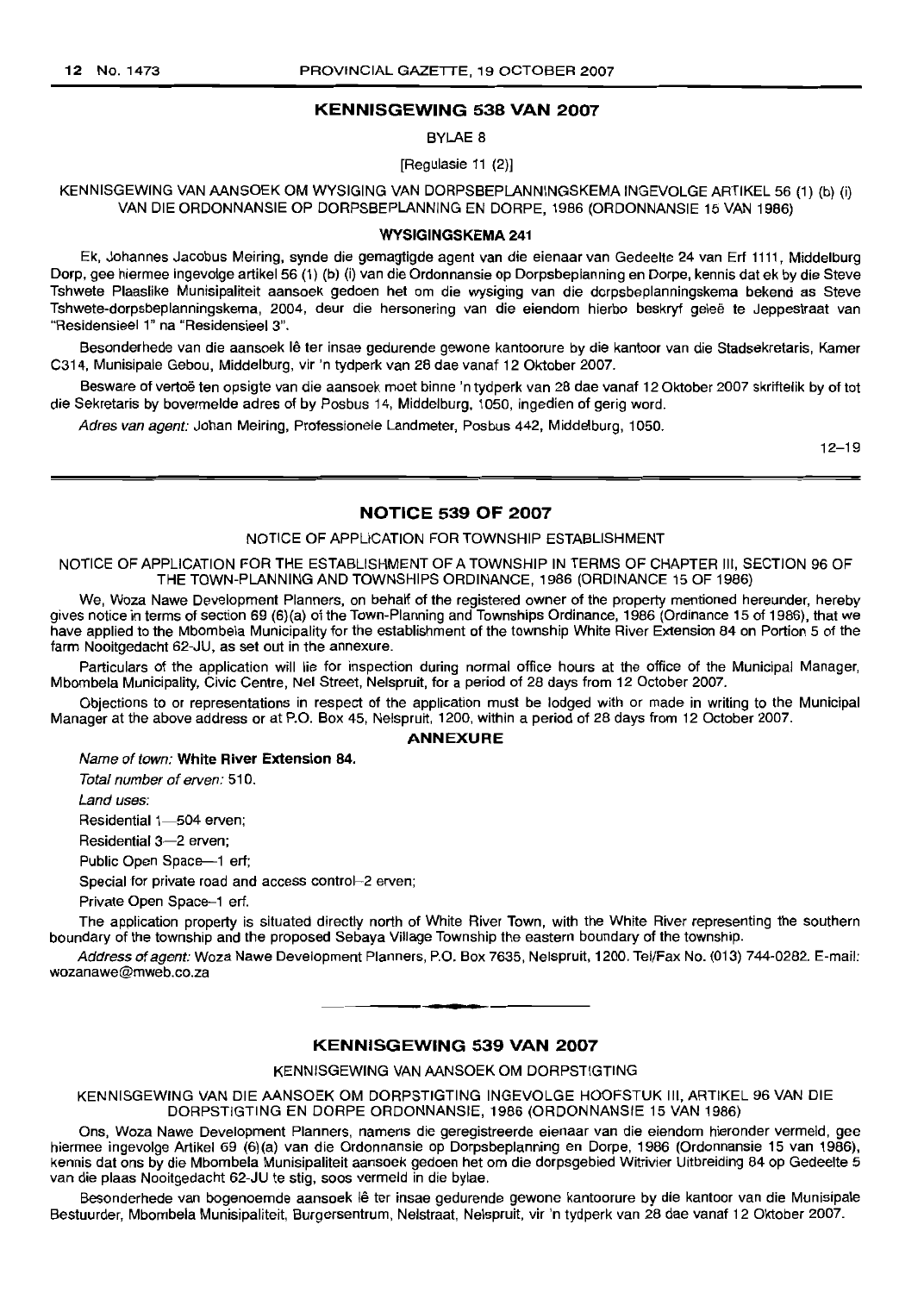Besware teen of vertoë ten opsigte van die aansoek moet binne 'n tydperk van 28 dae vanaf 12 Oktober 2007, skriftelik by die Munisipale Bestuurder by bovermelde adres of by Posbus 45, Nelspruit, 1200, ingedien of gerig word

#### **BYLAE**

Naam van dorp: **Witrivier Uitbreiding 84.** Aantal erwe in dorp: 510. Grondgebruik: Residensieel 1-504 erwe; Residensieel 3-2 erwe; Publieke Oop Ruimte-1 erf; Spesiaal vir privaatpad en toegangssbeheer-2 erwe; Privaat Oop Ruimte-1 ert.

Die aansoekperseel is geleë direk noord van Witrivier Dorp, met die Witrivier as suidelike dorpsgrens en voorgestelde dorp Sebaya Village geleë teen die oostelike grens van die voorgestelde dorp.

Adres van applikant: Woza Nawe Development Planners, Posbus 7635, Nelspruit, 1200. Tel/Faks No. (013) 744-0282. E-mail: wozanawe@mweb.co.za

12-19

#### **NOTICE 540 OF 2007**

SCHEDULE 11

(Regulation 21)

#### NOTICE OF APPLICATION FOR ESTABLISHMENT OF TOWNSHIP

The Delmas Local Municipality hereby gives notice in terms of section 96 (1) read with section 108 of the Town-Planning and Townships Ordinance, 1986 (Ordinance 15 of 1986), that an application to establish the township referred to in the annexure hereto, has been received by it.

Particulars of the application will lie for inspection during normal office hours at the office of the Municipal Manager, Room 2, *cto* Samuel Road and Van der Walt Street, Delmas, for a period of 28 days from 12 October 2007.

Objections to or representations in respect of the application must be lodged with or made in writing and in duplicate to the Municipal Manager at the above address or at PO Box 6, Delmas, 2210, within a period of 28 days from 12 October 2007.

#### **ANNEXURE**

#### Name of township: **Botleng Extension 6.**

Full name of applicant: Terraplan Associates Town and Regional Planners.

Number of erven in proposed township:

992 "Residential 1" erven.

11 "Special" erven for Business 1 and/or Community Facilities.

2 "Special" erven for Community Facilities.

1 "Educational" erl.

1 "Public Open Space" ert.

"Public Roads".

Description of land on which township is to be established: A portion of Portion 6 of the farm Middelburg 231 I.R.

Situation of proposed township: Situated directly to the north of the Botleng Extension 4 and to the south of the N12 highway.

## **KENNISGEWING 540 VAN 2007**

**•**

BYLAE 11

(Regulasie 21)

## KENNISGEWING VAN AANSOEK OM STIGTING VAN DORP

Die Delmas Plaaslike Munisipaliteit gee hiermee ingevolge Artikel 96 (1) saamgelees met Artikel 108 van die Ordonnansie op Dorpsbeplanning en Dorpe, 1986 (Ordonnansie 15 van 1986), kennis dat 'n aansoek om die dorp in die bylae hierby genoem, te stig deur hom ontvang is.

Besonderhede van die aansoek lê ter insae gedurende gewone kantoorure by die kantoor van die Munisipale Bestuurder, Kamer 2, hlv Samuelweg en Van der Waltstraat, Delmas, vir 'n tydperk van 28 dae vanaf 12 Oktober 2007.

Besware teen of vertoe ten opsigte van die aansoek moet binne 'n tydperk van 28 dae vanaf 12 Oktober 2007, skriftelik en in tweevoud by of tot die Munisipale Bestuurder by bovermelde adres of by Posbus 6, Delmas, 2210, ingedien of gerig word.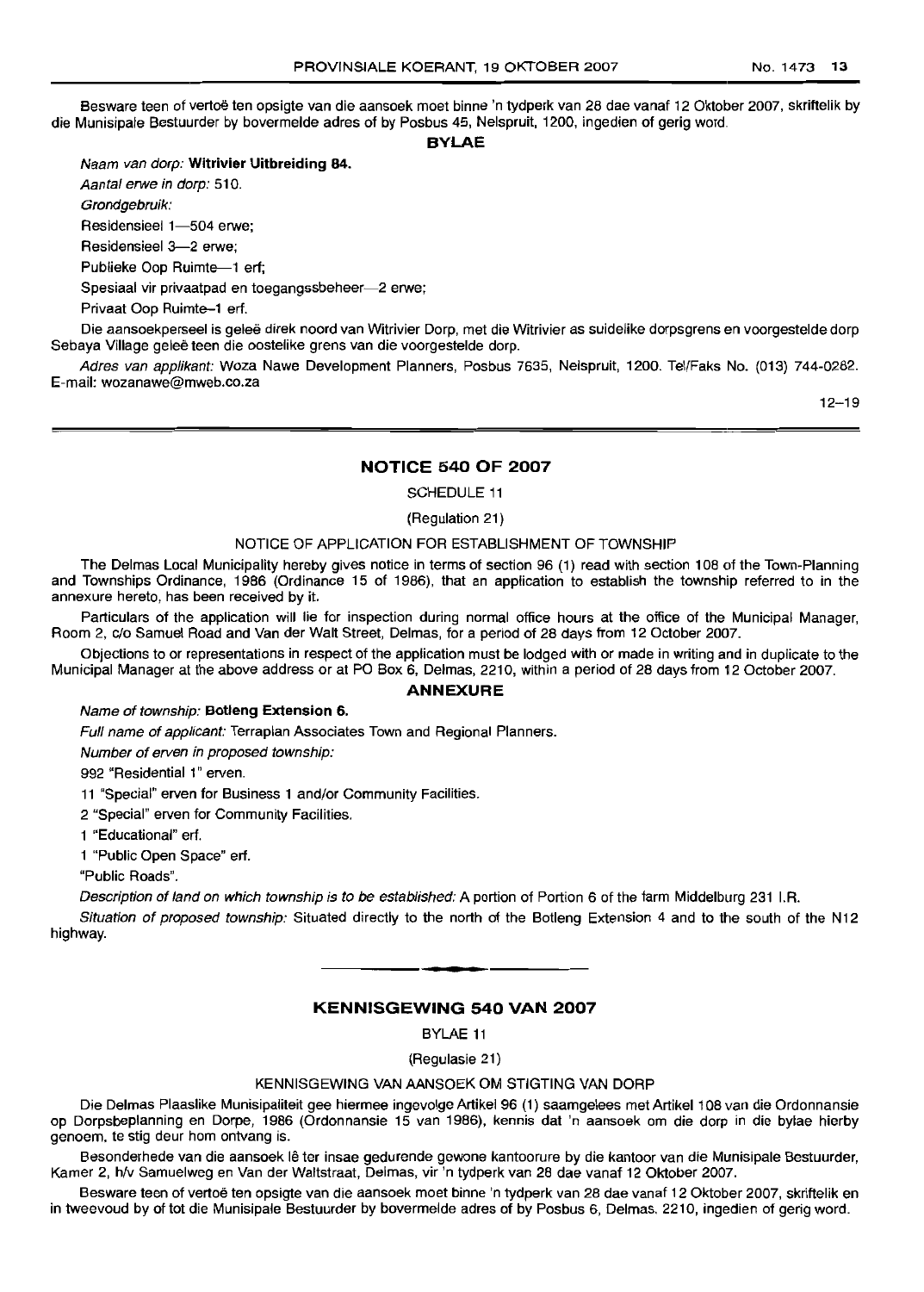#### BYLAE:

#### Naam van dorp: Botleng Uitbreiding 6.

Volle naam van aansoeker: Terraplan Medewerkers Stads- en Streekbeplanners.

Aantal erwe in voorgestelde dorp:

992 "Residensieel 1" erwe.

11 "Spesiaal" erwe vir Besigheid 1 en/of Gemeenskapsfasiliteite.

2 "Spesiaal" erwe vir Gemeenskapsfasiliteite.

1 "Opvoedkundig" erf.

1 "Openbare Oopruimte" erf.

Openbare Paaie.

Beskrywing van grond waarop dorp gestig word: 'n Gedeelte van Gedeelte 6 van die plaas Middelburg 231 I.R.

Ligging van voorgestelde dorp: Geleë direk ten noorde van Botleng Uitbreiding 4 en ten suide van die N12-hoofweg.

12-19

## NOTICE 541 OF 2007

#### WITBANK AMENDMENT SCHEME, 1991

NOTICE OF APPLICATION FOR AMENDMENT OF TOWN-PLANNING SCHEME IN TERMS OF SECTION 56 (1) (b) (i) OFTHE TOWN-PLANNING AND TOWNSHIPS ORDINANCE, 1986 (ORDINANCE 15 OF 1986)

#### AMENDMENT SCHEME 1056

I, Vivienne Smith TRP (SA), of the firm Korsman van Wyk Town and Regional Planners, being the authorized agent of the owner of Erf 29, Reyno Ridge, hereby give notice in terms of section 56 (1) (b) (i) of the Town-planning and Townships Ordinance, 1986 (Ordinance 15 of 1986), that I have applied to Emalahleni Local Municipality for the amendment of the townplanning scheme in operation known as Emalahleni Town-planning Scheme, 1991, by the rezoning of the property described above, situated at 29 Cappella Street in the township Reyno Ridge, from "Residential 1" to "Residential 1" with Annexure 358.

Particulars of the application are open for inspection during normal office hours at the office of the Municipal Manager, City Planning Division, Third Floor, Civic Center, Mandela Street, Witbank, for a period of 28 days from 12 October 2007 (the date of first publication of this notice).

Objections to or representations in respect of the application must be lodged in writing and in duplicate with the Municipal Manager at the above office or posted to him at PO Box 3, Witbank, 1035, within a period of 28 days from 12 October 2007.

Address ot authorised agent: Korsman van Wyk Town and Regional Planners, Suite 295, Private Bag X7294, Witbank, 1035. Tel: (013) 653-6325. E-mail: admin@korsman.co.za Fax: 086 663 6326.

## KENNISGEWING 541 VAN 2007

**•**

#### WITBANK-WYSIGINGSKEMA, 1991

KENNISGEWING VAN AANSOEK OM WYSIGING VAN DORPSBEPLANNINGSKEMA INGEVOLGE ARTIKEL 56 (1) (b) (i) VAN DIE ORDONNANSIE OP DORPSBEPLANNING EN DORPE, 1986 (ORDONNANSIE 15 VAN 1986)

#### WYSIGINGSKEMA 1056

Ek, Vivienne Smith TRP (SA), van die firma Korsman Van Wyk Stads- en Streekbeplanners, synde die gemagtigde agent van die geregistreerde eienaar van Erf 29, Reyno Ridge, gee hiermee ingevolge artikel 56 (1) (b) (i) van die Ordonnansie op Dorpsbeplanning en Dorpe, 1986 (Ordonnansie 15 van 1986), kennis dat ek by Emalahleni Plaaslike Munisipaliteit aansoek gedoen het om die wysiging van die dorpsbeplanningskema in werking bekend as Emalahieni-dorpsbeplanningskema, 1991 deur die hersonering van die eiendom hierbo beskryf, geleë te Cappellastraat 29, in die dorpsgebied Reyno Ridge, van "Residensieel 1" tot "Residensieel 1" met Bylaag 358.

Besonderhede van die aansoek lê gedurende kantoorure by die kantoor van die Munisipale Bestuurder, Stadsbeplanningsafdeling, Derde Vloer, Burgersentrum, Mandelastraat, Witbank, vir 'n tydperk van 28 dae vanaf 12 Oktober 2007 (die datum van eerste publikasie van hierdie kennisgewing) ter insae.

Besware teen of vertoe ten opsigte van die aansoek moet binne 'n tydperk van 28 dae vanaf 12 Oktober 2007 skriftelik en in tweevoud by die Munisipale Bestuurder by bovermelde kantoor ingedien of aan hom by Posbus 3, Witbank, 1035, gepos word.

Adres van gemagtigde agent: Korsman van Wyk, Stads- en Streekbeplanners, Suite 295; Privaatsak X7294, Witbank, 1035. Tel. (013) 653-6325. E-pos: admin@korsman.co.za Fax: 086 663 6326.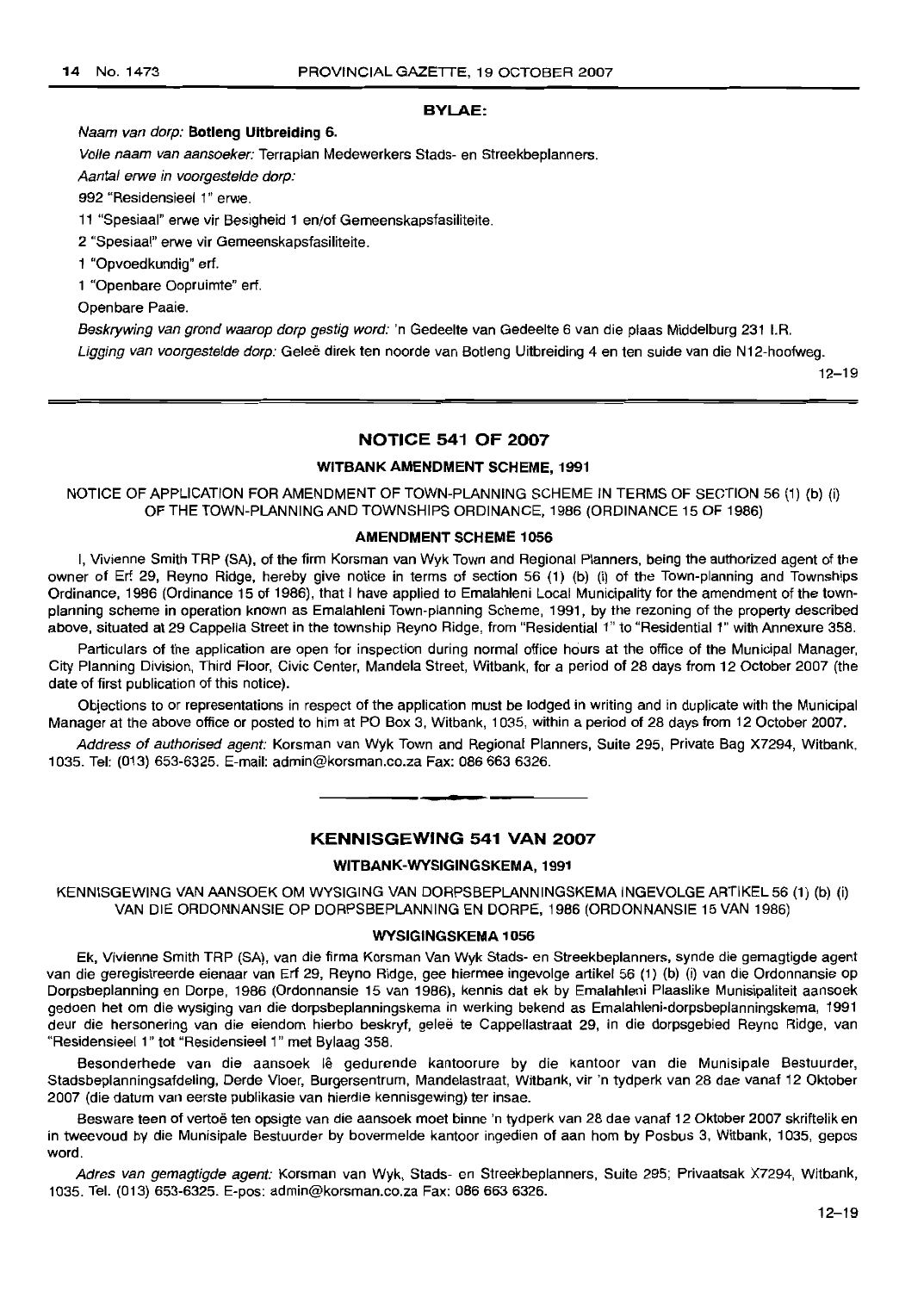#### **NOTICE 550 OF 2007**

#### **NELSPRUIT AMENDMENT SCHEME 1514**

NOTICE OF APPLICATION FOR AMENDMENT OF NELSPRUIT TOWN-PLANNING SCHEME IN TERMS OF SECTION 56 (1) (b) (i) OF THE TOWN-PLANNING AND TOWNSHIPS ORDINANCE, 1986 (ORDINANCE 15 OF 1986)

\, Herman van Staden, being the authorized agent of the registered owner of Stand 1391, Nelspruit Extension 9, hereby give notice in terms of section 56 (b) (i) of the Town-planning and Townships Ordinance, 1986 (Ordinance 15 of 1986), that I have applied to the Mbombela Local Municipality for the amendment of the town-planning scheme known as the Nelspruit Townplanning Scheme, 1989, by the rezoning of the said property from "Residential 1" with a density restriction of 1 dwelling unit per erf to "Residential 1" with a density restriction of 1 dwelling unit per 1 000  $m^2$ .

Particulars of the application will lie for inspection during normal office hours at the office of the Municipal Manager, Civic Centre, Nelspruit, for a period of 28 days from 19 October 2007,

Objections or representations in respect of the application must be lodged with, or made in writing to the address as indicated hereunder or to the Municipal Manager, PO Box 45, Nelspruit, 1200, within a period of 28 days from 19 October 2007,

Address of applicant: Herman van Staden, PO Box 903, Nelspruit, 1200, [Tel: (013) 753-2895,]

## **KENNISGEWING 550 VAN 2007**

**•**

#### **NELSPRUIT WYSIGINGSKEMA 1514**

KENNISGEWING VAN AANSOEK OM WYSIGING VAN DIE DORPSBEPLANNINGSKEMA INGEVOLGE ARTIKEL 56 (1) (b) (i) VAN DIE ORDONNANSIE OP DORPSBEPLANNING EN DORPE, 1986 (ORDONNANSIE 15 VAN 1986)

Ek, Herman van Staden, synde die gemagtigde agent van die geregistreerde eienaar van Ert 1391, Nelspruit Uitbreiding 9, gee hiermee ingevolge artikel 56 (1) (b) (i) van die Ordonnansie op Dorpsbeplanning en Dorpe, 1986 (Ordonnansie 15 van 1986), kennis dat ek by die Mbombela Plaaslike Munisipaliteit aansoek gedoen het om die wysiging van die dorpsbeplanningskema, 1989, deur die hersonering van eiendom vanaf "Residensieel 1" met 'n digtheidsbeperking van 1 wooneenheid per ert na "Residensieel 1" met 'n digtheidsbeperking van 1 wooneenheid per 1 000 m2,

Besonderhede van die aansoek lê ter insae gedurende gewone kantoorure by die kantoor van die Munisipale Bestuurder, Burgersentrum, Nelspruit, vir 'n tydperk van 28 dae vanaf 19 Oktober 2007,

Besware en of vertoe ten opsigte van die aansoek moet binne 'n tydperk van 28 dae vanaf 19 Oktober 2007, skriftelik by die onderstaande adres of by die Munisipale Bestuurder, Posbus 45, Nelspruit, 1200, ingedien of gerig word,

Adres van applikant: Herman van Staden, Posbus 903, Nelspruit, 1200, [Tel: (013) 753-2895,]

19-26

#### **NOTICE 551 OF 2007**

NOTICE OF APPLICATION FOR THE AMENDMENT OF A TOWN-PLANNING SCHEME IN TERMS OF SECTION 56 (1) (b) (i) OF THE TOWN-PLANNING AND TOWNSHIPS ORDINANCE, 1986 (ORDINANCE 15 OF 1986)

We, Umsebe Development Planners, represented by Mr B. J, L, van der Merwe, Mr S, T. Masuku, Ms H, Meintjes and Mr M, Loock, being the authorised agent of the owner of Ert 157, Sonheuwel Township, hereby gives notice in terms of section 56 (1) (b) (i) of the Town-planning and Townships Ordinance, 1986 (Ordinance 15 of 1986), that we have applied to the Mbombela Local Municipality for the amendment of the town planning scheme known as the Nelspruit Town-planning Scheme, 1989, by the rezoning of the property situated at 16 Gerrit Maritz Street, as described as follows:

### **NELSPRUIT AMENDMENT SCHEME 1480**

Ert 157, Sonheuwel Township, from "Residential 3" to "Residential 3" with increased FAR, and subject to the proposed development conditions described in Annexure 1033,

Particulars of this application will lie for inspection during normal office hours at the office of the Secretary of the Assistant Director: Technical Services, Mbombela Local Municipality, Room 205, Second Floor, Nel Street, Nelspruit, 1200, for a period of 28 days from 19 October 2007,

Objections to or representation in respect of the application must be lodged with or made in writing and in duplicate to the Secretary of the Assistant Director: Technical Services, Mbombela Local Municipality at the above-mentioned address or to the Municipal Manager, Mbombela Municipality, PO Box 45, Nelspruit, 1200, within a period of 28 days from 19 October 2007 (no later than 16 November 2007).

Address of applicant: Umsebe Development Planners, PO Box 12367, Nelspruit, 1200, Tel: (013) 752-4710,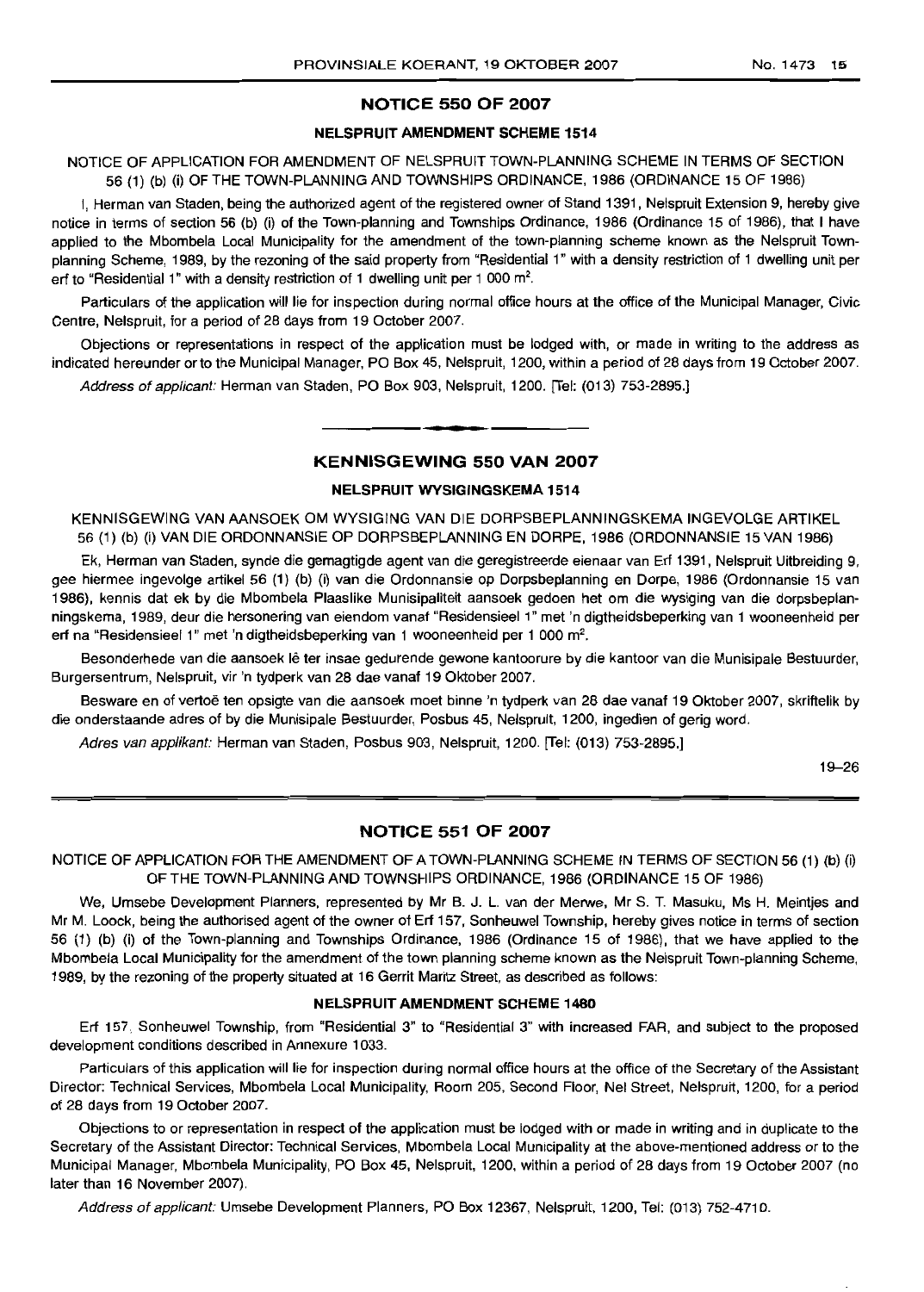## KENNISGEWING 551 VAN 2007

KENNISGEWING VAN AANSOEK OM WYSIGING VAN 'N DORPSBEPLANNINGSKEMA INGEVOLGE ARTIKEL 56 (1) (b) (i) VAN DIE DORPSBEPLANNING EN DORPE ORDONNANSIE, 1986 (ORDONNANSIE 15 OF 1986)

Ons, Umsebe Ontwikkelingsbeplanners, verteenwoordig deur mnr B. J. L. van der Merwe, mnr S. T. Masuku, me H. Meintjes en mnr. M. Loock, synde die gemagtigde agent van die eienaar van Erf 157, Sonheuwel Dorp, gee hiermee ingevolge Artikel56 (1) (b) (i) van Dorpsbeplanning en Dorpe Ordonnansie, 1986 (Ordonnansie 15 van 1986), kennis dat ons by die Mbombela Plaaslike Munisipaliteit aansoek gedoen het om die wysiging van die dorpsbeplanningskema, bekend as Nelspruit-dorpsbeplanningskema, 1989, deur die hersonering van die eiendom hierbo beskryf, gelee te Gerrit Maritzstraat 16, soos hieronder beskryf:

#### NELSPRUIT-WYSIGINGSKEMA 1480

Erf 157, Sonheuwel Dorp vanaf "Residensieel 3" na "Residensieel 3" met 'n verhoogte VRV, en onderworpe aan die voorgestelde ontwikkelingsvoorwaardes in Bylae 1033.

Besonderhede van aansoek lê ter insae gedurende gewone kantoorure by die Sekretaris van die Assistent Direkteur: Tegniese Dienste, Mbombela Plaaslike Munisipaliteit, Kamer 205, Tweede Vloer, Nelstraat, Nelspruit, vir 'n tydperk van 28 dae vanaf 19 Oktober 2007.

Besware teen of vertoë ten opsigte van die aansoek moet binne 'n tydperk van 28 dae vanaf 19 Oktober 2007 (nie later as 16 November 2007) skriftelik en in tweevoud by die Sekretaris van die Assistent Direkteur: Tegniese Dienste by die bovermelde adres of na die Munisipalie Bestuurder, Mbombela Munisipaliteit, Posbus 45, Nelspruit, 1200, ingedien of gerig word.

Adres van applikant: Umsebe Ontwikkelingsbeplanners, Posbus 12367, Nelspruit, 1200. Tel: (013) 752-4710.

19-26

## NOTICE 552 OF 2007

#### PORTION 4 OF ERF 648, PORTION 2 AND REMAINDER OF ERF 656

#### MIDDELBURG AMENDMENT SCHEME 242

NOTICE OF APPLICATION FOR AMENDMENT OF TOWN-PLANNING SCHEME IN TERMS OF SECTION 56 (1) (b) (i) OF THE TOWN-PLANNING AND TOWNSHIPS ORDINANCE, 1986 (ORDINANCE 15 OF 1986)

I, Heleen Keyter, Va DrawMaster, being the authorized agent of the owner of Portion 4 of Erf 648, Portion 2 and Remainder of Erf 656, Township of Middelburg, hereby give notice in terms of section 56 (1) (b) (i) of the Town-planning and Townships Ordinance, that I have applied to the Steve Tshwete Local Municipality for the amendment of the town-planning scheme known as Steve Tshwete Town-planning Scheme, 2004, by the rezoning of the properties described above situated on Blackmore Street from "Residential 1" to "Residential 3".

Particulars of the application will lie for inspection during normal office hours at the office of the Town Secretary, Room C314, Municipal Building, Middelburg, for a period of 28 days from 19 October 2007.

Objections to or representations in respect of the application must be lodged with or made in writing to the Secretary at the above address or at P.O. Box 14, Middelburg, 1050, within a period of 28 days from 19 October 2007.

Address of agent: Heleen Keyter, Va DrawMasters, PO Box 2972, Middelburg, 1050.

## **•** KENNISGEWING 552 VAN 2007

#### GEDEELTE 4, ERF 648 EN GEDEELTE 2 EN RESTANT VAN ERF 656

#### MIDDELBURG·WYSIGINGSKEMA 242

KENNISGEWING VAN AANSOEK OM WYSIGING VAN DORPSBEPLANNINGSKEMA INGEVOLGE ARTIKEL 56 (1) (b) (i) VAN DIE ORDONNANSIE OP DORPSBEPLANNING EN DORPE, 1986 (ORDONNANSIE 15 VAN 1986)

Ek, Heleen Keyter, h/a DrawMaster, synde die gemagtigde agent van die eienaar van Gedeelte 4 van Erf 648 en Gedeelte 2 en Restant van Erf 656, Middelburg-dorp, gee hiermee ingevolge artikel56 (1) (b) (i) van die Ordonnansie op Dorpsbeplanning en Dorpe, kennis dat ek by die Steve Tshwete Plaaslike Munisipaliteit aansoek gedoen het am die wysiging van die dorpsbeplanningskema bekend as Steve Tshwete-dorpsbeplanningskema, 2004, deur die hersonering van die eiendom hierbo beskryf gelee te Blackmorestraat van "Residensieel 1" na "Residensieel 3".

Besonderhede van die aansoek lê ter insae gedurende gewone kantoorure by die kantoor van die Stadsekretaris, Kamer C314, Munisipale Gebou, Middelburg, vir 'n tydperk van 28 dae vanaf 19 Oktober 2007.

Besware of vertoë ten opsigte van die aansoek moet binne 'n tydperk van 28 dae vanaf 19 Oktober 2007 skriftelik by of tot die Sekretaris by bovermelde adres of by Posbus 14, Middelburg, 1050, ingedien of gerig word.

Adres van agent: Heleen Keyter, h/a DrawMasters, Posbus 2972, Middelburg, 1050.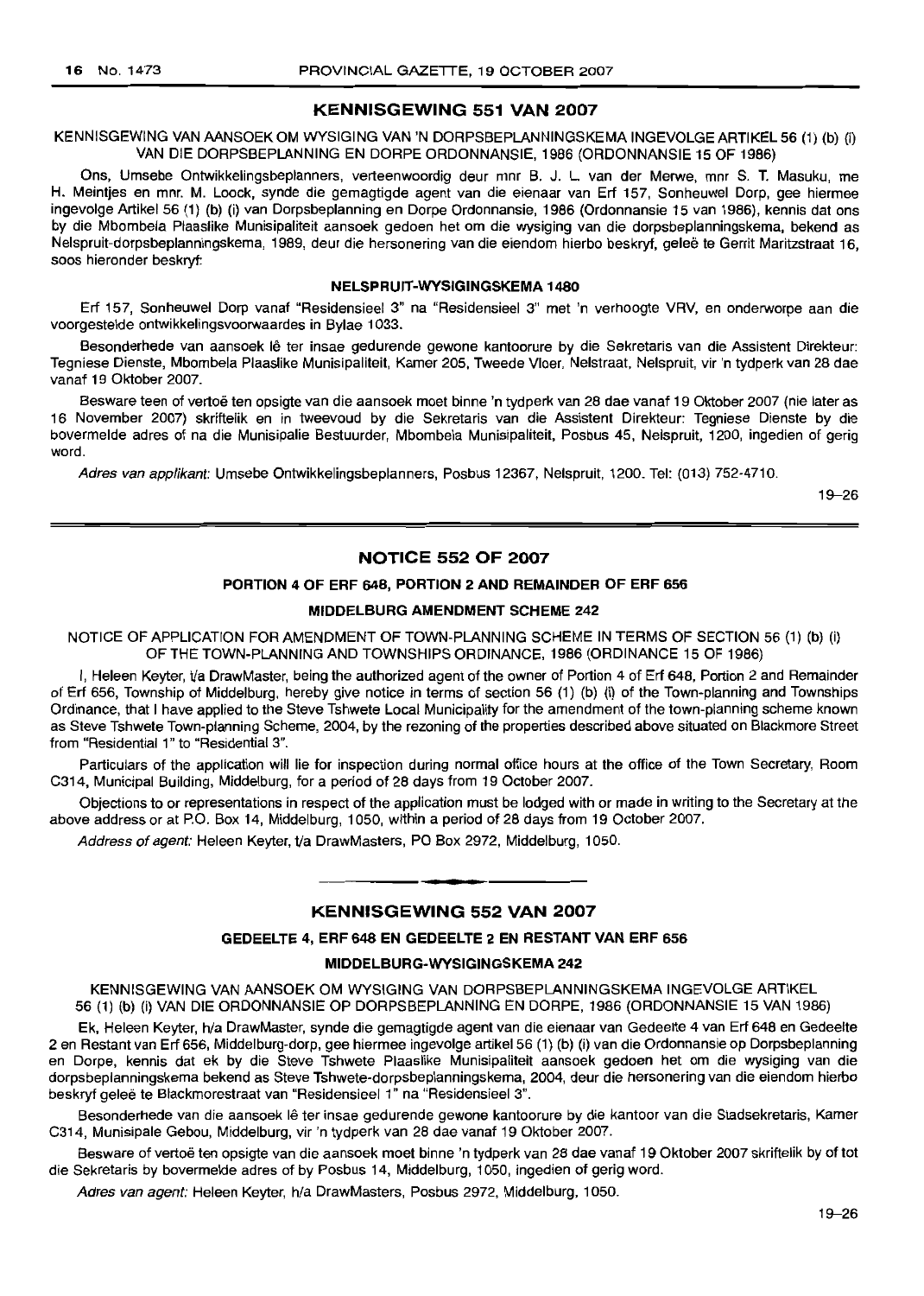## NOTICE 553 OF 2007

## ERVEN 20 AND 163, HENDRINA

#### AMENDMENT SCHEME 243

NOTICE OF APPLICATION FOR AMENDMENT OF TOWN-PLANNING SCHEME IN TERMS OF SECTION 56 (1) (b) (i) OF THE TOWN-PLANNING AND TOWNSHIPS ORDINANCE, 1986 (ORDINANCE 15 OF 1986)

I, Heleen Keyter, 1/a DrawMaster, being the authorized agent of the owner of Erf 20 and Erf 163, Township of Hendrina, hereby give notice in terms of section 56 (1) (b) (i) of the Town-planning and Townships Ordinance that I have applied to the Steve Tshwete Local Municipality for the amendment of the town-planning scheme known as Steve Tshwete Town-planning Scheme, 2004, by the rezoning of the properties described above situated on Rensburg Street (east) and Mouton Street, from "Residential 1" to "Residential 3".

Particulars of the application will lie for inspection during normal office hours at the office of the Town Secretary, Room C314, Municipal Building, Middelburg, for a period of 28 days from 19 October 2007.

Objections to or representations in respect of the application must be lodged with or made in writing to the Secretary at the above address or at P.O. Box 14, Middelburg, 1050, within a period of 28 days from 19 October 2007.

Address of agent: Heleen Keyter, t/a DrawMasters, PO Box 2972, Middelburg, 1050.

## **•** KENNISGEWING 553 VAN 2007

#### ERWE 20 EN 163, HENDRINA

#### WYSIGINGSKEMA 243

KENNISGEWING VAN AANSOEK OM WYSIGING VAN DORPSBEPLANNINGSKEMA INGEVOLGE ARTIKEL 56 (1) (b) (i) VAN DIE ORDONNANSIE OP DORPSBEPLANNING EN DORPE, 1986 (ORDONNANSIE 15 VAN 1986)

Ek, Heleen Keyter, hla DrawMaster, synde die gemagtigde agent van die eienaar van Erf 20 en Erf 163, Hendrina-dorp, gee hiermee ingevolge artikel 56 (1) (b) (i) van die Ordonnansie op Dorpsbeplanning en Dorpe, kennis dat ek by die Steve Tshwete Plaaslike Munisipaliteit aansoek gedoen het om die wysiging van die dorpsbeplanningskema bekend as Steve Tshwete-dorpsbeplanningskema, 2004, deur die hersonering van die eiendom hierbo beskryf gelee te Rensburgstraat (oos) en Moutonstraat, van "Residensieel 1" na "Residensieel 3".

Besonderhede van die aansoek lê ter insae gedurende gewone kantoorure by die kantoor van die Stadsekretaris, Kamer C314, Munisipale Gebou, Middelburg, vir 'n tydperk van 28 dae vanaf 19 Oktober 2007.

Besware of vertoe ten opsigte van die aansoek moet binne 'n tydperk van 28 dae vanaf 19 Oktober 2007 skriftelik by of tot die Sekretaris by bovermelde adres of by Posbus 14, Middelburg, 1050, ingedien word.

Adres van agent: Heleen Keyter, h/a DrawMasters, Posbus 2972, Middelburg, 1050.

19-26

#### NOTICE 554 OF 2007

SCHEDULE 8

[Regulation 11 (2)]

NOTICE OF APPLICATION FOR AMENDMENT OF TOWN-PLANNING SCHEME IN TERMS OF SECTION 56 (1) (b) (i) OF THE TOWN-PLANNING AND TOWNSHIPS ORDINANCE, 1986 (ORDINANCE 15 OF 1986)

#### AMENDMENT SCHEME B0026

I, Hannah Coetzee, being the authorized agent of the owner of Erven 211 and 213, Belfast, hereby give notice in terms of section 56 (1) (b) (i) of the Town-planning and Townships Ordinance that I have applied to the Emakhazeni Local Municipality for the amendment of the town-planning scheme known as Belfast Town-planning Scheme, 1990, by the rezoning of the properties described above from "Residential 1" to "Residential 3".

Particulars of the application will lie for inspection during normal office hours at the office of the Deputy Manager, Urban and Rural Development, Technical Department, Municipal Building, for a period of 28 days from 19 October 2007.

Objections to or representations in respect of the application must be iodged with or made in writing to the Deputy Manager, Urban and Rural Development, Technical Department within a period of 28 days from 19 October 2007.

Address of agent: Hannah Coetzee, Suite MW 56, Private Bag X1838, Middelburg, 1050.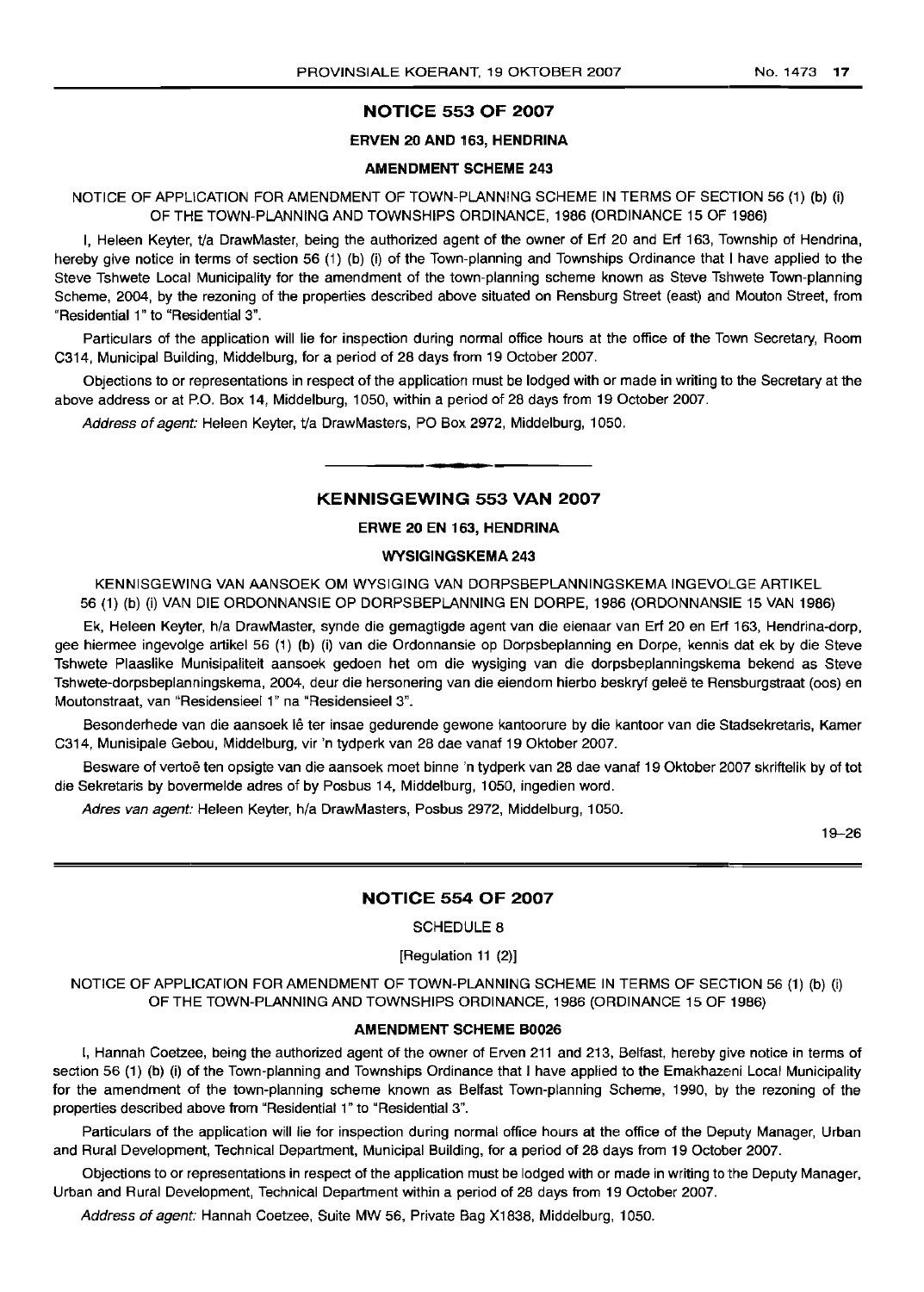## **KENNISGEWING 554 VAN 2007**

BYLAE 8

[Regulasie 11 (2)]

## KENNISGEWING VAN AANSOEK OM WYSIGING VAN DIE DORPSBEPLANNINGSKEMA INGEVOLGE ARTIKEL 56 (1) (b) (i) VAN DIE ORDONNANSIE OP DORPSBEPLANNING EN DORPE, 1986 (ORDONNANSIE 15 VAN 1986)

#### **WYSIGINGSKEMA 80026**

Ek, Hannah Coetzee, synde die gemagtigde agent van die eienaar van Erwe 211 en 213, Belfast, gee hiermee ingevolge artikel 56 (1) (b) (i) van die Ordonnansie op Dorpsbeplanning en Darpe, kennis dat ek by die Emakhazeni Munisipaliteit aansoek gedoen het om die wysiging van die dorpsbeplanningskema bekend as Belfast-dorpsbeplanningskema, 1990, deur die hersonering van die eiendom hierbo beskryf van "ResidensieeI 1" na "ResidensieeI 3".

Besonderhede van die aansoeke lê ter insae gedurende gewone kantoorure by die kantoor van die Adjunk Bestuurder, Stedelike en Landelike Ontwikkeling, Tegniese Departement, Munisipale Gebou, Belfast, vir 'n tydperk van 28 dae vanaf 19 Oktober 2007.

Besware of vertoë ten opsigte van die aansoek moet binne 'n tydperk van 28 dae vanaf 19 Oktober 2007 skriftelik by of tot die Adjunk Bestuurder, Stedelike en Landelike Ontwikkeling, Tegniese Departement, ingedien word.

Adres van agent: Hannah Coetzee, Suite MW 56, Privaatsak X1838, Middelburg, 1050.

19-26

## **NOTICE 555 OF 2007**

#### **PIET RETIEF AMENDMENT SCHEME** 156

NOTICE OF APPLICATION FOR THE AMENDMENT OF THE PIET RETIEF TOWN-PLANNING SCHEME, 1980, IN TERMS OF SECTION 56 (1) (b) (i) OF THE TOWN-PLANNING AND TOWNSHIPS ORDINANCE, 1986 (ORDINANCE No. 15 OF 1986)

I, P Kuhne, being the authorized agent of the registered owner of the property mentioned below, hereby give notice, in terms of the above ordinance, that I have applied to the Piet Retief Transitional Local Council, for the amendment of the town-planning scheme, known as the Piet Retief Town-planning Scheme, 1980, by the rezoning of Erf 2372, Extension 9, Piet Retief, situated at 101 Pretorius Street, Extension 9, Piet Retief, from "Residential 1" to "Residential 3".

Particulars regarding the application will iie for inspection during normai office hours at the office of the Town Clerk, Town Council of Piet Retief, Civic Centre, Mark Street, Piet Retief, for a period of 28 (twenty-eight) days from 19 October 2007.

Objections to this application must, within a period of 28 (twenty-eight) days from 19 October 2007, written and in duplicate, be submitted to the Town Clerk at the above address, or be posted to PO. Box 23, Piet Retief, 2380.

Agent: Pinkie Kuhne, P.O. Box 22072, Newcastle, 2940. [Tel/Fax: (034) 312-3116. Cell: 082 952 2946.]

## **KENNISGEWING 555 VAN 2007**

**1 \_**

#### **PIET RETIEF WYSIGINGSKEMA** 156

KENNISGEWING VAN AANSOEK OM DIE WYSIGING VAN DIE PIET RETIEF DORPSBEPLANNINGSKEMA, 1980, INGEVOLGE ARTIKEL 56 (1) (b) (i) VAN DIE ORDONNANSIE OP DORPSBEPLANNING EN DORPE, 1986 (ORDONNANSIE No. 15 VAN 1986)

Ek, P. Kuhne, synde die gemagtigde agent van die geregistreerde eienaar van die ondergenoemde eiendom, gee hiermee, ingevolge bogenoemde artikel, kennis dat ek by die Piet Retief Oorgangsraad aansoek gedoen het om die wysiging van die darpsbeplanningskema, bekend as die Piet Retief Dorpsbeplanningskema, 1980, deur die hersonering van Erf 2372, geleë te Pretoriusstraat 101, Uitbreiding 9, Piet Retief, vanaf "Residensieël 1" na "Residensieël 3".

Besonderhede van die aansoek Ie ter insae gedurende gewone kantoorure by die kantoor van die Stadsklerk, Stadsraad van Piet Retief, Burgersentrum, Markstraat, Piet Retief, vir 'n tydpderk van 28 (agt-en-twintig) dae vanaf 19 Oktober 2007.

Besware of vertoe teen die aansoek moet binne 'n tydperk van 28 (agt-en-twintig) dae vanaf 19 Oktober 2007, geskrewe en in tweevoud, ingehandig ward bu die Stadsklerk by bovermelde adres, of gepos word aan Posbus 23, Piet Retief, 2380.

Agent: Pinkie Kühne, Posbus 22072, Newcastle, 2940. [Tel/Faks: (034) 312-3116. Sel: 082 952 2946.]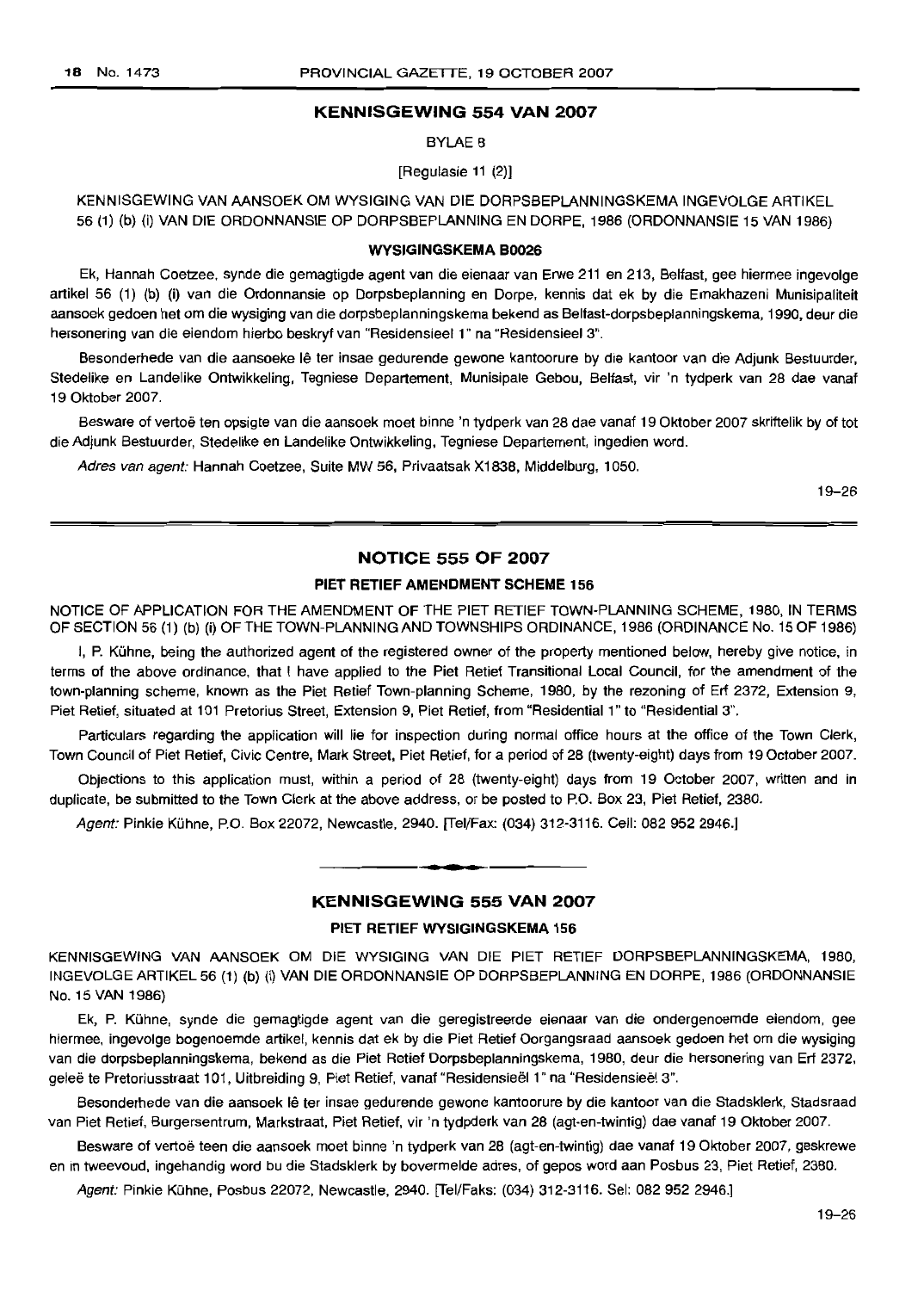### NOTICE 556 OF 2007

#### PIET RETIEF AMENDMENT SCHEME 157

NOTICE OF APPLICATION FOR THE AMENDMENT OF THE PIET RETIEF TOWN-PLANNING SCHEME, 1980, IN TERMS OF SECTION 56 (1) (b) (i) OF THE TOWN-PLANNING AND TOWNSHIPS ORDINANCE, 1986 (ORDINANCE No. 15 OF 1986)

I, P. Kühne, being the authorized agent of the registered owner of the property mentioned below, hereby give notice, in terms of the above ordinance, that I have applied to the Piet Retief Transitional Local Council, for the amendment of the town-planning scheme, known as the Piet Retief Town-planning Scheme, 1980, by the rezoning of Erf 1121, Extension 6, Piet Relief, situated at 11 Akasia Avenue, Extension 6, Piet Retief, from "Residential 1" to "Residential 3".

Particulars regarding the application will lie for inspection during normal office hours at the office of the Town Clerk, Town Council of Piet Retief, Civic Centre, Mark Street, Piet Retief, for a period of 28 (twenty-eight) days from 19 October 2007.

Objections to this application must, within a period of 28 (twenty-eight) days from 19 October 2007, written and in duplicate, be submitted to the Town Clerk at the above address, or be posted to P.O. Box 23, Piet Retief, 2380.

Agent: Pinkie Kühne, P.O. Box 22072, Newcastle, 2940. [Tel/Fax: (034) 312-3116. Cell: 082 952 2946.]

## KENNISGEWING 556 VAN 2007

**•**

## PIET RETIEF WYSIGINGSKEMA 157

KENNISGEWING VAN AANSOEK OM DIE WYSIGING VAN DIE PIET RETIEF DORPSBEPLANNINGSKEMA, 1980, lNGEVOLGE ARTIKEL56 (1) (b) (i) VAN DIE ORDONNANSIE OP DORPSBEPLANNING EN DORPE, 1986 (ORDONNANSIE No. 15 VAN 1986)

Ek, P. KOhne, synde die gemagtigde agent van die geregistreerde eienaar van die ondergenoemde eiendom, gee hiermee, ingevolge bogenoemde artikel, kennis dat ek by die Piet Retief Oorgangsraad aansoek gedoen het om die wysiging van die dorpsbeplanningskema, bekend as die Piet Retief Dorpsbeplanningskema, 1980, deur die hersonering van Erf 1121, geleë te Akasialaan 11, Uitbreiding 6, Piet Retief, vanaf "Residensieel 1" na "Residensieel 3".

Besonderhede van die aansoek lê ter insae gedurende gewone kantoorure by die kantoor van die Stadsklerk, Stadsraad van Piet Relief, Burgersenlrum, Markstraat, Piet Relief, vir 'n tydpderk van 28 (agt-en-twinlig) dae vanaf 19 Oktober 2007.

Besware of vertoë teen die aansoek moet binne 'n tydperk van 28 (agt-en-twintig) dae vanaf 19 Oktober 2007, geskrewe en in tweevoud, ingehandig word by die Stadsklerk by bovermelde adres, of gepos word aan Posbus 23, Piet Relief, 2380.

Agent: Pinkie Kühne, Posbus 22072, Newcastle, 2940. [Tel/Faks: (034) 312-3116. Sel: 082 952 2946.]

19-26

#### NOTICE 557 OF 2007

## TRICHARDT AMENDMENT SCHEME 122

NOTICE OF APPLICATION FOR AMENDMENT OF TOWN-PLANNING SCHEME IN TERMS OF SECTION 56 (1) (b) (i) OF THE TOWN-PLANNING AND TOWNSHIPS ORDINANCE, 1986 (ORDINANCE 15 OF 1986)

I, L Nieuwenhuis, the authorised agent of the owner of Erf 105, Trichardt, Registration Division IS, Province of Mpumalanga, hereby give notice in terms of section 56 (1)(b)(i) of the Town-planning and Townships Ordinance, 1986, that I have applied to the Govan Mbeki Municipality for the amendment of the town-planning scheme known as the Trichardt Town-planning Scheme, 1988, by the rezoning of the property described above, situated at the corner of Ruth First Street and Schabort Street, Trichardt, from "Residential 2" to "Residential 3".

Particulars of the application will lie for inspection during normal office hours at the Municipal Manager, Govan Mbeki Municipality, Civic Centre, Secunda, 2302, for a period of 28 days from 19 October 2007.

Objections to or representations in respect of the application must be lodged with or made in writing to the Municipal Manager, Govan Mbeki Municipality, Private Bag X1017, Secunda, 2302, within a period of 28 days from 19 October 2007.

Address of agent: Reed & Partners Secunda, PO Box 985, Secunda, 2302. Telephone Number: (017) 631-1394. Fax Number (017) 631-1770.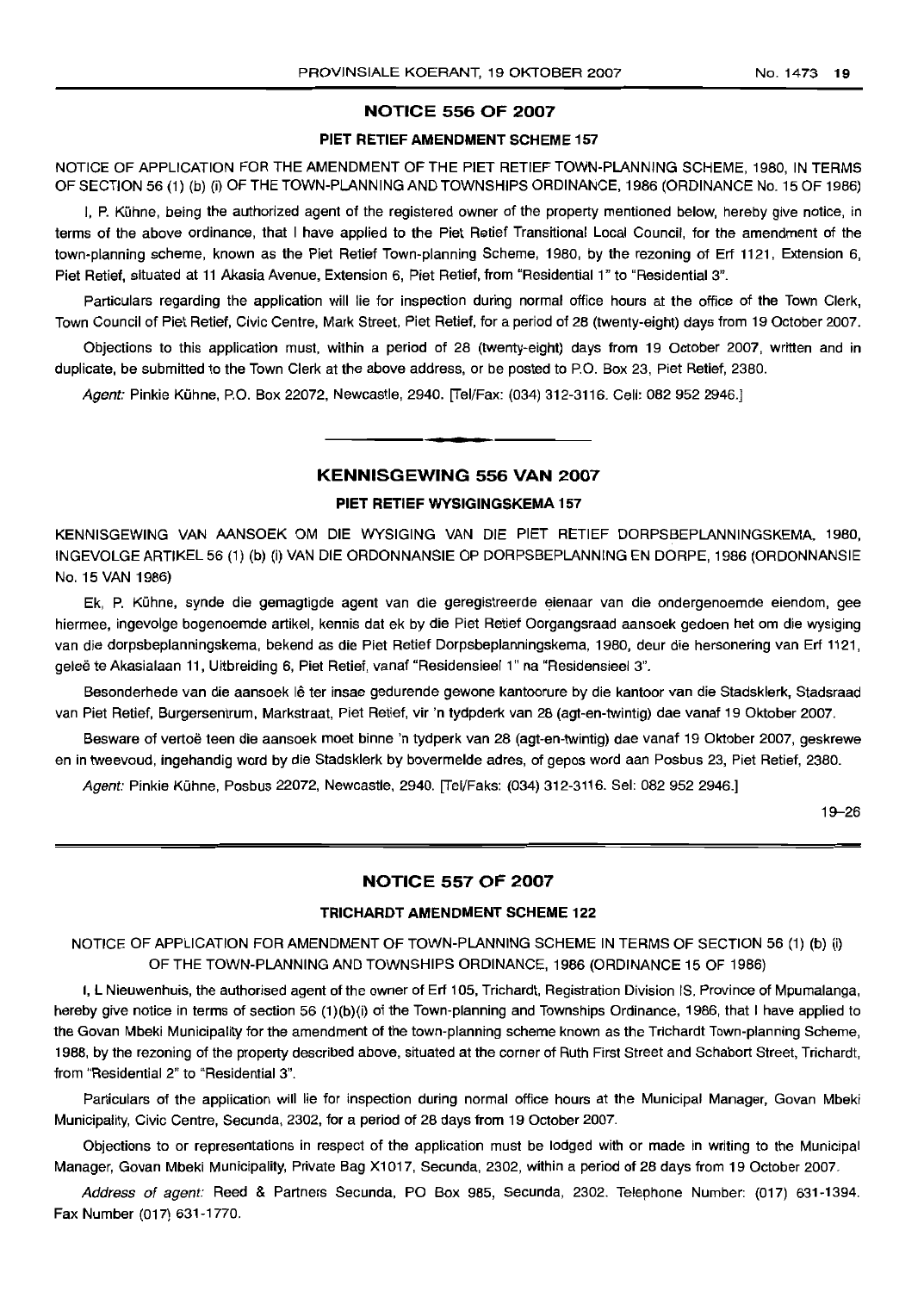#### **KENNISGEWING 557 VAN 2007**

## **TRICHARDT-WYSIGINGSKEMA 122**

KENNISGEWING VAN AANSOEK OM WYSIGING VAN DORPSBEPLANNINGSKEMA INGEVOLGE ARTIKEL 56 (1) (b) (i) VAN DIE ORDONNANSIE OP DORPSBEPLANNING EN DORPE, 1986 (ORDONNANSIE 15 VAN 1986)

Ek, L Nieuwenhuis, synde die gemagtigde agent van die eienaar van Erf 105, Trichardt, Registrasieafdeling IS, Provinsie Mpumalanga, gee hiermee ingevolge artikel 56 (1)(b)(i) van die Ordonnansie op Dorpsbeplanning en Dorpe, 1986, kennis dat ek by Govan Mbeki Municipality aansoek gedoen het om die wysiging van die dorpsbeplanningskema bekend as Trichardt Dorpsbeplanningskema, 1988, deur die hersonering van die eiendom hierbo beskryf, gelee op die hoek van Ruth Firststraat en Schabortstraat, Trichardt, van "Residensieel 2" tot "Residensieel 3".

Besonderhede van die aansoek lê ter insae gedurende gewone kantoorure by die kantoor van die Munisipale Bestuurder, Govan Mbeki Municipality, Burgersentrum, Secunda, 2302, vanaf 19 Oktober 2007.

Besware teen of vertoe ten opsigte van die aansoek moet binne 'n tydperk van 28 dae vanaf 19 Oktober 2007 skriftelik by of tot die Munisipale Bestuurder, Govan Mbeki Municipality, Burgersentrum, Secunda, 2302, gerig word.

Adres van die agent: Reed & Vennote Secunda, Posbus 985, Secunda, 2302. Telefoonnommer: (017) 631-1394. Faxnommer (017) 631-1770.

19-26

#### **NOTICE 558 OF 2007**

NOTICE OF APPLICATION FOR AMENDMENT OF THE STEVE TSHWETE TOWN-PLANNING SCHEME, 2004, IN TERMS OF SECTION 56 (1)(b)(i) OF THE TOWN-PLANNING AND TOWNSHIPS ORDINANCE, 1986

#### **STEVE TSHWETE AMENDMENT SCHEME 244**

I, Maria Elizabeth Human TRP (SA), being the authorised agent of the owner of Portion 1 of Erf 1890, Middelburg, hereby give notice in terms of section 56 (1)(b)(i) of the Town-planning and Townships Ordinance, 1986, that I have applied to the Steve Tshwete Local Municipality for the amendment of the town-planning scheme known as the Steve Tshwete Town-planning Scheme, 2004, by the rezoning of the stand described above, situated on 83 Wes Street, from "Residential 1" to "Business 3" with Annexure A 206.

Particulars of the application will lie for inspection during normal office hours at the office of the Town Secretary, Second Floor, Wanderers Avenue, Middelburg, for a period of 28 days from 19 October 2007.

Objections to or representations in respect of the application must be lodged with or made in writing to the Town Secretary at the above address or at P.O. Box 14, Middelburg, 1050, within a period of 28 days from 19 October 2007.

Address of applicant: Welwyn Town and Regional Planners, P.O. Box 4708, Middelburg, 1050. Tel. (013) 282-8992.

#### **KENNISGEWING 558 VAN 2007**

**•**

KENNISGEWING VAN AANSOEK OM WYSIGING VAN DIE STEVE TSHWETE-DORPSBEPLANNINGSKEMA, 2004, INGEVOLGE ARTIKEL 56 (1)(b)(i) VAN DIE ORDONNANSIE OP DORPSBEPLANNING EN DORPE, 1986

## **STEVE TSHWETE-WYSIGINGSKEMA 244**

Ek, Maria Elizabeth Human SS (SA), synde die gemagtigde agent van die eienaar van Gedeelte 1 van Erf 1890, Middelburg, gee hiermee ingevolge artikel 56 (1 )(b)(i) van die Ordonnansie op Dorpsbeplanning en Dorpe, 1986, kennis dat ek by die Steve Tshwete Plaaslike Munisipaliteit aansoek gedoen het am die wysiging van die dorpsbeplanningskema, bekend as die Steve Tshwete-dorpsbeplanningskema, 2004, deur die hersonering van die eiendom hierbo beskryf, gelee op Wesstraat 83, vanaf "Residensieel 1" na "Besigheid 3" met Bylaag A 206.

Besonderhede van die aansoek lê ter insae gedurende gewone kantoorure by die Stadsekretaris, Tweede Vloer, Munisipale Gebou, Wandererstaan, Middelburg, vir 'n tydperk van 28 dae vanaf 19 Oktober 2007.

Besware teen of vertoë ten opsigte van die aansoek moet binne 'n tydperk van 28 dae vanaf 19 Oktober 2007 skriftelik tot die Stadsekretaris by bovermelde adres of by Posbus 14, Middelburg, 1050, ingedien of gerig word.

Adres van applikant: Welwyn Stads- en Streekbepianners, Posbus 4708, Middelburg, 1050. Tel. (013) 282-8992.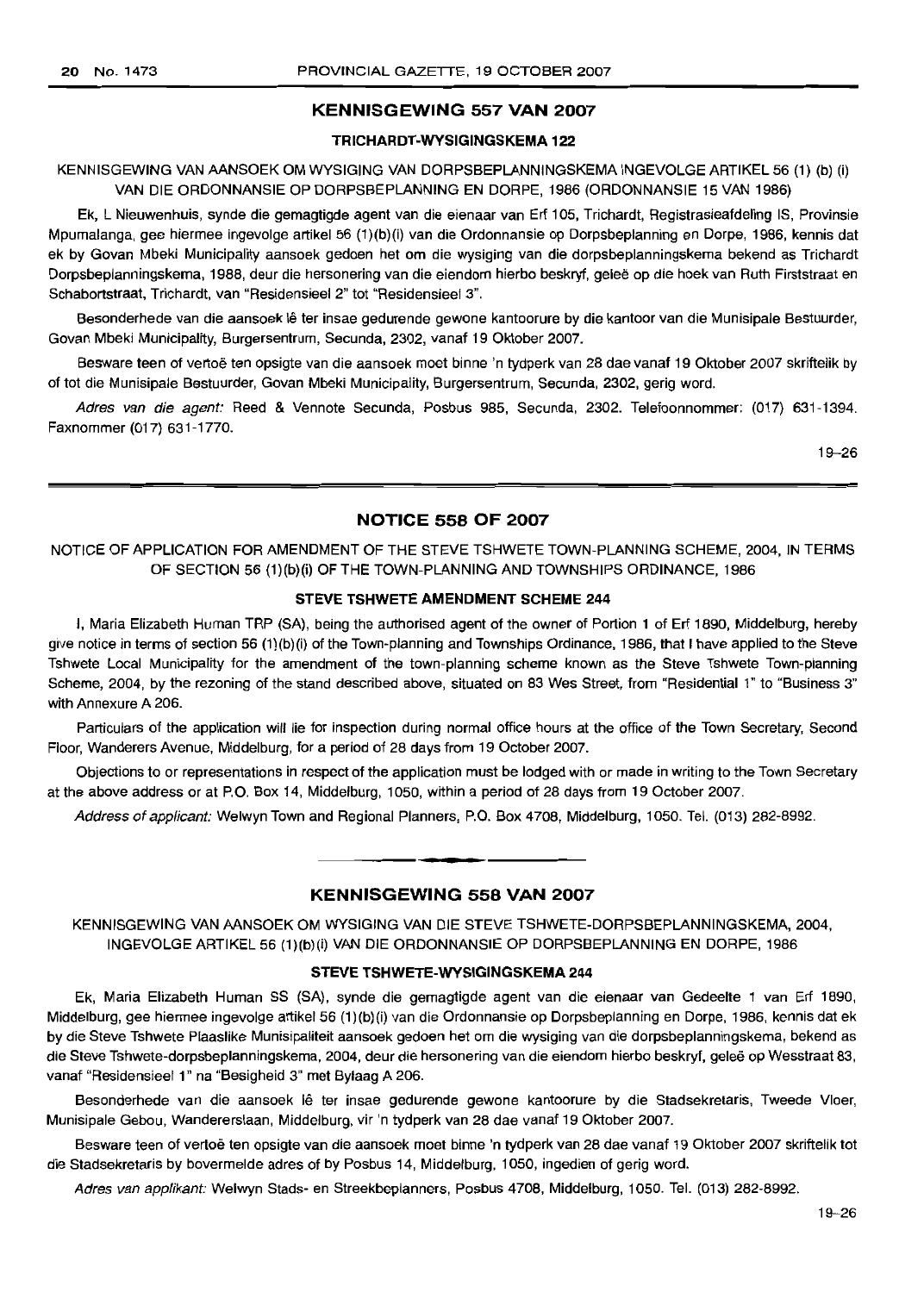### **NOTICE** 559 **OF** 2007

 $\overline{a}$ 

#### STEVE TSHWETE AMENDMENT SCHEME 237

NOTICE OF APPLICATION FOR THE AMENDMENT OF THE STEVE TSHWETE TOWN-PLANNING SCHEME, 2004, IN TERMS OF SECTION 56 (1)(b)(i) OF THE TOWN-PLANNING AND TOWNSHIPS ORDINANCE, 1986 (ORDINANCE 15 OF 1986)

I, Wilhelm de Koker, being the registered owner of Portion 1 of Erf 2352, Middelburg, hereby give notice in terms of section 56 (1)(b)(i) of the Town-planning and Townships Ordinance, 1986, that I have applied to the Steve Tshwete Local Municipality for the amendment of the town-planning scheme known as the Steve Tshwete Town-planning Scheme, 2004, for the rezoning of Portion 1 of Erf 2352, situated in Audrey Biignaut Street, Middelburg, by rezoning the property from "Residential 1" to "Residential 3".

Particulars of the appiication will lie for inspection during normal office hours at the office of the Municipal Manager, Steve Tshwete Local Municipality, Municipal Buildings, Wanderers Avenue, Middelburg, 1050, for a period of 28 days from 19 October 2007.

Objections to or representations in respect of the application must be lodged with or made in writing to the Municipal Manager at the above address or at P.O. Box 14, Middelburg, 1050, within a period of 28 days from 19 October 2007.

Applicant: Postnet Suite 175, Private Bag X1866, Middelburg, 1050. Tel. (013) 282-0557. Fax (013)282-0557.

## **KENNISGEWING** 559 **VAN** 2007

**•**

#### STEVE TSHWETE-WYSIGINGSKEMA 237

KENNISGEWING VAN DIE AANSOEK OM DIE WYSIGING VAN DIE STEVE TSHWETE-DORPSBEPLANNINGSKEMA, 2004, INGEVOLGE ARTIKEL 56 (1 )(b)(i) VAN DIE ORDONNANSIE OP DORPSBEPLANNING EN DORPE, 1986 (ORDONNANSIE 15 VAN 1986)

Ek, Wilhelm Bernardus de Koker, synde die geregistreerde eienaar van Gedeelte 1 van Erf 2352, Middelburg, gee hiermee ingevolge artikel 56 (1)(b)(i) van die Ordonnansie op Dorpsbeplanning en Dorpe, 1986, kennis dat ek by die Steve Tshwete Plaaslike Munisipaliteit aansoek gedoen het om die wysiging van die Steve Thswete-dorpsbeplanningskema, 2004, deur die hersonering van Gedeelte 1 van Erf 2352, geleë in Audrey Blignautstraat, Middelburg, "Residensieel 1" na "Residensieel 3".

Besonderhede van die aansoek lê ter insae gedurende gewone kantoorure by die kantoor van die Munisipale Bestuurder, Steve Tshwete Plaaslike Munisipaliteit, Munisipale Gebou, Wandererslaan, Middelburg, 1050, vir 'n tydperk van 28 dae vanaf 19 Oktober 2007.

Besware of vertoë ten opsigte van die aansoek moet binne 'n tydperk van 28 dae vanaf 19 Oktober 2007, skriftelik in tweevoud by of tot die Munisipale Bestuurder by bovermelde adres of by Posbus 14, Middelburg, 1050, ingedien of gerig word.

Applikant: Postnet Suite 175, Privaatsak X1866, Middelburg, 1050. Tel. (013) 282-0557. Faks (013) 282-0557.

19-26

#### **NOTICE** 560 **OF** 2007

NOTICE OF APPLICATION FOR AMENDMENT OF THE EMALAHLENI TOWN-PLANNING SCHEME, 1991 IN TERMS OF SECTION 56 (1)(b)(i) OF THE TOWN-PLANNING AND TOWNSHIPS ORDINANCE, 1986

#### EMALAHLENI AMENDMENT SCHEME 1066

I, Maria Elizabeth Human TRP (SA), being the authorised agent of the owner of Erf 1851, Reyno Ridge Extension 17, hereby give notice in terms of section 56 (1)(b)(i) of the Town-planning and Townships Ordinance, 1986, that I have applied to the Emalahleni Local Municipality for the amendment of the town-planning scheme known as the Emalahleni Town-planning Scheme, 1991 by the rezoning of the erf described above, situated on Woltemade Street, from "Residential 1" to "Residential 4" with Annexure 367.

Particulars of the application will lie for inspection during normal office hours at the office of the Chief Town Planner, Third Floor, Civic Centre. Mandela Avenue, Emalahleni, for a period of 28 days from 19 October 2007.

Objections to or representations in respect of the application must be lodged with or made in writing to the Municipal Manager at the above address or at P.O. Box 3, Emalahleni, 1035, within a period of 28 days from 19 October 2007.

Address of applicant: Welwyn Town and Regional Planners. PO Box 4708, Middelburg, 1050. Tel. (013) 282-8992.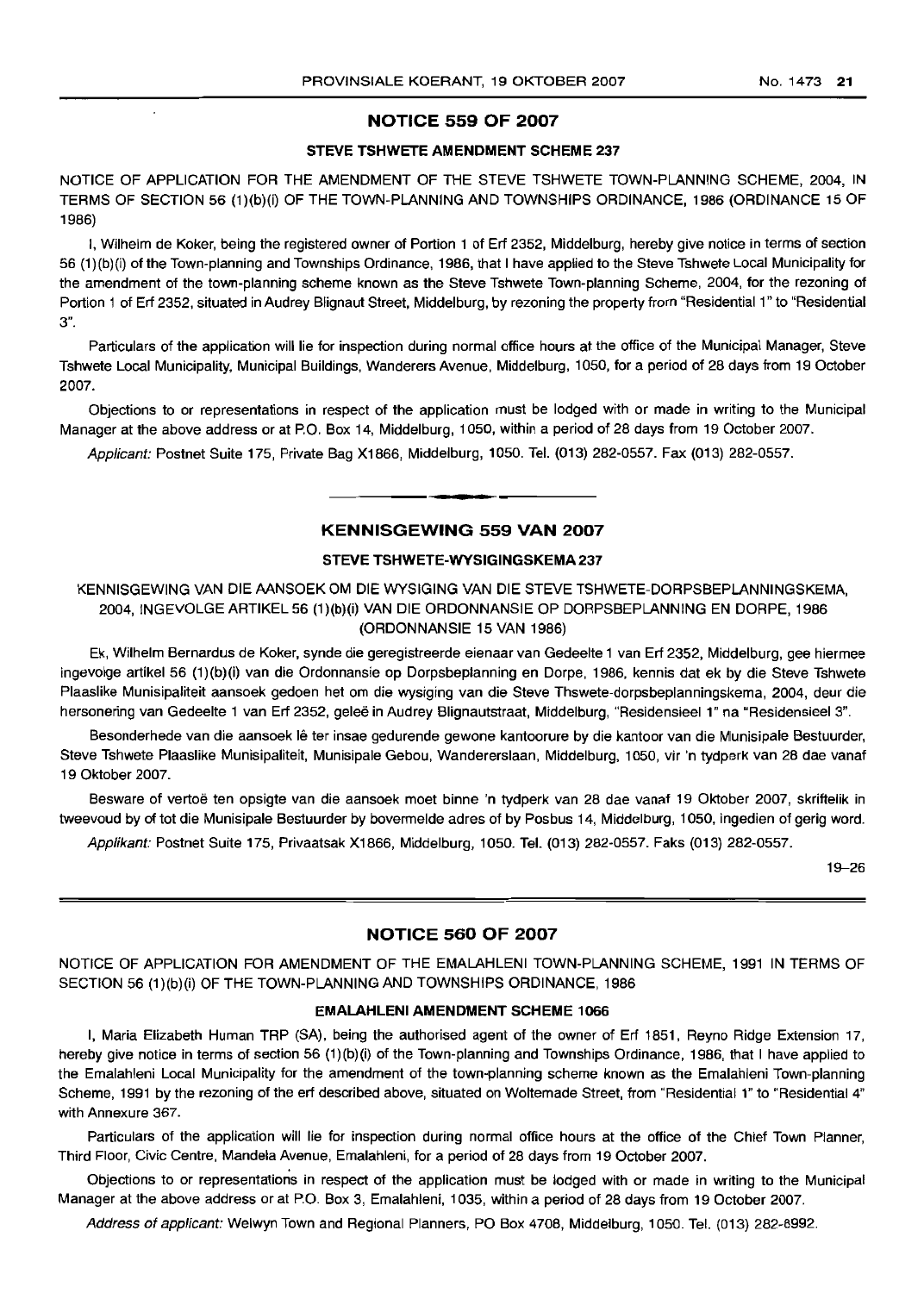## **KENNISGEWING 560 VAN 2007**

KENNISGEWING VAN AANSOEK OM WYSIGING VAN DIE EMALAHLENI DORPSBEPLANNINGSKEMA, 1991, INGEVOLGEARTIKEL56 (1)(b)(i) VAN DIE ORDONNANSIE OP DORPSBEPLANNING EN DORPE, 1986

#### **EMALAHLENI WYSIGINGSKEMA** 1066

Ek, Maria Elizabeth Human SS (SA), synde die gemagtigde agent van die eienaar van Ert 1851, Reyno Ridge Uitbreiding 17, gee hiermee ingevolge artikel 56 (1)(b)(i) van die Ordonnansie op Dorpsbeplanning en Dorpe, 1986, kennis dat ek by die Emalahleni Plaaslike Munisipaliteit aansoek gedoen het om die wysiging van die dorpsbeplanningskema, bekend as die Emalahleni Dorpsbeplanningskema, 1991, deur die hersonering van die eiendom hierbo beskryf, gelee te Woltemadestraat vanaf "ResidensieeI1" na "ResidensieeI4" met Bylae 367.

Besonderhede van die aansoek lê ter insae gedurende gewone kantoorure by die Hoof Stadsbeplanner, Derdevloer, Burgersentrum, Mandelarylaan, Emalahleni, vir 'n tydperk van 28 dae vanaf 19 Oktober 2007.

Besware teen of vertoë ten opsigte van die aansoek moet binne 'n tydperk van 28 dae vanaf 19 Oktober 2007 skriftelik tot die Munisipale Bestuurder by bovermelde adres of by Posbus 3, Emalahleni, 1035, ingedien of gerig word.

Adres van applikant: Welwyn Stads- en Streekbeplanners, Posbus 4708, Middelburg, 1050. Tel. (013) 282-8992.

19-26

## **NOTICE 561 OF 2007**

NOTICE OF APPLICATION FOR AMENDMENT OF THE EMALAHLENI TOWN-PLANNING SCHEME, 1991, IN TERMS OF SECTION 56 (1) (b) (i) OF THE TOWN-PLANNING AND TOWNSHIPS ORDINANCE, 1986

#### **EMALAHLENI AMENDMENT SCHEME** 1063

I, Maria Elizabeth Human TRP (SA), being the authorised agent of the owner of Ert 2387, Witbank Extension 12, hereby give notice in terms of section 56 (1) (b) (i) of the Town-planning Scheme, 1986, that I have applied to the Emalahleni Local Municipality for the amendment of the town-planning scheme known as the Emalahleni Town-planning Scheme, 1991, by the rezoning of the ert described above, situated on Woltemade Street, from "Residential 1" to "Special for mixed land uses" with Annexure 362.

Particulars of the application will lie for inspection during normal office hours at the office of the Chief Town Planner, Third Floor, Civic Centre, Mandela Avenue, eMalahleni, for a period of 28 days from 19 October 2007.

Objections to or representations in respect of the application must be lodged with or made in writing to the Municipal Manager at the above address or at P.O. Box 3, Emalahleni, 1035, within a period of 28 days from 19 October 2007.

Address of applicant: Welwyn Town and Regional Planners, PO Box 4708, Middelburg, 1050. Tel: (013) 282-8992.

#### **KENNISGEWING 561 VAN 2007**

**•**

KENNISGEWING VAN AANSOEK OM WYSIGING VAN DIE EMALAHLENI DORPSBEPLANNINGSKEMA, 1991, INGEVOLGE ARTIKEL 56 (1) (b) (i) VAN DIE ORDONNANSIE OP DORPSBEPLANNING EN DORPE, 1986

#### **EMALAHLENI WYSIGINGSKEMA** 1063

Ek, Maria Elizabeth Human SS (SA), synde die gemagtigde agent van die eienaar van Erf 2387, Witbank Uitbreiding 12, gee hiermee ingevolge artikel 56 (1) (b) (i) van die Ordonnansie op Dorpsbeplanning en Dorpe, 1986, kennis dat ek by die Emalahleni Plaaslike Munisipaliteit aansoek gedoen het om die wysiging van die dorpsbeplanningskema, bekend as die Emalahleni Dorpsbeplanningskema, 1991, deur die hersonering van die eiendom hierbo beskryf, gelee te Woltemadestraat, vanaf "Residensieel 1" na "Spesiaal vir gemengde grondgebruike" met Bylae 362.

Besonderhede van die aansoek lê ter insae gedurende gewone kantoorure by die Hoof Stadsbeplanner, Derde Vloer, Burgersentrum, Mandelarylaan, eMalahleni, vir 'n tydperk van 28 dae vanaf 19 Oktober 2007.

Besware teen of vertoë ten opsigte van die aansoek moet binne 'n tydperk van 28 dae vanaf 19 Oktober 2007 skriftelik tot die Munisipale Bestuurder by bovermelde adres of by Posbus 3, Emalahleni, 1035, ingedien of gerig word.

Adres van applikant: Welwyn Stads- en Streekbeplanners, Posbus 4708, Middelburg, 1050. Tel: (013) 282-8992.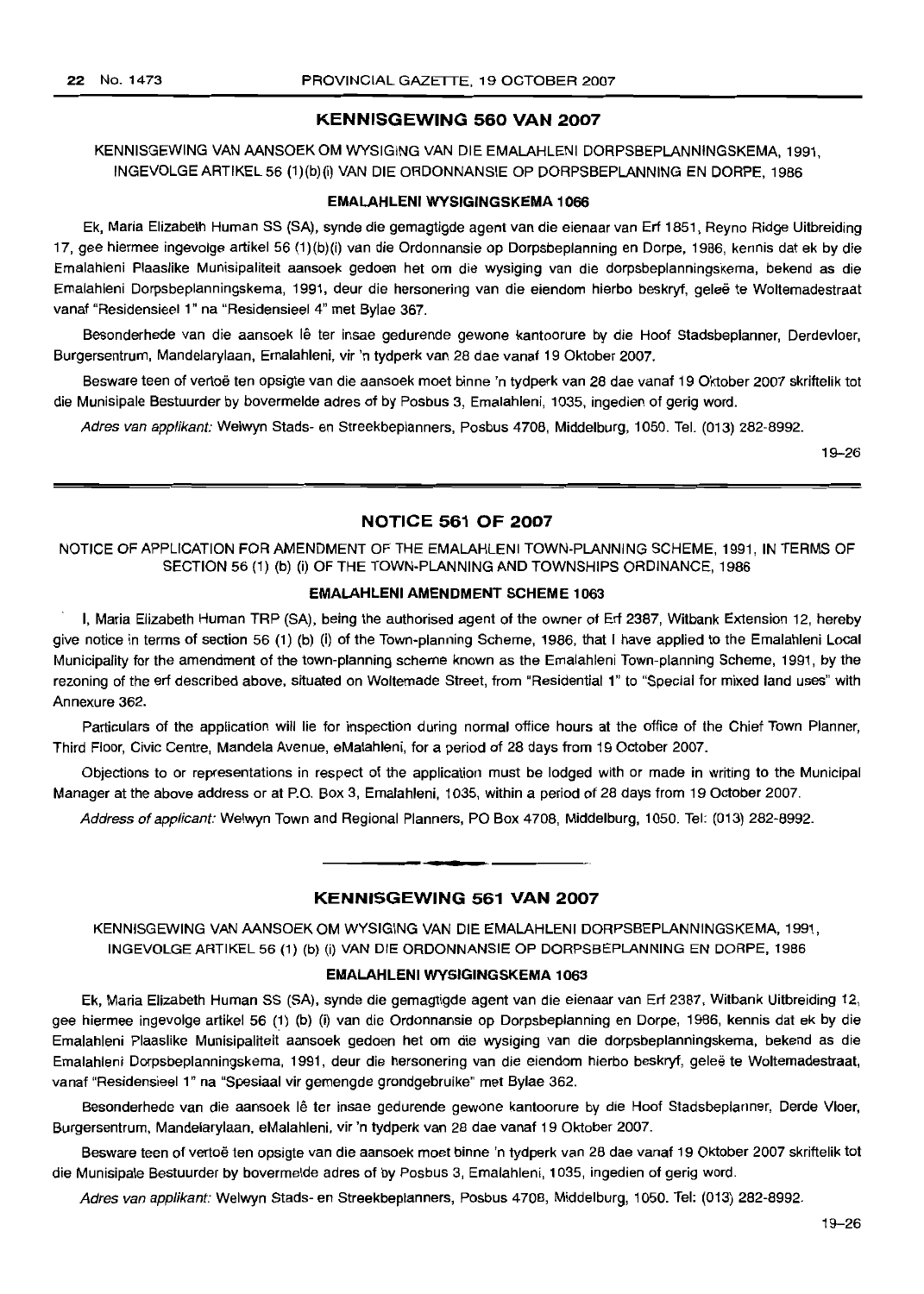## **NOTICE 562 OF 2007**

SCHEDULE 11

(Regulation 21)

#### NOTICE OF APPLICATION FOR ESTABLISHMENT OF TOWNSHIP

Mbombela Local Municipality hereby gives notice in terms of sections 69 (6) (a) and 96 of the Town-planning and Townships Ordinance, 1986 (Ordinance 15 of 1986), that an application to establish a township referred to in the Annexure attached hereto has been received by it.

Particulars of this application will lie for inspection during normal office hours at the office of the Mbombela Local Municipality, Room 205, Second Floor, Nel Street, Nelspruit, 1200, for a period of 28 days from 19 October 2007.

Objections to or representation in respect of the application must be lodged with or made in writing and in duplicate to the above-mentioned address or at PO Box 45, Nelspruit, 1200, within a period of 28 days from 19 October 2007 (no later than 16 November 2007).

#### **ANNEXURE**

#### Name of township: **Nelspruit Extension** 53.

Full name of applicant: Umsebe Development Planners.

Number of erven in proposed town and zonings:

Erven Zonings

- 1 "Business 2" with amended development conditions as per Annexure.
- 4 "Residential 2" with a density of 5 dwelling units per hectare.
- 2 "Special" for private road purposes, security access control facilities and ancillary uses.
- 2 Existing Public Roads.
- 4 Private Open Space.
- **13 Total**

Description of land on which township is to be established: Portion 21 (a portion of Portion 8) of the farm Shandon 194 JU as well as Portion 4 of the farm The Rest 454 JT

Locality of the proposed township: The property is situated within the area of jurisdiction of the Mbombela Local Municipality, approximately 3 km south-east of Nelspruit CBD, at the junction of the "Uitkyk-provincial road (0585) with "The Rest"-provincial road. The property is direct north of Nelspruit Extension 36 and direct south of Nelspruit Extension 33.

Reference No.: Anel-(P1601).

Address of agent: Umsebe Development Planners, PO Box 12367, Nelspruit, 1200. Tel: (013) 752-4710.

## **KENNISGEWING 562 VAN 2007**

**• •**

BYLAE 11

(Regulasie 21)

#### KENNISGEWING VAN AANSOEK OM STIGTING VAN DORP

Mbombela Plaaslike Munisipaliteit gee hiermee ingevolge artikels 69 (6) (a) en 96 van die Ordonnansie op Dorpsbeplanning en Dorpe, 1986 (Ordonnansie 15 van 1986), kennis dat 'n aansoek om die dorp in die Bylae hierby genoem, te stig deur hom ontvang is.

Besonderhede van bogenoemde aansoek lê ter insae gedurende gewone kantoorure by die Mbombela Plaaslike Munisipaliteit, Kamer 205, Tweede Vloer, Nelstraat, Nelspruit, vir 'n tydperk van 28 dae vanaf 19 Oktober 2007.

Besware teen of vertoë ten opsigte van die aansoek moet binne 'n tydperk van 28 dae vanaf 19 Oktober 2007 (nie later as 16 November 2007) skrittelik en in tweevoud by bovermelde adres of by Posbus 45, Nelspruit, 1200, ingedien of gerig word.

#### **BYLAE**

Naam van dorp: **Nelspruit Uitbreiding** 53.

Volle naam van applikant: Umsebe Ontwikkelingsbeplanners.

Aantal erwe in voorgestelde dorp en sonerings:

#### Erwe Sonerings

- 1 Sesigheid 2" met gewysigde ontwikkelingsvoorwaardes soos per Bylae.
- 4 "Residensieel 2" met 'n digtheid van 5 wooneenhede per hektaar.
- 2 "Spesiaal" vir doeleindes van 'n privaat pad, sekuriteits-toegangsbeheer fasiliteite en aanverwante gebruike.
- 2 Bestaande Openbare Paaie.
- 4 Privaat Oop Ruimte.
- **13 Tolaal**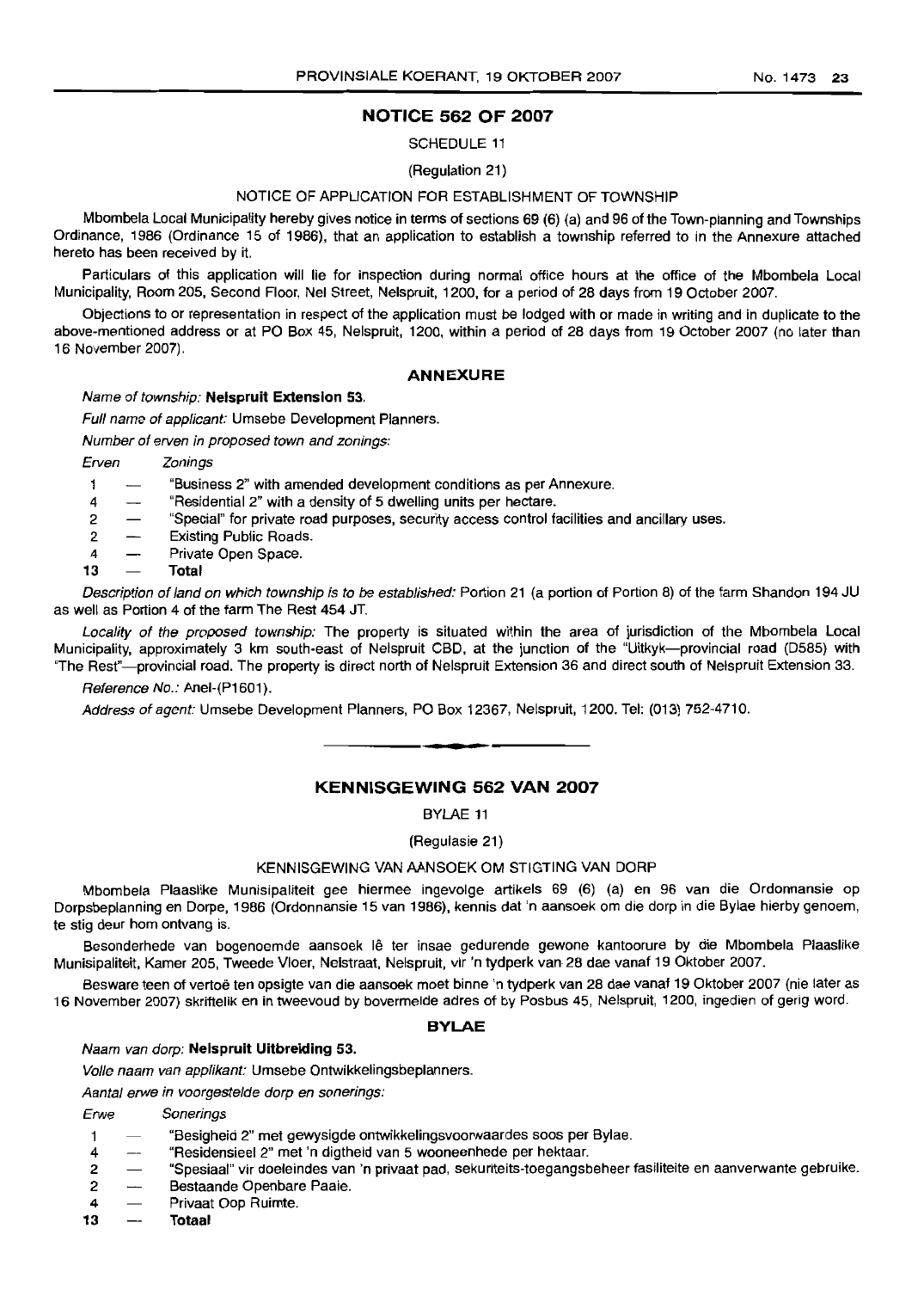Beskrywing van grond waarop dorp gestig staan te word: Gedeelte 21 ('n gedeelte van Gedeelte 8) van die plaas Shandon 194 JU asook Gedeelte 4 van die plaas The Rest 454 JT.

Ligging van voorgestelde dorp: Die eiendom is geleë binne die jurisdiksie gebied van die Mbombela Plaaslike Munisipaliteit, ongeveer 3 km suid-oos van Nelspruit Sentrale Sake Gebied, op die aansluiting van die "Uitkyk"-provinsiale pad (D585) met die "The Rest"-provinsiale pad. Die eiendom is direk noord van Nelspruit Uitbreiding 36 en direk suid van Nelspruit Uitbreiding 33.

Verwysingsnommer: Anel-(P1601).

Adres van agent: Umsebe Ontwikkelingsbeplanners, Posbus 12367, Nelspruit, 1200. Tel: (013) 752-4710.

19-26

### **NOTICE 563 OF 2007**

SCHEDULE 11

(Regulation 21)

#### NOTICE OF APPLICATION FOR ESTABLISHMENT OF TOWNSHIP

Mbombela Local Municipality hereby gives notice in terms of section 69 (6) (a), and 96 of the Town-planning and Township Ordinance, 1986 (Ordinance 15 of 1986), that an application to establish a township referred to in the annexure hereto has been received by it.

Particulars of this application will lie for inspection during normal office hours at the office of the Mbombela Local Municipality, Room 205, Second Floor, Nel Street, Nelspruit, 1200, for a period of 28 days from 19 October 2007.

Objections to or representation in respect of the application must be lodged with or made in writing and in duplicate to the above-mentioned address or at PO Box 45, Nelspruit, 1200, within a period of 28 days from 19 October 2007 (no later than 16 November 2007).

#### **ANNEXURE**

#### Name of township: **Nelspruit Extension** 54.

Full name of applicant: Umsebe Development Planners.

Number of erven in proposed town and zonings:

Erven: Zonings:

- $2 \rightarrow$  "Residential 2" with a density of 3 dwelling units per hectare.
- 1 "Special" for private road purposes, security access control facilities and ancillary uses.
- 2 Total

Description of land on which township is to be established: The Remaining Extent of Portion 76 of the farm The Rest 454 JT, as well as Portion 126 of the farm The Rest 454 JT.

Locality of the proposed township: The property is situated within the area of jurisdiction of the Mbombela Local Municipality, approximately 3 km South-East of Nelspruit CBO, directly east of Nelspruit Extension 36, approximately 1 km from the "Uitkyk" Provincial Road (D585) on the "The Best of The Rest" road.

Reference No. Jpot-(P1602).

Address of agent: Umsebe Development Planners, PO Box 12367, Nelspruit, 1200. Tel: (013) 752-471D.

#### **KENNISGEWING 563 VAN 2007**

BYLAE 11

(Regulasie 21)

## KENNISGEWING VAN AANSOEK OM STIGTING VAN DORP

Mbombela Plaaslike Munisipaliteit, gee hiermee ingevolge artikels 69 (6) (a), en 96 van die Dorpsbeplanning en Dorpe Ordonnansie, 1986 (Ordonnansie 15 van 1986), kennis dat 'n aansoek om die dorp in die bylae hierby genoem, te stig deur hom ontvang is.

Besonderhede van die bogenoemde aansoek lê ter insae gedurende gewone kantoorure by die Mbombela Plaaslike Munisipaliteit, Kamer 205, Tweede Vloer, Nelstraat, Nelspruit, vir 'n tydperk van 28 dae vanaf 19 Oktober 2007.

Besware teen of vertoë ten opsigte van die aansoek moet binne 'n tydperk van 28 dae vanaf 19 Oktober 2007 (nie later as 16 November 2007) skriftelik en in tweevoud by bovermelde adres of by Posbus 45, Nelspruit, 1200, ingedien of gerig word.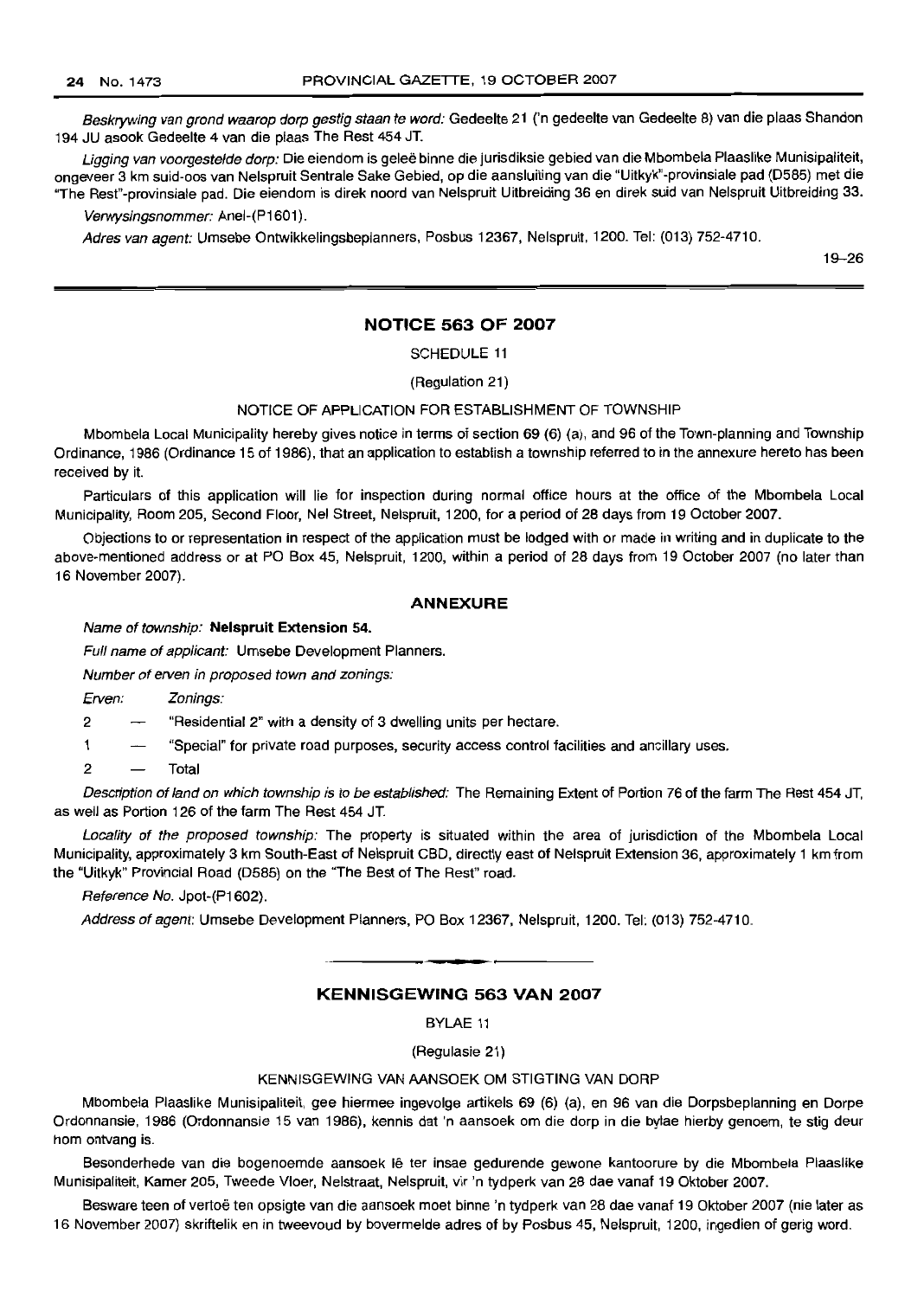## **BYLAE**

Naam van dorp: **Nelsprult Ultbreidlng** 54.

Volle naam van applikant: Umsebe Ontwikkelingsbeplanners.

Aantal erwe in voorgestelde dorp en sonerings:

- Erwe: Sonerings:
- 2 "Residensieel 2" met 'n digtheid van 3 wooneenhede per hektaar.
- 1 "Spesiaal" vir doeleindes van 'n privaatpad, sekuriteits-toegangsbeheer fasiliteite en aanverwante gebruike.
- 2 Totaal

Beskrywing van grond waarop dorp gestig staan te word: Die Restant Gedeelte van Gedeelte 76 van die plaas The Rest 454 JT asook Gedeelte 126 van die plaas The Rest 454 JT.

Ligging van voorgestelde dorp: Die eiendom is geleë binne die jurisdiksie gebied van die Mbombela Plaaslike Munisipaliteit, ongeveer 3 km suidoos van Nelspruit Sentrale Sake Gebied, direk 005 van Nelspruit Uitbreiding 36 ongeveer 1 km van die "Uitkyk" provinsiale pad (D585) op die "The Best of The Rest" pad.

Verwysingsnommer: Jpot-(P1602).

Adres van agent: Umsebe Ontwikkelingsbeplanners, Posbus 12367, Nelspruit, 1200. Tel: (013) 752-4710.

19-26

## **NOTICE 564 OF 2007**

#### [REGULATION 21(1 0) OF THE DEVELOPMENT FACILITATION REGULATIONS IN TERMS OF THE DEVELOPMENT FACILITATION ACT, 1995 (Act 67 of 1995)]

#### NOTICE OF LAND DEVELOPMENT APPLICATION

#### **PROPOSED MALELANE EXTENSION 16 TOWNSHIP (INCLUDING APPLICATION PHASES)**

Plan-2-Survey Africa Incorporated has lodged an application for a land development area, in terms of the Development Facilitation Act, 1995 (Act 67 of 1995), on Portion 61 of the farm Malelane Estate A No. 140- JU, to allow for the establishment of a township as a land development area. The township will consists of:

- \* Residential 1 erven (minimum 700 m' but average size 1 330 m'): 33 erven;
- \* Residential 3 erf: 1 erf;
- \* Guesthouse ert: 1 ert;

\* Lodge ert: 1 ert;

\* Park (private open space) ert: 1 erf:

\* Special (for private road, access control, landscaping, maintenance and municipal service purposes) erven: 2 erven.

Certain public roads are to be provided. The township area may be phased and arrangements are to be made to remove certain title conditions.

The property is located on either side of Koedoe Road, and west of Lino's Lodge in the Malelane Area. The property is. located north of the railway line in Malelane (north of Malelane Township).

The relevant plans, documents and information are available for inspection at the applicant's offices (detail noted below), or at the Designated officer (Mr Marius Taljaard) of the Mpumalanga Development Tribunal at Building 6, Riverside Government Complex, Nelspruit, for a period of 21 days from 19 October 2007.

The application will be considered at a Tribunal Hearing to be held at the Nkomazi Municipal Council Chambers, Malelane on 29 November 2007 at 09hOO, and the Pre-hearing conference will be held at Building 8, Riverside Government Complex, Nelspruit on 13 November 2007 at 09hOO.

Any person having an interest in the application, should please note:

1. You may within 21 days from the date of this notice (19 October 2007), provide the land development applicant with a written objection or representations; or

2. if your comments constitute an objection to any aspect of the land development application, you must appear in person or through a representative before the Tribunal at the pre-hearing conference.

Any objection or representation must state:

- (a) The name and address of the person making the objection or representation;
- (b) the interest of the objector or person making the representation in the application;
- (c) the reason for the objection or representation; and
- (d) an address for the service of documents.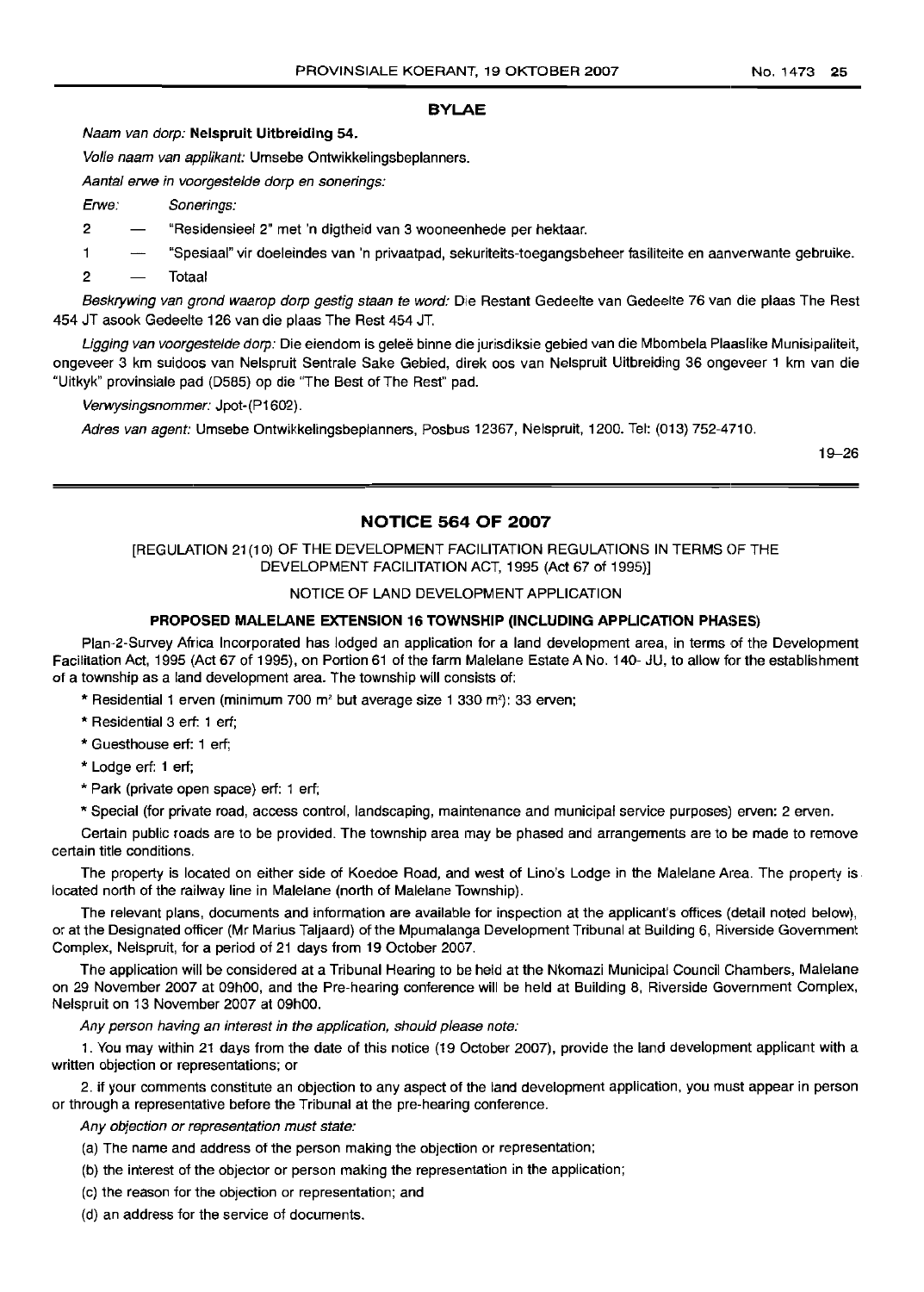Any written objection or representation must be delivered to the land development applicant at the address noted below and you may contact the Designated Officer if you have any queries on telephone no. (013) 766-6513 and fax no. (013) 766-8247, or the land development applicant on telephone no. (013) 741-1060 and fax no. (013) 741-3752.

Land Development Applicant: Plan-2-Survey Africa Incorporated, Unit 89, Sonpark Office Park, 1 Le Roux Street, Nelspruit, 1201; PO Box 3203, Nelspruil, 1200. [Tel. (013) 741-1060.] [Fax. (013) 741-3752.J (Cell. 082 7740 720.) E-mail: plan2survey@1elkomsa.net

Official date of notice: 19 October 2007. Even though the date of notice is taken at 19 October 2007, the notice has in most instances been released prior. This is a re-advertisement of an original notice given.

#### **SATISO 564 2007**

## [UMBANELA21(10) WE DEVELOPMENT FACILITATION REGULATIONS NGENDLELA YE DEVELOPMENT FACILITATION ACT, 1995 (Act 67 of 1995)]

#### SATISO SESICEKI SEKUTFUTFUKISWA KWENDZAWO

#### **I-MALELANE SIGABA SESI 16**

Ikhampani i-Plan-2-Survey Africa Incorporated ifake sicelo sendzawo yekutfutfukiswa kwemhlaba, ngekweMtsetfo weDevelopment Facilitation Act, 1995 (uMtsetfo 67 wanga-1995), encenyeni 61 yeiipulazi le-Maleiane No. 140-JU. Lendzawo yekuhlala yangasese ingachazwa ngalendlela:

\* Indzawo yekuhlala leyodvwa (lesemkhatshini kwa 700 m<sup>2</sup> na 1 330 m<sup>2</sup>): titandi letingu 33;

\* Tindzawo tekuhlala letintsatfu: Sitandi ngasinye;

\* lndzawo yekulala yetivakashi: Sitandi sinye;

\* iLontji lesipesheli;

\* Liphaki (endzaweni lekhetsekile): Sitandi sinye;

\* Indzawo lesipesheli (umgwaco lokhetsekile, ligede lokungena, tinsita tamasipala) tilandi letimbili.

Kutobakhona migwaco yemphakatsi. Lendzawo itawuhlukaniswa kandzi futsi leminye mibandzela itawukhishwa.

Lendzawo phakatsi kwe mgwaco i-Koedoe, na senhla kwe lontji i-Lino's eMalelane. Lendzawo ingenhla kwe siporo saseMalelane. (Ngenhla kwelidolobha lase-Malelane).

Emapulani, nelwati lelinyenti iyatfolakala e-hovisini lemceli ndzawo, (imininigwane iyalandzela), noma kusiphatsimandla (Mnu Marius Taljaard) we Mpumalanga Development Tribunal Kusakhiwo 6, Riverside Government Complex, eNasipoti, sikhatsi lesingemalanga langu 21 kusukela mhlaka 19 Impala (October) 2007.

Sicelo sitawubukisiswa kuTribunal Hearing e-Nkomazi Municipal Council Chambers, eMalelane ngamhlaka 29 Lweti (November) 2007 nga-10hOO, kantsi Inkhomfa yekuLalelwa kwaphambilini itawubanjwa kuBuilding 8, Riverside Government Complex, Nelspruit ngamhlaka 13 Lweti (November) 2007 nga-10hOO.

Nobe ngubani lonenshisekelo kulesicela. khumbula kutsi:

1. Kumele unikete lofaka sicelo sekutfutfukiswa kwemhlaba satiso lesibhaliwe nobe, kungakendluli tinsuku letingu-21 kusukela ngelusuku lekukhishwa kwesatiso (19 Impala (October 2007); nobe

2.uma imbibono yakho ingavumelani nanobe nguluphi luhlangotsi Iwesicelo sekutfutfukiswa kwemhlaba, kurnele uvele ngekwakho nobe ngemmeli ngaphambi kweTribunai kunkhomfa yekulalelwa kwaphambilini.

Nobe ngukhuphi kuphikisa nobe setfulo kumele kusho:

- (a) Ligama nelikheli lemuntfu lophikisako nobe lekenta setfulo;
- (b) inshisekelo lenalomuntfu nobe lomuntfu lekenta setfulo kulesicelo;
- (c) sizatfu sekuphikisa nabe sesetfulo; kanye
- (d) nelikheli lekutfunyelwa kwemiculu.

Nobe ngukuphi kuphikisa lakubhaliwe nabe setfulo kumele kutfunyelwe kumfakisicelo wekutfutfukiswa kwemhlaba ku-PO Box 3203, Nelspruit, 1200 nobe Unit 89, Sonpark Office Park, 1 Le Roux Street, Nelspruit, 1200, futsi ungachumana neSiphatsimandla uma unemibuto kulenombolo yelucingo (013) 766-6513 nenombolo yefeksi (013) 766-8247, nobe umfakisicelo wekutfutfukiswa kwemhlaba kulenombolo yelucingo (013) 741-1060 nemobolo yefeksi (013) 741-3752.

Plan-2-Survey Africa Incorporated, Unit 89, Sonpark Office Park, 1 Le Roux Street, Nelspruit, 1201; PO Box 3203, Nelspruit, 1200. [Lucingo. (013) 741-1060.] [Ileksi. (013) 741-3752.] (Makhalekhikhini: 082 7740 720.) Incwadzigezi: plan2survey@telkomsa.net

Lusuku lolusemtsetfweni lwesatiso: 19 Impala (October) 2007: Nanobe lusuku lwesatiso lutsatfwa njengamhlaka 19 Impala (October) 2007, lesatiso kungenteka kutsi sikhishwe ngaphambilini.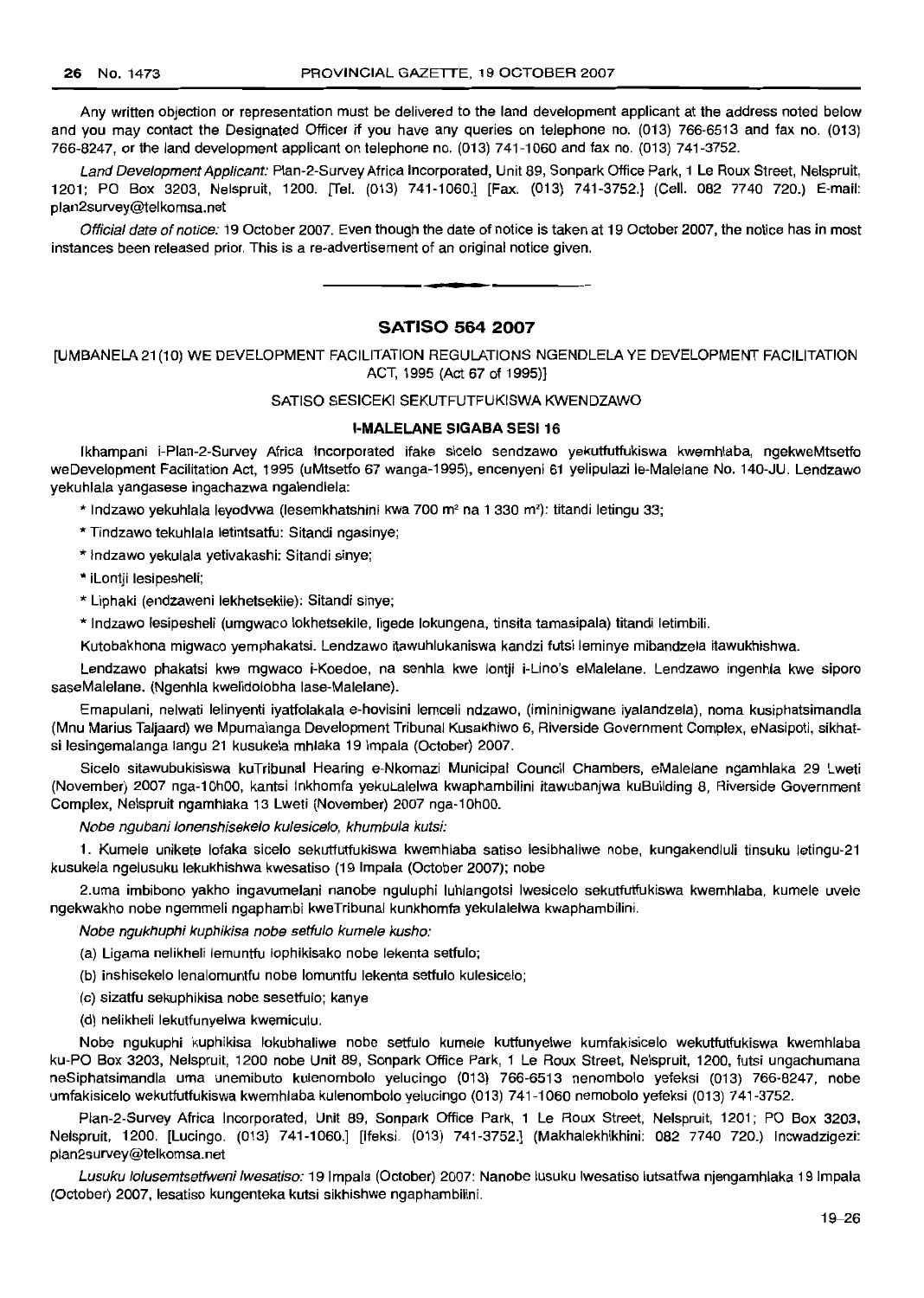## **NOTICE 565 OF 2007**

[REGULATION 21 (10) OF THE DEVELOPMENT FACILITATION REGULATIONS IN TERMS OF THE DEVELOPMENT FACILITATION ACT, 1995 (ACT 67 OF 1995)]

#### NOTICE OF LAND DEVELOPMENT APPLICATION

#### **PROPOSED MALELANE EXTENSION 16 TOWNSHIP (INCLUDING APPLICATION PHASES)**

Plan-2-Survey Africa Incorporated has lodged an application for a land development area, in terms of the Development Facilitation Act, 1995 (Act 67 of 1995), on Portion 61 of the farm Malelane Estate A No. 140-JU, to allow for the establishment of a township as a land development area. The township will consist of:

- Residential 1 erven (minimum 750 m<sup>2</sup> but average size 892 m<sup>2</sup>): 49 erven.
- Residential 3 erf: 1 erf.
- Undetermined erf: 1 erf.
- \* Park (private open space) erven: 2 erven.
- \* Special (for "Residential 1" and such other uses as the Local Authority may approve).
- Special (for private road, access control, landscaping, maintenance and municipal service purposes) erven: 2 erven.

Certain public roads are to be provided. The township area may be phased and arrangements are to be made to remove certain title conditions.

The property is located on either side of Koedoe Road, and west of Lino's Lodge in the Malelane Area. The property is located north of the railway line in Malelane (north of Malelane Township).

The relevant plans, documents and information are available for inspection at the applicant's offices (detail noted below), or at the Designated Officer (Mr Marius Taljaard) of the Mpumalanga Development Tribunal at Building 6, Riverside Government Complex, Nelspruit, for a period of 21 days from 19 October 2007.

The application will be considered at a Tribunal Hearing to be held at the Nkomazi Municipal Council Chambers, Malelane, on 29 November 2007 at 09hOO, and the Pre-hearing Conference will be held at Building 8, Riverside Government Complex, Nelspruit, on 13 November 2007 at 09hOO.

Any person having an interest in the application, should please note:

1. You may within 21 days from the date of this notice (19 October 2007), provide the land development applicant with a written objection or representations; or

2. if your comments constitute an objection to any aspect of the land development application, you must appear in person or through a representative before the Tribunal at the pre-hearing conference.

Any objection or representation must state:

- (a) The name and address of the person making the objection or representation;
- (b) the interest of the objector or person making the representation in the application;
- (c) the reason for the objection or representation; and
- (d) an address for the service of documents.

Any written objection or representation must be delivered to the land development applicant at the address noted below and you may contact the Designated Officer if you have any queries on Telephone No. (013) 766-6513 and Fax No. (013) 766- 8247, or the land development applicant on Telephone No. (013) 741-1060 and Fax No. (013) 741-3752.

Land Development Applicant: Plan-2-Survey Africa Incorporated, PO Box 3203, Nelspruit, 1200; Unit 89, Sonpark Office Park, 1 Le Roux Street, Nelspruit, 1201. Tel: (013) 741-1060. Fax: (013) 741-3752. Cell: 082 774 0720. E-mail: plan2survey@telkornsa.net

#### **NOTICE 565 OF 2007**

**• •**

[UMBANELA21 (10) WE DEVELOPMENT FACILITATION REGULATIONS NEGENDLELA YE DEVELOPMENT FACILITATION ACT, 1995 (ACT 67 OF 1995)]

#### SATISO SESICEKI SEKUTFUTFUKISWA KWENDZAWO

#### **I-MALELANE SIGABA SESI 16**

Inkhampani i-Plan-2-Survey Africa Incorporated ifake sicelo sendzawo yekutfutfukiswa kwemhlaba ngekweMtsetfo weDevelopment Facilitation Act, 1995 (uMtsetfo 67 wanga-1995), encenyeni 61 yelipulazi le-Malelane No. 140-JU. Lendzawo yekuhlala yangasese ingachazwa ngalendlela: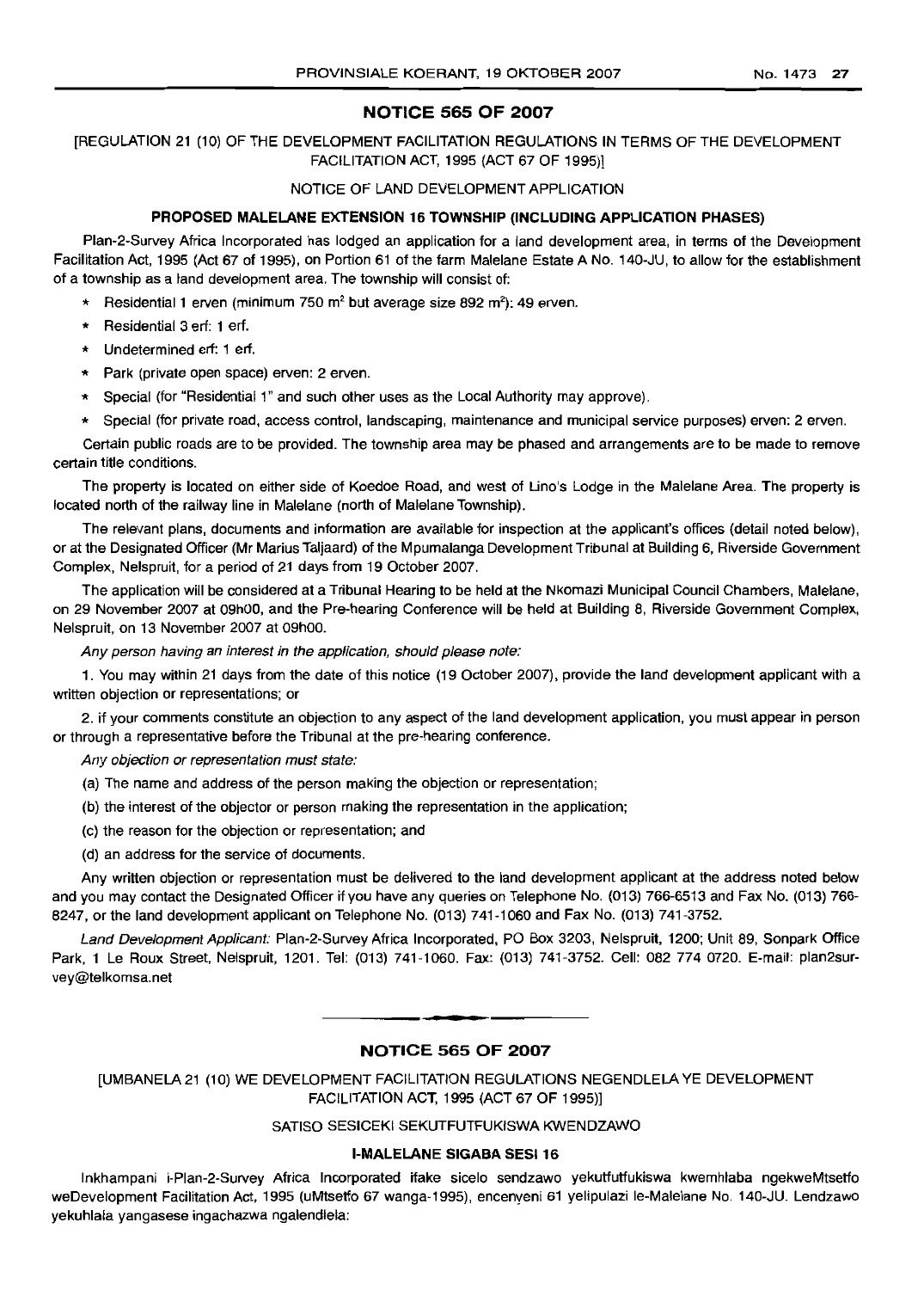\* Indzawo yekuhlala 1 sitandi (longenami 750 m<sup>2</sup> kodvwa ngalokuta yelekile 892 m<sup>2</sup>): Titandi letingu 49.

- \* Indzawo yekuhlala 3 titandi: 1 sitandi.
- Sitandi lesingazonwa sitandi: 1 sitandi.
- \* Ipaki (indzawo levulekile yangasese) sitandi: 2 titandi.
- \* Sipeshali (se "Kuhlala 1" naletinye tindlela tekuselse ntiswa njengoba nmkhandlu wase khanya ungaruma).

Sipeshali (kwemgwaco wanga sese, kulawula kungena, kuhlela kutsi mdzawo ime kanjani, kugeing indzawo isesimweni neti nsita tamasipala) sitandi: 2 titandi.

Kutobakhona migwaco yemphakatsi. Lendzawo itawuhlukaniswa kandzi futsi leminye mibandzela itawukhishwa.

Lendzawo phakatsi kwe mgwaco i Koedoe, na senhla kwe lontji i Lino's eMalelane. Lendzawo ingenhla kwe siporo sasemalelane. (ngenhla kwelidolobha lase Malelane).

Emapulani, nelwati lelinyenti iyatfolakala e-hovisini lemceli ndzawo. (imininigwane iyalandzela), noma kusiphatsimandla (Mnu Marius Taljaard) we Mpumalanga Development Tribunal Kusakhiwo 6, Riverside Government Complex, eNasipoti, sikhatsi lesingemalanga langu 21 kusukela mhlaka 19 Impala (October) 2007.

Sicelo sitawubukisiswa kuTribunal Hearing eNkomazi Municipal Council Chambers, eMalelane ngamhlaka 29 Lweti (November) 2007 nga-10hOO, kantsi inkhomfa yekuLalelwa kwaphambilini itawubanjwa kuBuilding 8, Riverside Government Complex, Nelspruit ngamhlaka 13 Lweti (November) 2007 nga-l0hOO.

Nobe ngubani lonenshisekelo kulesicelo, khumbula kutsi:

1. Kumele unikete lofaka sicelo sekutfutfukiswa kwemhlaba satiso lesibhaliwe nobe, kungakendluli tinsuku letingu-21 kusukela ngelusuku lekukhishwa kwesatiso [19 Impala (October) 2007]; NOSE

2. Uma imibono yakho ingavumelani nanobe nguluphi luhlanqotsi Iwesicelo sekutfutfukiswa kwemhlaba, kumele uvele ngekwakho nobe ngemmeli ngaphambi kweTribunal kunkhomfa yekulalelwa kwaphambilini.

Nobe ngukuphi kuphikisa nobe setfu/o kumele kusho:

- (a) ligama nelikheli lemuntfu lophikisako nobe lekenta setfulo;
- (b) inshisekelo lenalomuntfu nobe lomuntfu lekenta setfulo kulesicelo;
- (c) sizatfu sekuphikisa nobe sesetfulo; kanye;
- (d) nelikheli lekutfunyelwa kwemiculu.

Nobe ngukuphi kuphikisa lokubhaliwe nobe setfulo kumele kutfunyelwe kumfakisicelo wekutfutfukiswa kwemhlaba ku-PO Box 3203, Nelspruit, 1200 nobe Unit 89, Sonpark Office Park, 1 Le Roux Street, Nelspruit, 1200, futsi ungachumana neSiphatsimandla uma unemibuto kulenombolo yelucingo (013) 766-6513 nenombolo yefeksi (013) 766-8247, nobe umfakisicelo wekutfutfukiswa kwemhlaba kulenombolo yelucingo (013) 741-1060, nenombolo yefeksi (013) 741-3752.

Plan-2-Survey Africa Incorporated, PO Box 3203, Nelspruit, 1200; Unit 89, Sonpark Office Park, 1 Le Roux Street, Nelspruit, 1201. Lucingo: (013) 741-1060. Ifeksi: (013) 741-3752. Makhalekhikhini: 082 774 0720. incwadzigezi: plan2survey@telkomsa.net

Lusuku lolusemtsetfweni Iwesatiso: 19 Impala (October) 2007: Nanobe lusuku Iwesatiso lutsatfwa njengamhlaka 19 Impala (October) 2007, lesatiso kungenteka kutsi sikhishwe ngaphambilini.

19-26

#### **NOTICE 566 OF 2007**

APPLICATION FOR TOWN ESTABLISHED IN TERMS OF CHAPTER 11 OF THE LESS FORMAL TOWNSHIP ESTABLISHMENT ACT, 1991 (ACT 113 OF 1991)

#### **PROPOSED TOWN MASHISHING EXTENSION 5, SITUATED ON PORTION** 81 OF **THE FARM TOWNLANDS** OF **LYDENBURG** 31-JT, **MPUMALANGA**

In terms of section 11 (2) of the Less Formal Establishment Act (Act No. 113 of 1991), notice is hereby given that an application for town establishment in terms of section 11 of the said Act, has been received from Spatial Dynamics Town and Regional Planners.

The town will be situated on the above-mentioned portion of land.

The township will comprise of the following erven: 649 "Residential", 2 "Business", 1 "Primary School", 1 "Seconday School", 2 Churches 1 "Créche" and 1 Undetermined (657 in total).

Particulars of the application will lie for inspection during a period of 28 days as from date of notice.

The application will be available during normal office hours at The Department of Agriculture and Land Administration; Ms M Stoop, Kamer 20 Simunye Gebou, c/o De Waal and Andersonstraat, Nelspruit. Tel. (013) 756-9020. Fax (013) 756-9023.

Any person who wishes to submit representations in regard to the application may lodge in writing within the said period of  $28$  days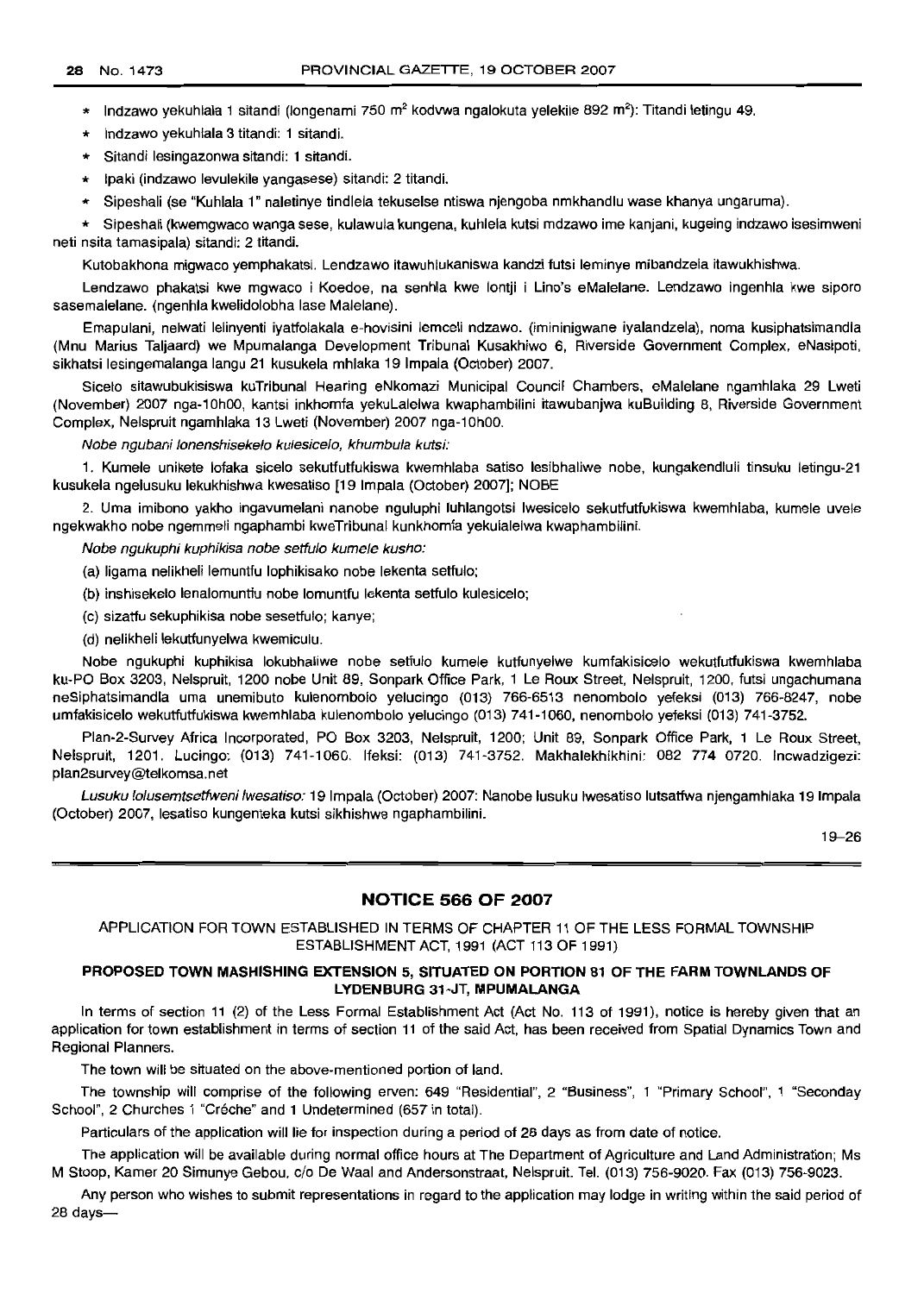(a) by posting it to the following address: The Head of Department, Department of Agriculture and Land Administration, Attention: Ms M Stoop, Private Bag X11219, Nelspruit, 1200.

(b) by handing it at the said person.

## **KENNISGEWING** 566 **VAN** 2007

**•**

AANSOEK OM DORPSTIGTING INGEVOLGE HOOFSTUK 11 VAN DIE WET OP MINDER FORMELE DORPSTIGING, 1991 (WET 113 VAN 1991)

## VOORGESTELDE DORP MASHISHING UITBREIDING GELEE OP GEDEELTE 81 VAN DIE PLAAS TOWNLANDS OF LYDEN BURG 31 JT, MPUMALANGA

Hiermee word kennis ingevolge Artikel 11 (2) van die Wet op Minder Formele Dorpstigting, 1991 (Wet No. 113 van 1991), gegee dat 'n aansoek om 'n dorp ingevolge Artikel 11, van die genoemde Wet te stig ontvang is vanaf Spatial Dynamis Stads en Streekbeplanners.

Die dorp sal geleë wees op bovermelde grond.

Die ontwikkeling bestaan uit volgende tipes erwe: 649 "Residensieel" 2 "Besigheid", 2 "Kerke", 1 "Crèche" en 1 Opbepaald, 657 (in totaal).

Besonderhede van die aansoek lê ter insae gedurende 'n tydperk van 28 dae vanaf die datum van hierdie kennisgewing.

Die aansoek sal gedurende normale kantoorure beskikbaar wees by Die Departement van Landbou en Grond Administrasie; Me M Stoop, Kamer 20 Simunye Gebou, C/O De Waal and Andersonstraat, Nelspruit. Tel. (013) 756-9020. Faks (013) 756-9023.

Enige persoon wat vertoë ten opsigte van die aansoek wil rig mag dit skriftelik binne die genoemde tydperk van 28 dae indien-

(a) Aan die volgende adres pos: Die Hoof van die Departement

Departement van Landbou en Grond Administrasie

Vir Aandag Me M Stoop

Privaatsak Xl1219

**Nelspruit** 

1200

(b) by genoemde persoon inhandig.

[DALA15/3/1/1/31] 19-26

## **NOTICE** 567 OF 2007

## DESIGNATION OF LAND FOR LESS FORMAL SETTLEMENT ON THE REMAINING EXTENT OF THE FARM FRISGEWAAGD No. 359-KT, BOBIDIDI

D. D. Pule (Ms), in her capacity as Member of the Executive Council of Mpumalanga with the Department of Agriculture and Land Administration and duly authorized thereto by virtue of Section 3 of the Less Formal Township EstablishmentAct, 1991 (Act 113 of 1991)-

- 1. Hereby designate the land described in Table No.1, which has by virtue of Section 2 of the said Act been made availabie by the Department of Agriculture and Land Administration, as land for less formal settlement. This is on condition that the township register not be opened before the final layout plan and the conditions of establishment for the town to be established, has been approved by her;
- 2. declare herewith that the stipulations of the Less Formal Township Establishment, 1991 (Act 113 of 1991) are applicable to the designated land described in the notice: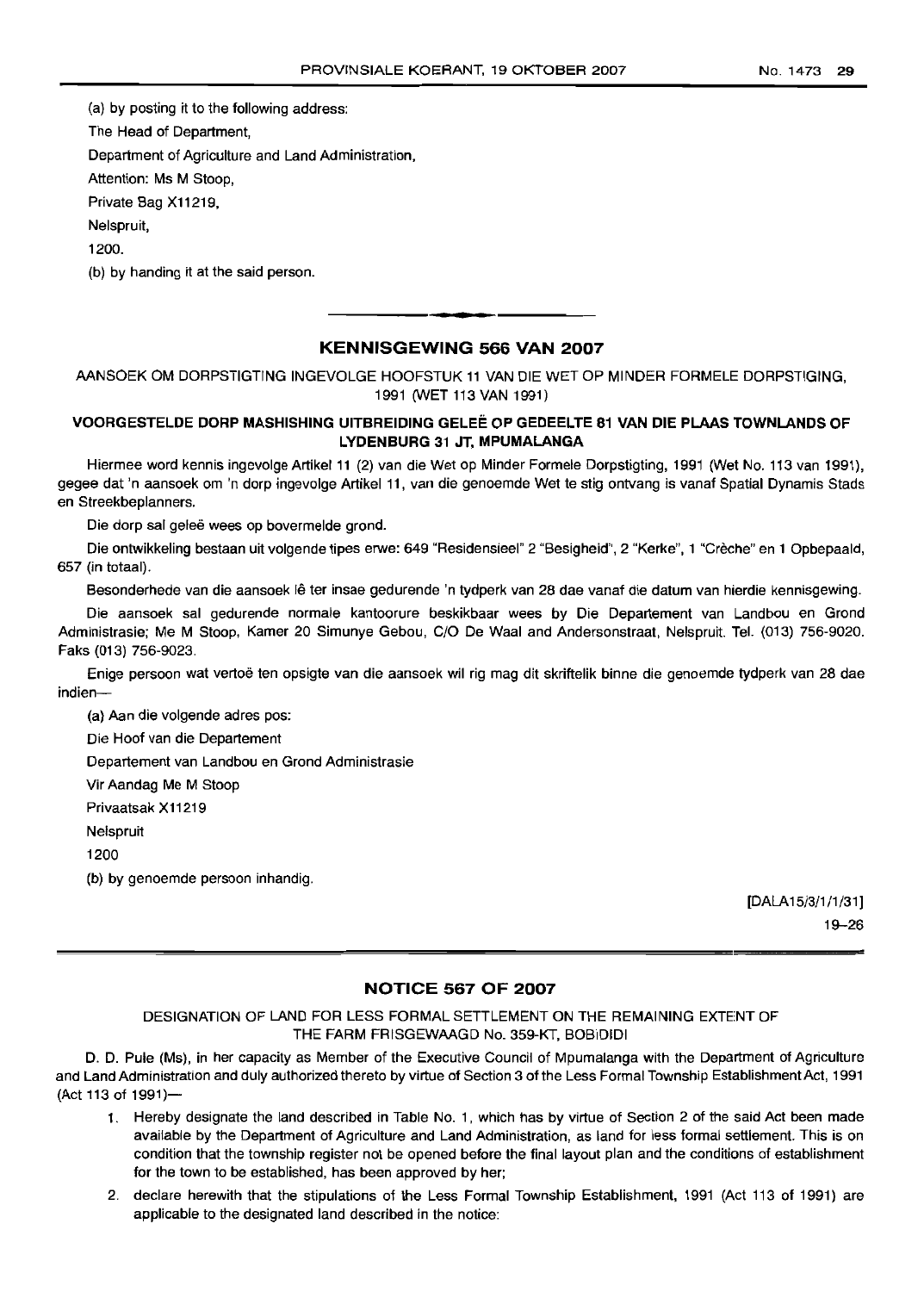#### TABLE NO.1

| The Remaining Extent of the farm Frischgewaagd N. 359-KT. |
|-----------------------------------------------------------|
|                                                           |
|                                                           |

## **NOTICE** 568 **OF** 2007

#### NOTICE IN TERMS OF THE REMOVAL OF RESTRICTIONS ACT, 1967 (ACT 84 OF 1967)

It is hereby notified in terms of the provisions of the Removal of Restrictions Act, 1967 (Act 84 of 1967), that the Department of Agriculture and Land Administration of the Mpumalanga Provincial Government has approved the removal of certain conditions contained in Deed of Transfer T42315/2003, with reference to Portion 1 of Erf 1059, Belfast Extension 2 Township.

Condition C and the so-called "Special Conditions" in Deed of Transfer T42315/2003 are hereby cancelled. This removal will come into effect on the date of publication of this notice.

#### Director Land Administration, Department of Agriculture and Land Administration

Reference: DALA 15/3/2/1/6 (1)

## **KENNISGEWING** 568 **VAN** 2007

**•**

KENNISGEWING INGEVOLGE DIE WET OP OPHEFFING VAN BEPERKINGS, 1967 (WET 84 VAN 1967)

Hiermee word ingevolge die bepalings van die Wet op Opheffing van Beperkings, 1967 (Wet 84 van 1967), bekendgemaak dat die Departement van Landbou en Grondadministrasie van die Mpumalanga Provinsiale Regering goedgekeur het die opheffing van sekere voorwaardes vervat in Akte van Transport T42315/2003, met betrekking tot Gedeelte 1 van Erf 1059, dorp Belfast Uitbreiding 2.

Voorwaarde C en die sogenaamde "Spesiale Voorwaardes" in Akte van Transport T42315/2003 word hiermee gekanselleer. Hierdie opheffing tree in werking op die datum van publikasie van hierdie kennisgewing.

#### Direkteur Grondadminlstrasie, Departement Land en Grondadministrasie

Verwysing: DALA 15/3/2/1/6 (1)

## **NOTICE** 569 **OF** 2007

#### MPUMALANGA GAMBLING BOARD

#### NOTICE IN RESPECT OF THE REVISED REQUEST IN RESPECT OF LIMITED PAYOUT MACHINES

The purpose of this notice is to provide the public with an opportunity to request clarification with regard to the revised Request for Applications ("RFA") in respect of Limited Payout Machines ("LPMs") in the Mpumalanga Province.

The RFA contains information pertaining to the application process, licensing process, principles and criteria applicable to the evaluation of applications route operator, site operator and independent site operator licences.

In light of the above, the Board hereby provides all interested members of the public, with an opportunity to request any clarification on the revised RFA, until 8 November 2007.

Although the RFA serves as notices in terms of sections 30 (1), 31 (1) and 31A (1) of the Mpumalanga Gambling Act, 1995, the Board will periodically announce appropriate time frames for the submission of relevant applications in terms of this RFA.

The aforesaid RFA can be downloaded from the Board's website: www.mgb.org.za or can be obtained from the office of the Board, located in First Avenue, White River, Mpumalanga Province.

Issued by: André Otto, Acting Chief Executive Officer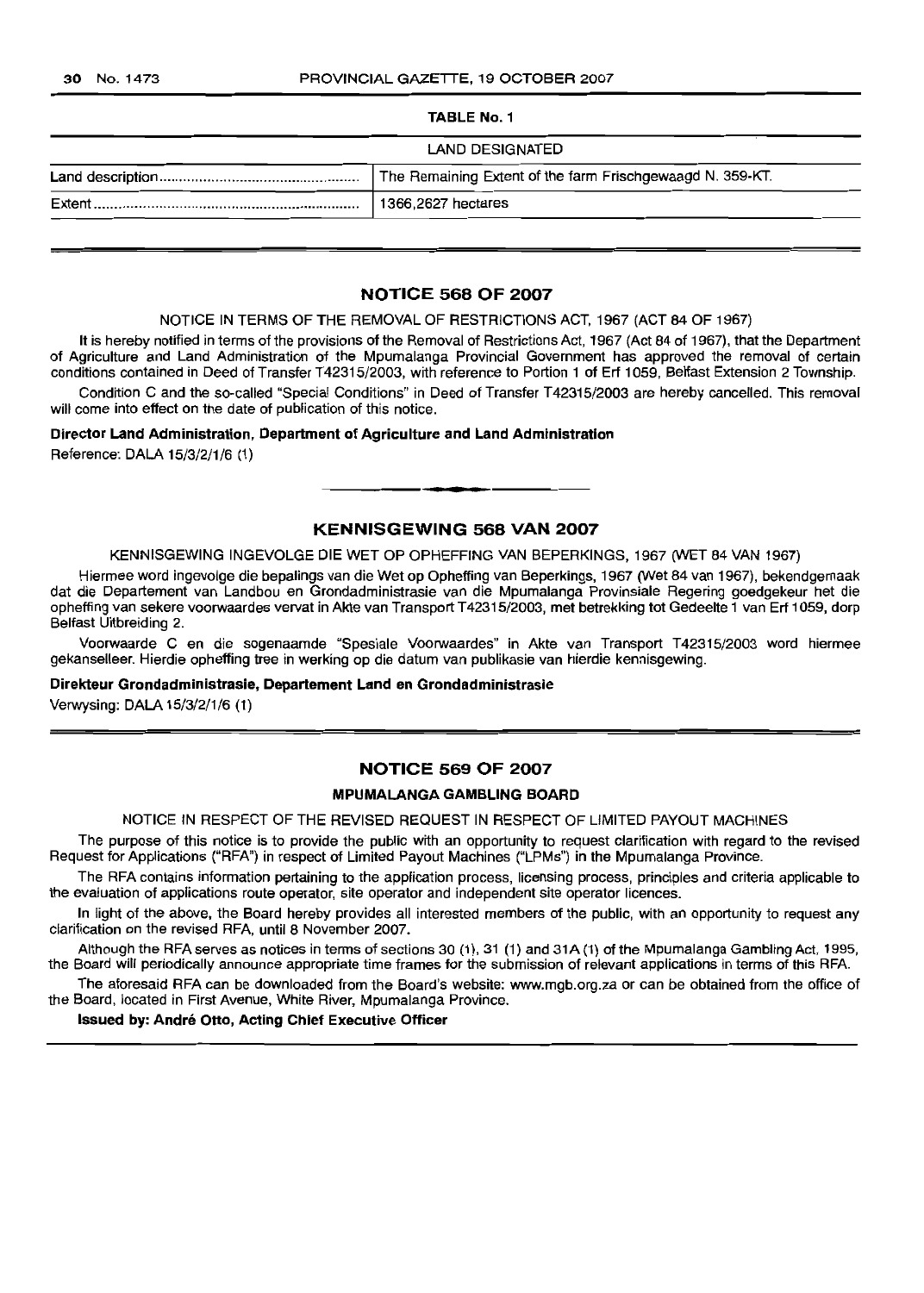## **NOTICE 545 OF 2007**

## **GRASKOP AMENDMENT SCHEME 114**

#### **NOTICE OF APPLICATION FOR THE AMENDMENT OF TOWN-PLANNING SCHEME IN TERMS OF SECTION 5611)(b)(i) OF THE TOWN-PLANNING AND TOWNSHIPS ORDINANCE, 1986 (ORDINANCE 15 OF 1986)**

We, Nuplan Development Planners, being the authorised agent of the registered owners of Erf 649, Graskop Town, hereby gives notice in terms of Section 56 (1)(b)(i) of the Town Planning and Townships Ordinance, 1986 (Ordinance 15 of 1986), that we have applied to the Thaba Chweu Municipality (Graskop Administrative Unit) for the amendment of the Town-Planning Scheme known as Graskop Town Planning Scheme, 1992, by the rezoning of the property described above, situated in Lebenitz Street in Graskop, from "Residential 1" to "Special" for the purpose of tourist and business accommodation with conference facilities, places of refreshment and such related and subservient uses and facilities which may be required to provide for the needs of both tourist and business guests.

Particulars of the application will lie for inspection during normal office hours at the office of the Municipal Manager, Graskop Municipal Offices, Graskop, and the Municipal Manager, Thaba Chweu Local Municipality, Sentraal Street, Lydenburg, for a period of 28 days from 19 October 2007.

Objections to, or representations in respect of the application must be lodged with or made in writing to the Municipal Manager at the above address or at P.O. Box 18, Graskop, 1270, and the Municipal Manager at the above address or at Thaba Chweu Local Municipality, P.O. Box 61, Lydenburg, 1120, within a period of 28 days from 19 October 2007 (no later than 16 November 2007).

Address of agent: Nuplan Development Planners,  $\boxtimes$  2555, Nelspruit, 1200. 8 (013) 752 3422,  $\oplus$  (013) 752 5795. .!EJ nuplan@mweb.co.za. Ref: MKH-WS-001

## **• KENNISGEWING 545 VAN 2007**

### **GRASKOP WYSIGINGSKEMA 114**

#### **KENNISGEWING VAN AANSOEK OM WYSIGING VAN DORPSBEPLANNINGSKEMA INGEVOLGE ARTIKEL 56 (1)(b)(i) VAN DIE ORDONNANSIE OP DORPSBEPLANNING EN DORPE, 1986. (ORDONNANSIE 15 VAN 1986)**

Ons Nuplan Development Planners, synde die gemagtigde agent van die geregistreerde eienaars van Erf 649, Graskop Dorp, gee hiermee ingevolge Artikel56 (1)(b)(i) van die Ordonnansie op Dorpsbeplanning em Dorpe, 1986 (Ordonnansie 15 van 1986), kennis dat ons by die Thaba Chweu Munisipaliteit (Graskop Administratiewe Eenheid) aansoek gedoen het om die wysiging van die dorpsbeplanningskema, bekend as Graskop Dorpsbeplanningskema, 1992, deur die hersonering van die eiendom hierbo beskryf, gelee te Lebenitzstraat in Graskop, vanaf "Residensieel 1" na "Spesiaal" vir die doel van 'n woonhuis, wooneenhede en gastekamers vir toerisme en besigheidsakkommodasie met konferensie fasiliteite, verversingsplek en ander verwante en onderhewige gebruike en fasiliteite wat benodig word om in die behoefte van beide die toeriste- en besigheidsgaste te voorsien.

Besonderhede van bogenoemde aansoek Ie ter insae gedurende gewone kantoorure by die kantoor van die Munisipale Bestuurder, Graskop Munisipale kantore, en die Munisipale Bestuurder, Munisipale kantore, Thaba Chweu Plaaslike Munisipaliteit, Sentraalstraat, Lydenburg, vir 'n tydperk van 28 dae vanaf 19 Oktober 2007.

Besware teen of vertoë ten opsigte van die aansoek moet binne 'n tydperk van 28 dae vanaf 19 Oktober 2007 (nie later as 16 Oktober 2007) skriftelik by of tot die Munisipale Bestuurder by bovermelde adres, of Posbus 18, Graskop, 1270, en die Munisipale Bestuurder by bovermelde adres of Thaba Chweu Piaaslike Munisipaliteit, Posbus 61, Lydenburg, 1120 ingedien of gerig word.

Adres van agent: Nuplan Development Planners,  $\boxtimes$  2555, Nelspruit, 1200. 8 (013) 752 3422,  $\textcircled{\scriptsize{1}}$  (013) 752 5795. .!EJ nuplan@mweb.co.za. Verw: MKH-WS-001.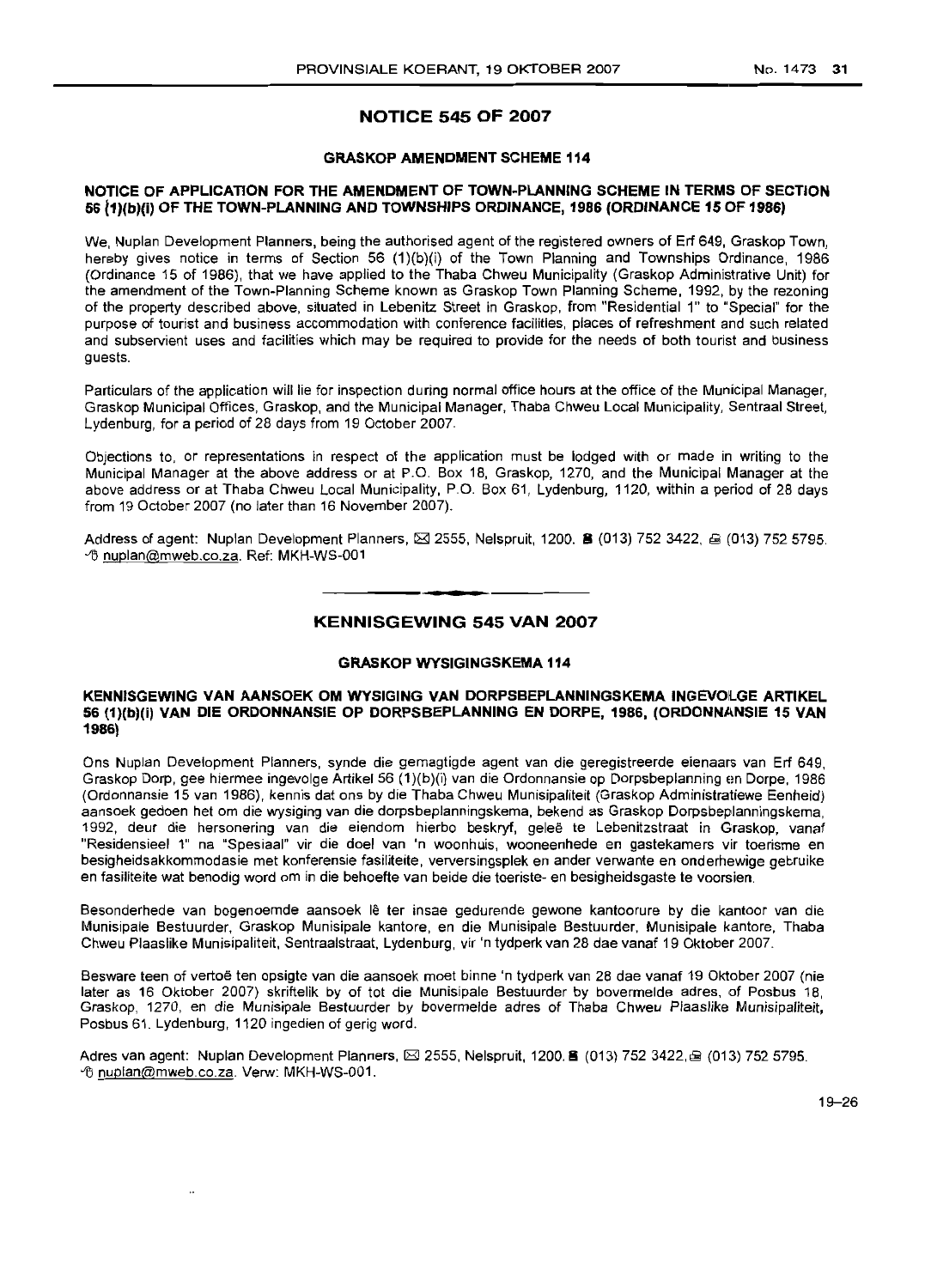## **NOTICE 546 OF** 2007

#### NELSPRUIT AMENDMENT SCHEME 1512

#### NOTICE OF APPLICATION FOR THE AMENDMENT OF THE TOWN-PLANNING SCHEME IN TERMS OF SECTION 56 (1)(b)(i) OF THE TOWN-PLANNING AND TOWNSHIPS ORDINANCE, 1986 (ORDINANCE 15 OF 1986)

We, Nuplan Development Planners, being the authorised agent of the registered owner of Erf 378, Nelspruit Extension, hereby gives notice in terms of Section 56 (1)(b)(i) of the Town Planning and Townships Ordinance, 1986 (Ordinance 15 of 1986), that we have applied to the Mbombela Local Municipality for the amendment of the Town-Planning Scheme known as Nelspruit Town Planning Scheme, 1989 by the rezoning of the property described above, situated at 24 Mostert Street, from "Residential 1" to "Business 4" subject to an Annexure to provide for additional uses and amended development conditions.

Particulars of the application will lie for inspection during normal office hours at the office of the Municipal Manager, Department Urban and Rural Management, Mbombela Local Municipality, Nel Street, Nelspruit, for a period of 28 days from 19 October 2007.

Objections to, or representations in respect of the application must be lodged with or made in writing to the Municipal Manager at the above address or at Mbombela Local Municipality, P.O. Box 45, Nelspruit, 1200, within a period of 28 days from 19 October 2007 (no later than 16 November 2007)

Address of agent: Nuplan Development Planners, P.O. Box 2555, Nelspruit, 1200. 8 (013) 752 3422  $\bar{m}$  (013) 752 5795,  $\theta$  nuplan@mweb.co.za (Ref: WLM-WS-001)

## **- KENNISGEWING** <sup>546</sup> **VAN** <sup>2007</sup>

#### NELSPRUIT WYSIGINGSKEMA 1512

#### KENNISGEWING VAN AANSOEK OM WYSIGING VAN DORPSBEPLANNINGSKEMA HNGEVOLGE ARTIKEL 56 (1)(b)(i) VAN DIE ORDONNANSIE OP DORPSBEPLANNING EN DORPE, 1986, IORDONNANSIE 15 VAN 1986)

Ons, Nuplan Development Planners. synde die gemagtlgde agent van die geregistreerde eienaar van Erf 378, Nelspruit Uitbreiding, gee hiermee ingevolge Artikel 56 (1)(b)(i) van die Ordonnansie op Dorpsbeplanning en Dorpe, 1986 (Ordonnansie 15 van 1986), kennis dat ons by die Mbombela Plaaslike Munisipaliteit aansoek gedoen het om die wysiglng van die dorpsbeplanningskema, bekend as Nelspruit Dorpsbeplanningskema, 1989, deur die hersonering van die eiendorn hierbo beskryf, gelee te Mostertstraat 24, vanaf "Residensieel 1" na "Besigheid 4" onderworpe aan 'n Bylae om voorsiening te maak vir addisionele gebruike en gewysigde ontwikkelingsvoorwaardes

Besonderhede van bogenoemde aansoek le ter insae gedurende gewone kantoorure by die kantoor van die Munisipale Bestuurder, Departement Stede/ike en Landelike Bestuur, Mbombela Plaaslike Munisipaliteit, Burgersentrum, Nelstraat, Nelspruit, vir 'n tydperk van 28 dae vanaf 19 Oktober 2007.

Besware teen of vertoe ten opsigte van die aansoek moet binne 'n tydperk van 28 dae vanal 19 Oktober 2007 (nie later nie as 16 November 2007) skriftelik by of tot die Munisipale Bestuurder by bovermelde adres of, Mbombela Plaaslike Munisipaliteit, Posbus 45, Nelspruit, 1200, ingedien of gerig word.

Adres van agent: Nuplan Development Planners, Posbus 2555, Nelspruit, 1200. **B** (013) 752 3422, & (013) 752 5795, <sup>4</sup>0 nuplan@mweb.co.za 5795, <sup>o</sup>t nuplan@mweb.co.za

19-26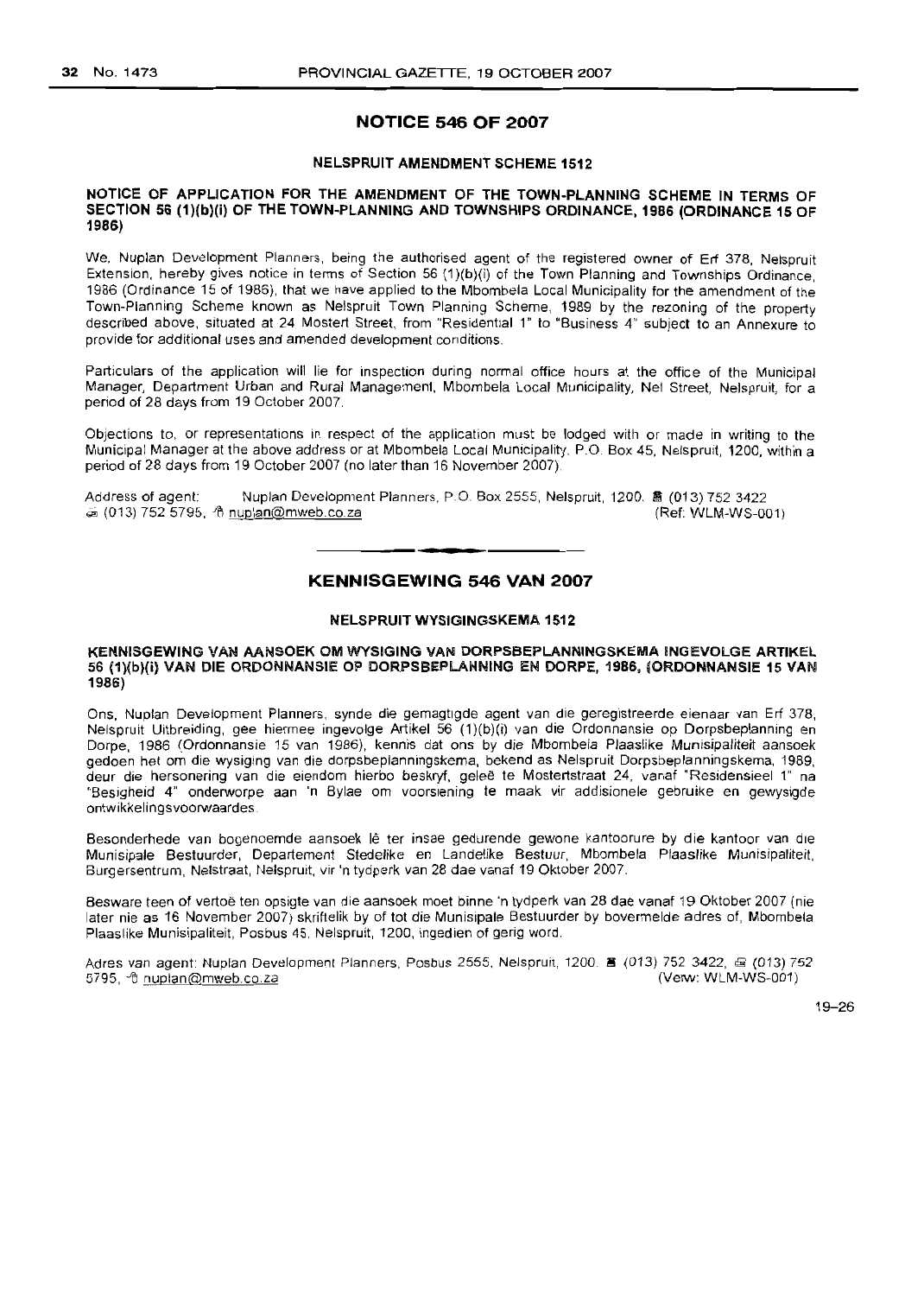## **NOTICE 547 OF 2007**

## **NELSPRUIT AMENDMENT SCHEME 1516**

Notice of application for amendment of the Nelspruit Town Planning Scheme **in** terms of Section 56(1)(b)(i) of the Town Planning and Townships Ordinance, 1986 (Ordinance 15 of 1986)

I, Liezl van Niekerk, being the authorised agent of the registered owner of Erf 177, Sonheuwel Town (9 Dirkie Uys Street), hereby gives notice in terms of Section 56(1)(b)(i) of the Town Planning and Townships Ordinance 1986, (Ordinance 15 of 1986), that I have applied to the Mbombela Local Municipality for the amendment of the Town Planning Scheme known as the Nelspruit Town Planning Scheme, 1989, by rezoning of the said property from "Residential 1" to "Residential 3" with Annexure conditions (Annexure 1065) to allow for increased development restrictions.

Particulars of the application will lie for inspection during normal office hours at the office of the Municipal Manager, Civic Centre, Nelspruit, for a period of 28 days from 19 October 2007.

Objections or representations in respect of the application must be lodged with, or made in writing to the address as indicated hereunder or to the Municipal Manager,  $P \tilde{O}$  Box 45, Nelspruit, 1200, within a period of 28 days from 19 October 2007.

Address of applicant: Liezl van Niekerk, POBox 7106, Nelspruit, 1200. Tel/Fax: (013 741 4086)

## **KENNISGEWING 547 VAN 2007**

#### **NELSPRUIT WYSIGINGSKEMA 1516**

Kennisgewing van aansoek om wysiging van die Dorpsbeplanningskema ingevolge artikel 56(1)(b)(i) van die Ordonansie op Dorpsbeplanning en Dorpe, 1986 (Ordonnansie 15 van 1986)

Ek, Liezl van Niekerk, synde die gemagtigde agent van die geregistreerde eienaar van **Erf** 177, Sonheuwel Dorp (Dirkie Uysstraat 9), gee hiermee ingevolge Artikel 56(1)(b)(i) van die Ordonnansie op Dorpsbeplanning en Dorpe, 1986 (Ordonnansie 15 van 1986), kennis dat ons by die Mbombela Plaaslike Munisipaliteit aansoek gedoen het vir die wysiging van die Dorpsbeplanningskema bekend as die Nelspruit Dorpsbeplanningskema, 1989, vir die hersonering van gemelde eiendom vanaf "Resldensleel 1" na "Residensleel 3" met Bylae voorwaardes (Bytae 1065) om voorsiening te maak vir verhoogde ontwikkelingsbeperkings.

Besonderhede van die aansoek Ie ter insae gedurende gewone kantoorure by die kantoor van die Munisipale Bestuurder, Burgersentrum, Nelspruit, vir 'n tydperk van 28 dae vanaf 19 Oktober 2007.

Besware en of vertoë ten opsigte van die aansoek moet binne 'n tydperk van 28 dae vanaf 19 Oktober 2007, skriftelik by die onderstaande adres of by die Munisipale Bestuurder, Posbus 45, Nelspruit, 1200, ingedien of gerig word.

Adres van applikant: Liezl van Niekerk, Posbus 7106, Nelspruit, 1200. Tel/Fax: (013- 741 4086)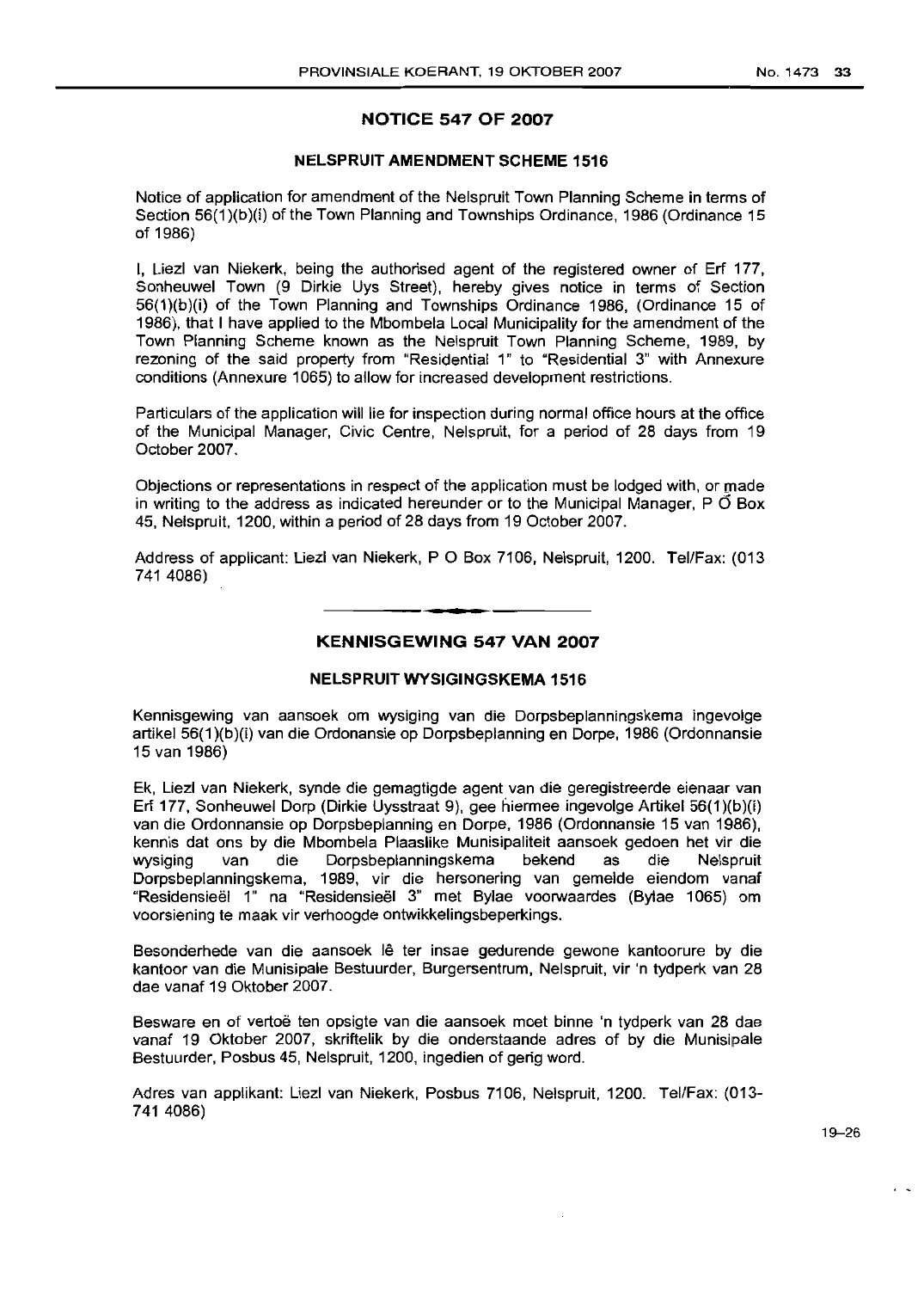### **NOTICE 548 OF 2007**

## **NELSPRUIT AMENDMENT SCHEME 1518**

Notice of application for amendment of the Nelspruit Town Planning Scheme in terms of Section 56(1)(b)(i) of the Town Planning and Townships Ordinance, 1986 (Ordinance 15 of 1986)

I, Liezl van Niekerk, being the authorised agent of the registered owner of Erf 178, Sonheuwel Town (11 Dirkie Uys Street), hereby gives notice in terms of Section 56(1)(b)(i) of the Town Planning and Townships Ordinance 1986, (Ordinance 15 of 1986), that I have applied to the Mbombela Local Municipality for the amendment of the Town Planning Scheme known as the Nelspruit Town Planning Scheme, 1989, by rezoning of the said property from "Residential 1" to "Residential 3" with Annexure conditions (Annexure 1067) to allow for increased development restrictions.

Particulars of the application will lie for inspection during normal office hours at the office of the Municipal Manager, Civic Centre, Nelspruit, for a period of 28 days from 19 October 2007.

Objections or representations in respect of the application must be lodged with, or made in writing to the address as indicated hereunder or to the Municipal Manager, POBox 45, Nelspruit, 1200, within a period of 28 days from 19 October 2007.

Address of applicant: Liezl van Niekerk, P O Box 7106, Nelspruit, 1200. Tel/Fax: (013 741 4086)

## **• KENNISGEWING 548 VAN 2007**

## **NELSPRUIT WYSIGINGSKEMA 1518**

Kennisgewing van aansoek om wysiging van die Dorpsbeplanningskema ingevolge artikel 56(1)(b)(i) van die Ordonansie op Dorpsbeplanning en Dorpe, 1986 (Ordonnansie 15 van 1986)

Ek, Liezl van Niekerk, synde die gemagtigde agent van die geregistreerde eienaar van Erf 178, Sonheuwel Dorp (Dirkie Uysstraat 11), gee hiermee ingevolge Artikel 56(1)(b)(i) van die Ordonnansie op Dorpsbeplanning en Dorpe, 1986 (Ordonnansie 15 van 1986), kennis dat ons by die Mbombela Plaaslike Munisipaliteit aansoek gedoen het vir die<br>wysiging van die Dorpsbeplanningskema bekend as die Nelspruit wysiging van die Dorpsbeplanningskema Dorpsbeplanningskema, 1989, vir die hersonering van gemelde eiendom vanaf "Residensieel 1" na "Residensleel 3" met Bylae voorwaardes (Bylae 1067) om voorsiening te maak vir verhoogde ontwikkelingsbeperkings.

Besonderhede van die aansoek Ie ter insae gedurende gewone kantoorure by die kantoor van die Munisipale Bestuurder, Burgersentrum. Nelspruit, vir 'n tydperk van 28 dae vanaf 19 Oktober 2007.

Besware en of vertoë ten opsigte van die aansoek moet binne 'n tydperk van 28 dae vanaf 19 Oktober 2007, skriftelik by die onderstaande adres of by die Munisipale Bestuurder, Posbus 45, Nelspruit, 1200, ingedien of gerig word.

Adres van applikant: Liezl van Niekerk, Posbus 7106, Nelspruit, 1200. Tel/Fax: (013· 741 4086)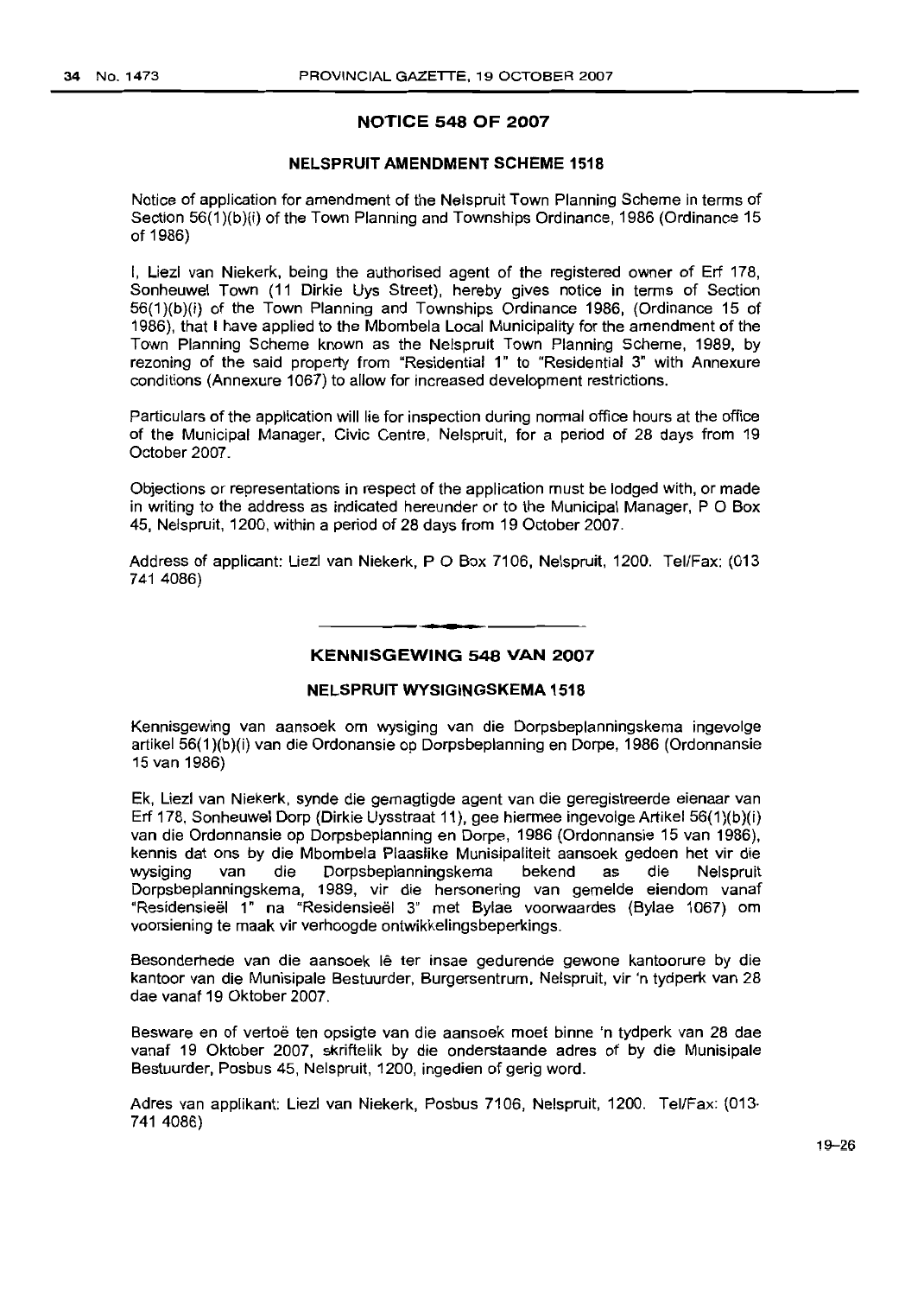## **NOTICE 549 OF 2007**

## **WITRIVIER WYSIGINGSKEMA** 303

Kennisgewing van aansoek om wysiging van die Dorpsbeplanningskema ingevolge artikel 56(1)(b)(i) van die Ordonansie op Dorpsbeplanning en Dorpe, 1986 (Ordonnansie 15 van 1986)

Ek, Liezl van Niekerk, synde die gemagtigde agent van die geregistreerde eienaar van Gedeelte 13 van Erf 1277, White River, gee hiermee ingevolge artikel 56(1)(b)(i) van die Ordonnansie op Dorpsbeplanning en Dorpe, 1986 (Ordonnansie 15 van 1986), kennis dat ons by die Mbombela Plaaslike Munisipaliteit aansoek gedoen het vir die wysiging van die Dorpsbeplanningskema bekend as White River Dorpsbeplanningskema 1985, deur die hersonering van die gemelde eiendom vanaf "Besigheid 2" na "Nywerheid 1" met spesiale bylae voorwaardes (Bylae 189).

Besonderhede van die aansoek Ie ter insae gedurende gewone kantoorure by die kantoor van die Munisipale Bestuurder, Burgersentrum, Nelspruit, vir 'n tydperk van 28 dae vanaf 19 Oktober 2007.

Besware en of vertoë ten opsigte van die aansoek moet binne 'n tydperk van 28 dae vanaf 19 Oktober 2007, skriflelik by die onderstaande adres of by die Munisipale Bestuurder, Posbus 45, Nelspruit, 1200, ingedien of gerig word.

Adres van applikant: Liezl van Niekerk, Posbus 7106, Nelspruit, 1200. Tel/Fax: (013- 741 4086)

**•**

## **KENNISGEWING 549 VAN 2007**

#### **WITRIVIER WYSIGINGSKEMA** 303

Kennisgewing van aansoek om wysiging van die Dorpsbeplanningskema ingevolge artikel 56(1)(b)(i) van die Ordonansie op Dorpsbeplanning en Dorpe, 1986 (Ordonnansie 15 van 1986)

Ek, Liezl van Niekerk, synde die gemagtigde agent van die geregistreerde eienaar van Gedeelte 13 van Erf 1277, White River, gee hiermee ingevolge artikel 56(1)(b)(i) van die Ordonnansie op Dorpsbeplanning en Dorpe, 1986 (Ordonnansie 15 van 1986), kennis dat ons by die Mbombela Plaaslike Munisipaliteit aansoek gedoen het vir die wysiging van die Dorpsbeplanningskema bekend as White River Dorpsbeplanningskema 1985, deur die hersonering van die gemelde eiendom vanaf "Besigheid 2" na "Nywerheid 1" met spesiale bylae voorwaardes (Bylae 189).

Besonderhede van die aansoek Ie ter insae gedurende gewone kantoorure by die kantoor van die Munisipale Bestuurder, Burgersentrum, Nelspruit, vir 'n tydperk van 28 dae vanaf 19 Oktober 2007.

Besware en of vertoë ten opsigte van die aansoek moet binne 'n tydperk van 28 dae vanaf 19 Oktober 2007, skriftelik by die onderstaande adres of by die Munisipale Bestuurder, Posbus 45, Nelspruit, 1200, ingedien of gerig word.

Adres van applikant: Liezl van Niekerk, Posbus 7106, Nelspruit, 1200. Tel/Fax: (013- 741 4086)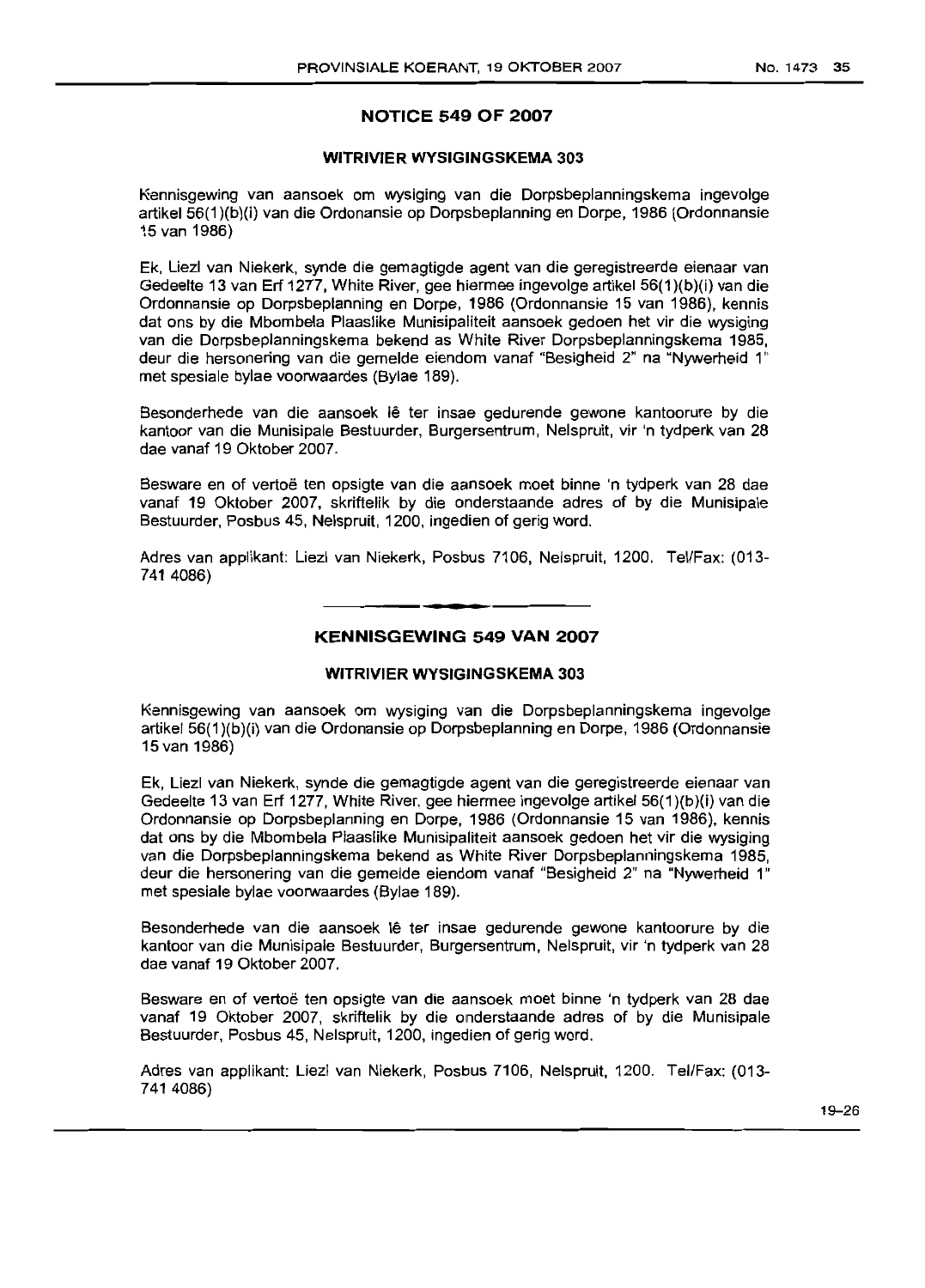## **LOCAL AUTHORITY NOTICES PLAASLIKE BESTUURSKENNISGEWINGS**

## LOCAL AUTHORITY NOTICE 399

## STEVE TSHWETE LOCAL MUNICIPALITY

NOTICE OF APPLICATION FOR ESTABLISHMENT OF A TOWNSHIP

The Steve Tshwete Local Municipality hereby gives notice in terms of section 69 (6) (a), read with section 96 (3) of the Town-planning and Townships Ordinance, 1986 (Ordinance 15 of 1986), that an application to establish the township referred to in the Annexure attached hereto, has been received by it.

Particulars of the application will lie for inspection during normal office hours at the office of the Municipal Manager, Wanderers Avenue, Middelburg, 1050, for a period of 28 days from 12 October 2007.

Objections to or representations in respect of the application must be lodged with or made in writing and in duplicate to the Municipal Manager althe above address or at P.O. Box 14, Middelburg, 1050, within a period of 28 days from 12 October 2007.

#### ANNEXURE

#### Name of the township: Kanhym Tradepost.

Full name of the applicant: Urban Dynamics (Mpumalanga) Inc.

Number of erven in proposed township:

"Special" for the purposes of a hotel and/or a guest house, conference centre, place of refreshment/ restaurant, a chapel, a distillery of essential oils and shops which are ancillary and subservient to the main uses, as well as any other ancillary or subservient uses pertaining to the main use, with the written consent of the municipality excluding a filling station 2

TOTAL 2

Description of land on which township is to be established: A portion of the Remaining Extent of the farm Rockdale 442 JS, and a portion of the farm Wanhoop 443 JS, approximately 6,1 ha in extent.

Situation of proposed township: The subject site is situated approximately 1 kilometre south from the N4 Hendrina interchange on the Mlddelburg-Hendrina Road.

C/o Urban Dynamics (Mpumalanga) Inc., Propark Building, 44 Wes Street (P.O. Box 3294), Mlddelburg, 1050. Tel. (013) 243-1219. Fax: (013) 243-1321.

## PLAASLIKE BESTUURSKENNISGEWING 399

**•**

#### STEVE TSHWETE PLAASLIKE MUNISIPALITEIT

#### KENNISGEWING VAN AANSOEK OM STIGTING VAN DORP

Die Steve Tshwete Plaasllke Munisipaliteit gee hiermee ingevolge artikel 69 (6) (a), gelees saam met artikel 96 (3) van die Ordonnansie op Dorpsbeplanning en Dorpe, 1966 (Ordonnansie 15 van 1966), kennis dat 'n aansoek am die dorp in die Bylae hierby genoem, te stig deur hom ontvang is.

Besonderhede van die aansoek lê ter insae gedurende gewone kantoorure by die kantoor van die Munisipale Bestuurder, Wandererslaan, Mlddelburg, 1050, vir 'n tydperk van 26 dae vanaf 12 Oktober 2007.

Besware teen of vertoë ten opsigte van die aansoek moet binne 'n tydperk van 28 dae vanaf 12 Oktober 2007 skriftelik in tweevoud by of tot die Munisipale Bestuurder, by bovermelde adres of by Posbus 14, Middelburg, 1050, ingedien of gerig word.

#### BYLAE

#### Naam van dorp: Kanhym Tradepost.

Volle naam van aansoeker: Urban Dynamics (Mpumalanga) Ing.

Aantal erwe in voorgestelde dorp:

"Speslaal vir die doeleindes van 'n hotel en/of gastehuls, konferensiesentrum, verversingsplek/restaurant, 'n kapel, 'n distilleerdery van essensiele olies en winkels wat ondergeskik en aanverwant is aan die hoofgebruike, asook enige ander ondergeskikte en aanverwante gebruike wat verband hou met die hoofgebruike, met die skrlftelik toestemming van die munisipaliteit, uitgesluit 'n vulstasie \_2\_ TOTAAL............................................................................................................................................................ 2

Beskrywing van grond waarop dorp gestig staan te word: 'n Gedeelte van die Restant van die plaas Rockdale 442 JS en 'n gedeelte van die plaas Wanhoop 443 JS, ongeveer 6,1 ha groot.

Ligging van voorgestelde dorp: Die voorgestelde dorp is geleë ongeveer 1 kilometer suid van die N4 Hendrina interseksie op die Middelburg-Hendrinapad.

P/a Urban Dynamics (Mpumalanga) Ing., Propark Gebou, Wesstraat 44 (Posbus 3294), Middelburg, 1050. Tel. (013) 243-1219. Fax: (013) 243-1321.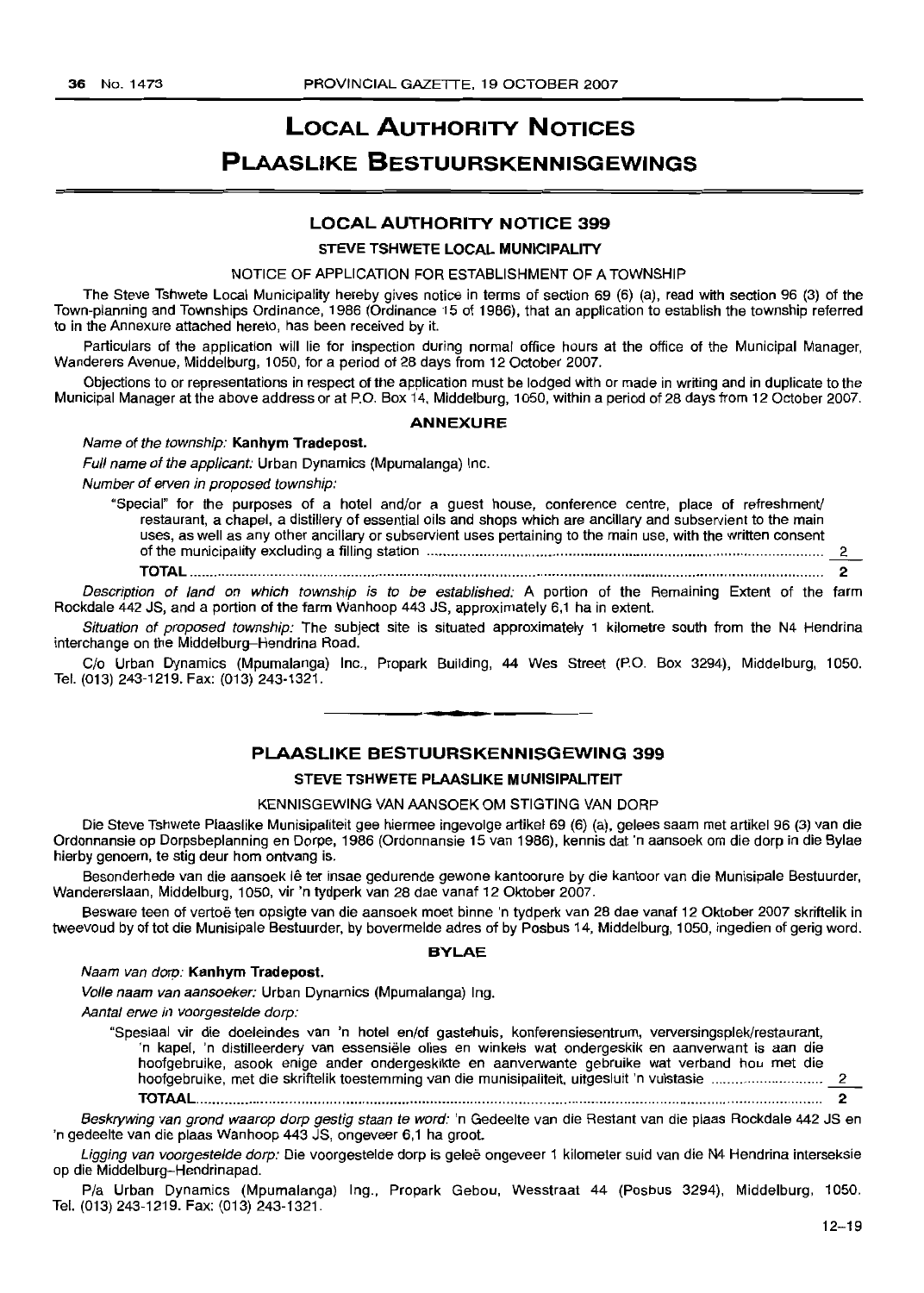## LOCAL AUTHORITY NOTICE 400

## EMAKHAZENI LOCAL MUNICIPALITY

#### DULLSTROOM AMENDMENT SCHEME 00021

It is hereby notified in terms of the provisions of section 125 (1) of the Town-planning and Townships Ordinance, 1986 (Ordinance 15 of 1986), that the Emakhazeni Local Municipality has approved an amendment scheme with regard to the land in the Townships of Dullstroom Extension 3, Duilstroom Extension 4 and Dullstroom Extension 5, being an amendment of the Dullstroom Town-planning Scheme, 1992.

Map 3 and the scheme clauses of this amendment scheme are filed with the office of the Municipal Manager and are open to inspection during normal office hours.

The amendment scheme is known as the Dullstroom Amendment Scheme D0021.

#### Municipal Manager: Emakhazeni Local Municipality

12 October 2007

#### PLAASLIKE BESTUURSKENNISGEWING 400

#### EMAKHAZENI PLAASLIKE MUNISIPALITEIT

### DULLSTROOM·WYSIGINGSKEMA 00021

Hiermee word ingevolge die bepalings van artikel 125 (1) van die Ordonnansie op Dorpsbeplanning en Dorpe, 1986 (Ordonnansie 15 van 1986), bekendgemaak dat die Emakhazeni Plaaslike Munisipaliteit 'n wysigingskema, met betrekking tot grond in die dorpe Duilstroom Uitbreiding 3, Duilstroom Uitbreiding 4 en Dullstroom Uitbreiding 5, synde 'n wysiging van die Dullstroom-dorpsbeplanningskema, 1992, goedgekeur het.

Kaart 3 en die skemaklousules van hierdie wysigingskema word deur die kantoor van die Munisipale Bestuurder, in bewaring gehou en lê gedurende gewone kantoorure ter insae.

Hierdie wysiging staan bekend as Dullstroom-wysigingskema D0021.

#### Munisipale Bestuurder: Emakhazeni Plaaslike Munisipaliteit

12 Oktober 2007

12-19

## LOCAL AUTHORITY NOTICE 401

#### EMALAHLENI TOWN-PLANNING SCHEME, 1991

## NOTICE OF APPROVAL OF WITBANK AMENDMENT SCHEME 931

It is hereby notified in terms of section 125 (1) (a) of the Town-planning and Townships Ordinance, 1986, that the MEC for Agriculture and Land Administration has approved an amendment scheme, being an amendment of the Emalahleni Townplanning Scheme, 1991, to incorporate Erf 2807 (formerly known as Portion 371 of the farm Zeekoewater 311 JS) into Benfleur Extension 3.

Map 3 and the scheme clauses of the amendment scheme are filed with the Director: Department of Housing and Land Administration, Mpumalanga Province and the Municipal Manager of the Emalahleni Local Municipality and are open for inspection at all reasonable times.

This amendment is known as Witbank Amendment Scheme 931, shall come into operation on date of this publication.

#### MEC, for Agriculture and Land Administration

Private Bag X11219, Nelspruit, 1200

12-19

## LOCAL AUTHORITY NOTICE 411

#### BELA-BELA LOCAL MUNICIPALITY

#### NOTICE OF APPLICATION FOR ESTABLISHMENT OF TOWNSHIP: WELGEGUND VILLAGE X1

The Bela-Bela Local Municipality hereby give notice in terms of section 69 (6) (a) read in conjunction with section 96 (3) of the Town-planning and Townships Ordinance, 1986 (Ordinance 15 of 1986) that an application to establish the township referred to in the Annexure hereto, has been received.

Particulars of the application are open for inspection during normal office hours of the Records Office, Department of Corporate Services, 2nd Floor, Municipal Building, Chris Hani Drive, Bela-Bela, for a period of 28 days from 19 October 2007.

Objections or representations in respect of the application must be lodged in writing and in duplicate to the Bela-Bela Local Municipality, at the above address, or at Private Bag X1609, Bela-Bela, 0480, within a period of 28 days from 19 October 2007.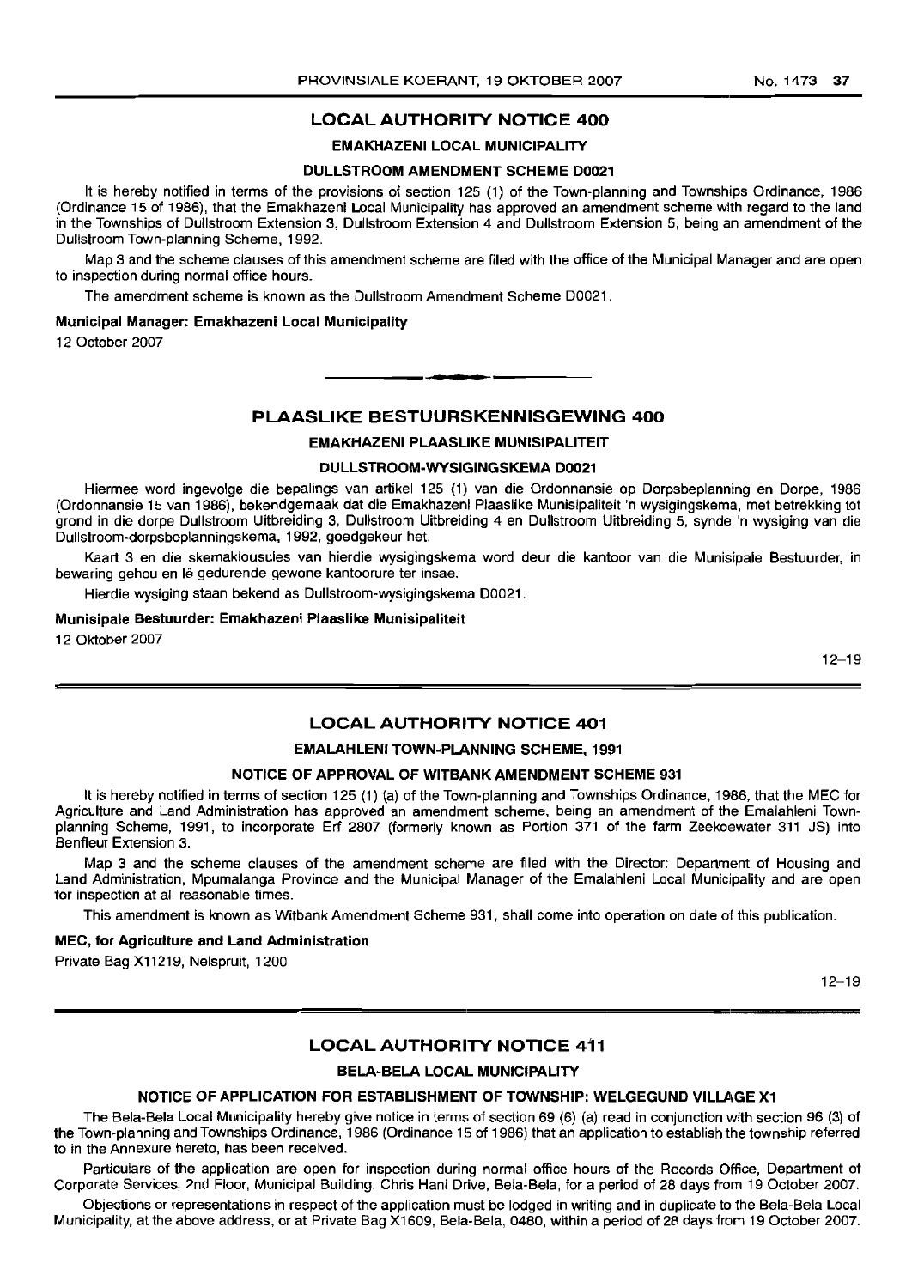#### ANNEXURE

#### Name of township: Welgegund Village Extension 1.

Details of applicant: Nare Housing (Pty) Ltd.

Number of erven in proposed township:

154 erven zoned "Residential"

2 erven zoned "Institutional'''

2 erven zoned "Public Open Space" and Roads

Description of land on which township is to be established: Part of the Remaining Extent of the farm Welgegund 17 JR. Locality of proposed township: North of and adjacent to Road D1897,  $\pm$  2,7 km west of Road R101 at Radium. Authorised agent: Alida Steyn Stads- en Streekbeplanners BK, PO Box 1956, Florida, 1710. Tel: (011) 955-4450 .

## PLAASLIKE BESTUURSKENNISGEWING 411

**•**

#### BELA·BELA PLAASLIKE MUNISIPALITEIT

#### KENNISGEWING VAN AANSOEK OM DORPSTIGTING WELGEGUND: VILLAGE X1

Die Bela-Bela Plaaslike Munisipaliteit gee hiermee ingevolge artikel 69 (6) (a) gelees tesame met artikel 96 (3) van die Ordonnansie op Dorpsbeplanning en Dorpe, 1986 (Ordonnansie 15 van 1986) kennis dat 'n aansoek ontvang is om die dorp in die aangehegde Bylae genoem, te stig.

Besonderhede van die aansoek lê ter insae gedurende gewone kantoorure by die Rekordskantoor, Afdeling van Korporatiewe Dienste, 2de Vloer, Munisipale Gebou, Chris Hanirylaan, Bela-Bela, vir 'n tydperk van 28 dae vanaf 19 Oktober 2007.

Besware teen of vertoe ten opsigte van die aansoek moet binne 'n tydperk van 28 dae vanaf 19 Oktober 2007, skriflelik en in duplikaat by of tot die Bela-Bela Plaaslike Munisipaliteit, by bostaande adres of Privaatsak X1609, Bela-Bela, 0480, ingedien of gerig word.

#### BYLAE

#### Naam van dorp: Welgegund Village Uitbreiding 1.

Besonderhede van applikant: Nare Housing (Pty) Ltd.

Aantal erwe in voorgestelde dorp:

154 erwe gesoneer "Residensieel"

2 erwe gesoneer "Inrigting"

2 erwe gesoneer "Openbare Oopruimte" en Paaie.

Beskrywing van grond waarop dorp gestig gaan word: Deel van restant van die plaas Welgegund 17 JR.

Ligging van voorgestelde dorp: Noord van en aanliggend aan Pad D1897, ± 2,7 km wes van Pad R101 by Radium.

Gemagtigde agent: Alida Steyn Stads- en Streekbeplanners BK, Posbus 1956, Florida, 1710. Tel: (011) 955-4450.

19-26

## LOCAL AUTHORITY NOTICE 412

#### STEVE TSHWETE LOCAL MUNICIPALITY

ALIENATION OF PROPERTY BY MEANS OF AN UNSOLICITED BID

### PERMANENT CLOSURE OF A PORTION OF A PARK

Notice is hereby given in terms of section 21 of the Local Government: Municipal Systems Act, 2000, read together with section 113 of the Local Government: Municipal Finance Management Act, 2003 and section 37 of the Supply Chain Management Policy and section 68 of the Local Government Ordinance 17 of 1939 that the Steve Tshwete Local Municipality intends to permanently close and alienate a portion of a park Erf 6317, Mhluzi X 3 as an unsolicited bid for development of a guest house.

The alienation of this portion of land is not open for competitive bidding because:

(i) the proposed development is a demonstrably unique and innovative concept and is of benefit to the community; and

(ii) the persons who made the proposal will be prejudiced if a competitive bidding process is followed:

The potential benefits of the acceptance of this unsolicited bid are:

(i) that the municipal land currently lying vacant will be developed and utilised;

- (ii) that additional rates income will be generated; and
- (iii) that the development has the potential to create job opportunities.